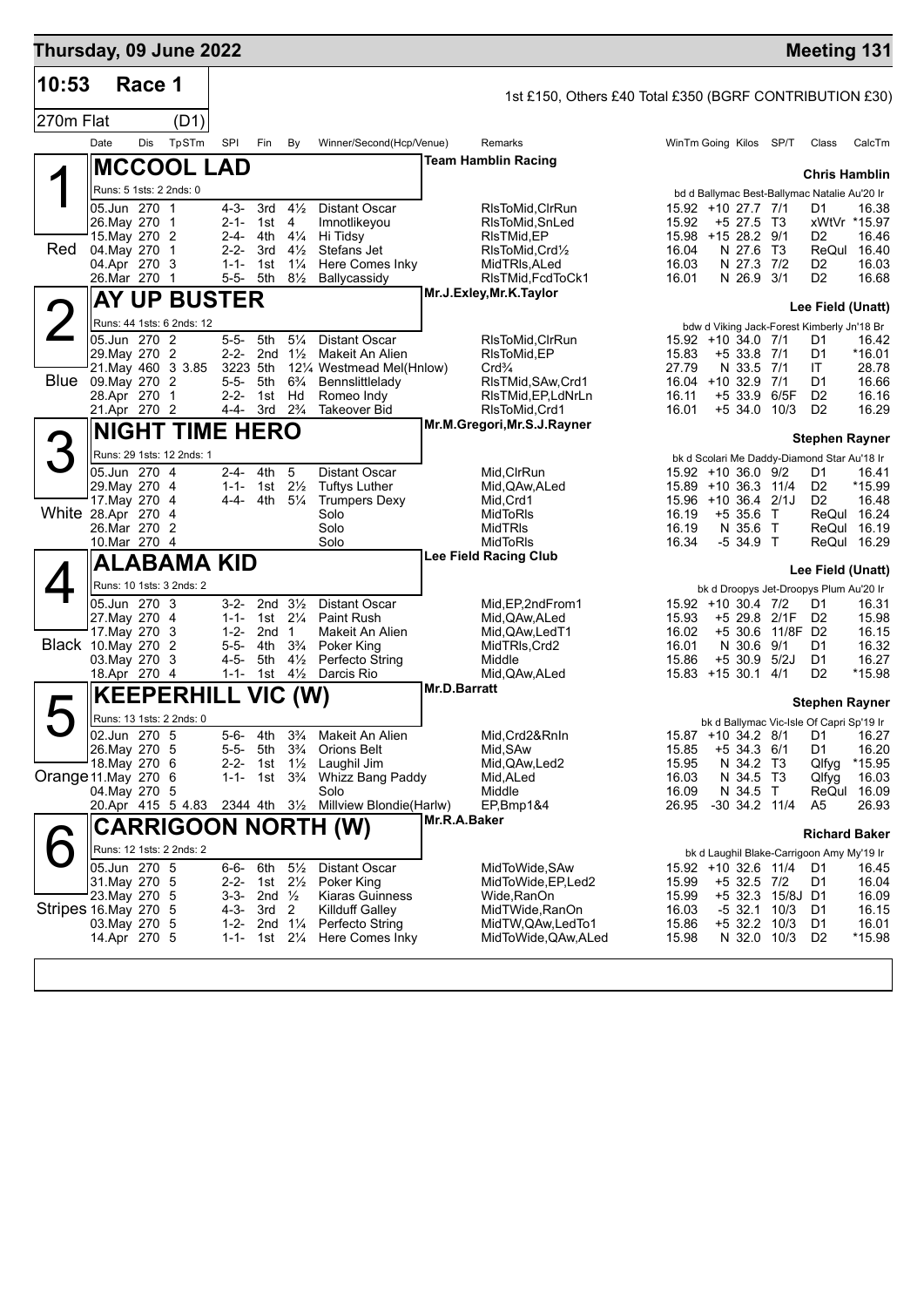| Thursday, 09 June 2022    |      |                                                                |                                                                                                                                       |                      |                                                                                                                                       |                                       |                                                                                                                                                                            |            |                                                                                                                                                                                   |                                                                                                                       |                                                                               |                                                                                  |                                                                          | <b>Meeting 131</b>                                                        |
|---------------------------|------|----------------------------------------------------------------|---------------------------------------------------------------------------------------------------------------------------------------|----------------------|---------------------------------------------------------------------------------------------------------------------------------------|---------------------------------------|----------------------------------------------------------------------------------------------------------------------------------------------------------------------------|------------|-----------------------------------------------------------------------------------------------------------------------------------------------------------------------------------|-----------------------------------------------------------------------------------------------------------------------|-------------------------------------------------------------------------------|----------------------------------------------------------------------------------|--------------------------------------------------------------------------|---------------------------------------------------------------------------|
| 11:09                     |      | Race 2                                                         |                                                                                                                                       |                      |                                                                                                                                       |                                       |                                                                                                                                                                            |            | 1st £120, Others £40 Total £320 (BGRF CONTRIBUTION £30)                                                                                                                           |                                                                                                                       |                                                                               |                                                                                  |                                                                          |                                                                           |
| 500m Flat                 |      |                                                                | (A4)                                                                                                                                  |                      |                                                                                                                                       |                                       |                                                                                                                                                                            |            |                                                                                                                                                                                   |                                                                                                                       |                                                                               |                                                                                  |                                                                          |                                                                           |
|                           | Date | Dis                                                            | TpSTm                                                                                                                                 | SPI                  | Fin                                                                                                                                   | By                                    | Winner/Second(Hcp/Venue)                                                                                                                                                   |            | Remarks                                                                                                                                                                           | WinTm Going Kilos SP/T                                                                                                |                                                                               |                                                                                  | Class                                                                    | CalcTm                                                                    |
|                           |      |                                                                | <b>SALACRES LIAM</b>                                                                                                                  |                      |                                                                                                                                       |                                       |                                                                                                                                                                            |            | P Harnden & Guy Pearce                                                                                                                                                            |                                                                                                                       |                                                                               |                                                                                  |                                                                          |                                                                           |
|                           |      |                                                                | Runs: 9 1sts: 1 2nds: 3                                                                                                               |                      |                                                                                                                                       |                                       |                                                                                                                                                                            |            |                                                                                                                                                                                   |                                                                                                                       |                                                                               |                                                                                  | be d Ballymac Bolger-Ballymac Arminta Sp'20 Ir                           | Peter Harnden                                                             |
| Red                       |      | 28.Apr 270 2                                                   | 30. May 500 1 4.34<br>23. May 500 1 4.23<br>15. May 500 2 4.45<br>15.Apr 500 2 4.40                                                   |                      | 4333 3rd 7 <sup>3</sup> / <sub>4</sub><br>2111 1st 21/4<br>5333 5th<br>5-3- 3rd $1\frac{3}{4}$<br>3222 2nd 1                          | $2\frac{1}{2}$                        | Savana Rum<br><b>Unlikely George</b><br>Keeperhill Hanna<br><b>Tuftys Pluto</b><br>Savana Boswell                                                                          |            | RIs, Crd3<br>RIs, EP, Led1<br>RIsTMid, SAw, FcdTCk2<br>Rails, Crd1<br>RIs, SAw, Fin Well                                                                                          | 30.36 +30 32.7 4/7F<br>16.20<br>30.34                                                                                 |                                                                               | 30.39 -10 33.6 13/8F A4<br>29.86 +30 33.7 6/4F A5<br>+5 33.5 4/6F<br>N 33.1 6/5F | A <sub>5</sub><br>D <sub>3</sub><br>A5                                   | 30.91<br>*30.16<br>30.86<br>16.39<br>30.43                                |
|                           |      |                                                                | 31.Mar 500 2 4.50                                                                                                                     |                      |                                                                                                                                       |                                       | Solo                                                                                                                                                                       |            | Rails                                                                                                                                                                             | 30.71 -20 33.2 T                                                                                                      |                                                                               |                                                                                  | Qlfyg                                                                    | 30.51                                                                     |
|                           |      |                                                                | TOMMYS HAWK                                                                                                                           |                      |                                                                                                                                       |                                       |                                                                                                                                                                            |            | Mr.S.Bannister, Mr.D.W.Brockley, Mrs.L.Butland, Mr.S.C.Turner                                                                                                                     |                                                                                                                       |                                                                               |                                                                                  |                                                                          | Lee Field (Unatt)                                                         |
| 2                         |      |                                                                | Runs: 23 1sts: 2 2nds: 2                                                                                                              |                      |                                                                                                                                       |                                       |                                                                                                                                                                            |            |                                                                                                                                                                                   |                                                                                                                       |                                                                               |                                                                                  | be d Droopys Buick-Tommys Ruby Mr'20 Ir                                  |                                                                           |
|                           |      |                                                                | 05.Jun 500 2 4.36<br>30. May 500 4 4.42<br>23. May 500 4 4.38<br>Blue 19 May 460 4 3.95<br>15. May 500 3 4.23<br>29.Apr 500 3 4.35    | 4555 5th<br>3356 6th | 2222 2nd Nk                                                                                                                           |                                       | 111⁄4 Avion Merlin<br>6333 2nd 31/4 Forest Pippa<br>4333 3rd 81/4 Savana Honey<br>131⁄4 Sonora Lassy(Hnlow)<br>Fabulous Sierra<br>3555 6th 131/ <sub>2</sub> Amiable Aiden |            | RIsToMid, SAw, Crd <sup>3</sup> / <sub>4</sub><br>MidRls, SAw, CrdRnIn, RanOn<br>MidToRIs, Crd1<br>Chl&Bmp1, Crd <sup>3</sup> /4<br>MidTRIs, EP, Crd1, FinWell<br>MidTRIs, Crd1&2 | 29.88 +20 35.3 9/4<br>30.30 -10 34.8 6/4F<br>29.69 +10 34.6 7/2<br>28.05<br>30.09 +30 35.0 11/4<br>30.16 +10 35.0 9/2 |                                                                               | N 35.1 10/3                                                                      | A4<br>A4<br>A4<br>IT.<br>A4<br>A4                                        | 30.98<br>30.46<br>30.46<br>29.11<br>*30.42<br>31.34                       |
|                           |      |                                                                | <b>SILVERSPOON MIN</b>                                                                                                                |                      |                                                                                                                                       |                                       |                                                                                                                                                                            | Mr.H.Carey |                                                                                                                                                                                   |                                                                                                                       |                                                                               |                                                                                  |                                                                          |                                                                           |
| З                         |      |                                                                | Runs: 19 1sts: 3 2nds: 5                                                                                                              |                      |                                                                                                                                       |                                       |                                                                                                                                                                            |            | (Ssn Suppressed) bk b Out Of Range ASB-Got The Edge Au'19 Ir                                                                                                                      |                                                                                                                       |                                                                               |                                                                                  |                                                                          | <b>Robert Short</b>                                                       |
| White 21.Apr 480 3 3.62   |      |                                                                | 30. May 500 5 4.37<br>24. May 500 3 4.29<br>02. May 480 3 3.60<br>01.Mar 480 3 3.64<br>23.Dec 500 3 4.28                              |                      | 3222 2nd 31/2<br>1111 1st 13<br>4366 6th<br>2232 2nd 2<br>3225 5th 7                                                                  |                                       | <b>Rackethall Gus</b><br>Some Aim<br>121/4 Hero Gem(PBarr)<br>Creevy King(PBarr)<br>Daring Hilda(PBarr)<br>Solo                                                            |            | Middle, CIrRun<br>Mid, ALed<br>CrdRnUp&1/2,Eased1<br>Mid, Chl&Crd2&1/2<br>MidWRnUp, MvdOff2, Eased3<br>Middle                                                                     | 30.56<br>30.16<br>29.36<br>29.43<br>29.42<br>30.48 +10 28.7 T                                                         | $-40$ 29.2 T <sub>3</sub><br>N 29.1 T <sub>3</sub><br>N 30.1 3/1<br>N 29.4 T3 | N 29.4 10/3                                                                      | Qlfyg<br>Qlfyg<br>A5<br>A5<br>Intro                                      | 30.45<br>*30.16<br>30.34<br>xLame 29.59<br>29.97<br>30.58                 |
|                           |      |                                                                | <b>SAVANA JACKIE</b>                                                                                                                  |                      |                                                                                                                                       |                                       |                                                                                                                                                                            |            | Mr.K.A.Boothby                                                                                                                                                                    |                                                                                                                       |                                                                               |                                                                                  |                                                                          |                                                                           |
|                           |      |                                                                | Runs: 49 1sts: 9 2nds: 5                                                                                                              |                      |                                                                                                                                       |                                       |                                                                                                                                                                            |            |                                                                                                                                                                                   |                                                                                                                       |                                                                               |                                                                                  |                                                                          | <b>Frank Gray</b>                                                         |
|                           |      | 02.Jun 270 5<br>27. May 270 5<br>22. May 270 5<br>27.Apr 270 5 | Black 14. May 500 5 4.27<br>07. May 500 5 4.31                                                                                        | 6-6-<br>3-2-         | 6th<br>6-6- 6th<br>3-2- 2nd SH<br>4445 5th<br>4666 6th<br>2nd Hd                                                                      | $6\frac{1}{2}$<br>$6\frac{1}{4}$<br>8 | Perfecto Al<br>Alabama Kid<br>Medicin Man<br>Savana Butler<br>12% Camp Nora<br>Makeit Gertcha                                                                              |            | (Season 27.Jy'21) f b Ballymac Eske-Mongys Rach Mr'19 Ir<br>Mid, Crd1<br>Mid, SAw<br>Mid, Fin Well<br>Mid, SAw<br>Mid, Crd1<br>Middle                                             | 15.97 +10 25.8 7/1<br>15.93<br>16.21 +10 26.2 5/1<br>29.83 +20 26.5 5/1<br>29.84 +10 26.4 4/1<br>16.28                | $+5$ 25.8 12/1<br>N 26.4 T3                                                   |                                                                                  | D2<br>D <sub>2</sub><br>D <sub>2</sub><br>A4<br>A3                       | 16.60<br>16.48<br>16.32<br>*30.68<br>30.96<br>ReQul 16.30                 |
|                           |      |                                                                | <b>THEREHEGOES</b>                                                                                                                    |                      |                                                                                                                                       |                                       |                                                                                                                                                                            |            | Mr.M.J.Richards                                                                                                                                                                   |                                                                                                                       |                                                                               |                                                                                  |                                                                          | <b>Mattie Richards</b>                                                    |
| Orange 14 May 500 5 4.32  |      |                                                                | Runs: 35 1sts: 10 2nds: 3<br>05.Jun 500 5 4.23<br>30. May 500 5 4.21<br>23. May 500 4 4.17<br>05. May 500 5 4.40<br>28.Apr 500 5 4.29 |                      | 1122 1st<br>3111 1st Hd<br>5222 2nd 11/4<br>4443 3rd 3 <sup>3</sup> / <sub>4</sub>                                                    | Nk                                    | Keeperhill Hanna<br>1666 6th 11% Forest Pippa<br><b>Grafton Rubato</b><br>Savana Chester<br>Savana Mimi<br>2222 2nd 31/2 Fabulous Sierra                                   |            | MidEP,LedTo2,LedNrLn<br>Mid, QAw, Led To Crd1<br>Mid, EP, SnLed, HeldOn<br>$Mid,Crd18\frac{1}{2}$<br>Mid, Crd3<br>Middle, EP, A2nd                                                | 30.30 -10 30.7 9/2<br>30.08 +30 30.9 9/4<br>30.40 +30 30.7 5/1<br>30.31 +20 31.5 2/1F<br>30.08 +20 31.3 4/1           |                                                                               |                                                                                  | bd d Ballymac Lorcan-Lilys Cookie Sp'19 Ir<br>A4<br>A5<br>A5<br>A5<br>A5 | 30.33 +10 31.0 7/2 A5 30.43<br>31.14<br>*30.38<br>30.80<br>30.82<br>30.57 |
|                           |      |                                                                |                                                                                                                                       |                      |                                                                                                                                       |                                       | <b>SALACRES BOOTHBY (W)</b>                                                                                                                                                |            | Mr.P.H.Harnden                                                                                                                                                                    |                                                                                                                       |                                                                               |                                                                                  |                                                                          | Peter Harnden                                                             |
|                           |      |                                                                | Runs: 37 1sts: 8 2nds: 6                                                                                                              |                      |                                                                                                                                       |                                       |                                                                                                                                                                            |            |                                                                                                                                                                                   |                                                                                                                       |                                                                               |                                                                                  | bk d Greenwell Hulk-Esker Jill Sp'18 Ir                                  |                                                                           |
| Stripes 17 May 500 6 4.41 |      |                                                                | 05.Jun 500 6 4.39<br>30. May 500 6 4.48<br>23. May 500 6 4.41<br>09. May 500 6 4.39<br>02. May 500 6 4.30                             |                      | 6644 3rd 71/2<br>6666 5th<br>6665 3rd<br>6655 2nd <sup>3</sup> / <sub>4</sub><br>6543 1st 2 <sup>3</sup> / <sub>4</sub><br>3432 2nd 2 | 4<br>- 8                              | <b>Avion Merlin</b><br>Good Quest<br>Overpaid<br>Unlikely Jacko<br>Salacres Epic<br>Romantic Doll                                                                          |            | Wide, SAw, RanOn Late<br>Wide, SAw<br>Wide, SAw<br>W, SAw, FinStrong<br>W,SAw,FinStr,LdRnIn<br>Wide,Chl&Crd4,FinWell                                                              | 29.88 +20 36.4 7/1<br>30.50 -10 36.4 7/1<br>29.56 +30 36.1<br>30.16 +10 36.0 10/1<br>30.21 +20 35.7 5/2<br>30.40      |                                                                               | 11/2<br>N 35.1 10/3                                                              | A4<br>A3<br>A3<br>A <sub>3</sub><br>A4<br>A4                             | 30.68<br>30.73<br>30.50<br>*30.32<br>30.41<br>30.57                       |
|                           |      |                                                                |                                                                                                                                       |                      |                                                                                                                                       |                                       |                                                                                                                                                                            |            |                                                                                                                                                                                   |                                                                                                                       |                                                                               |                                                                                  |                                                                          |                                                                           |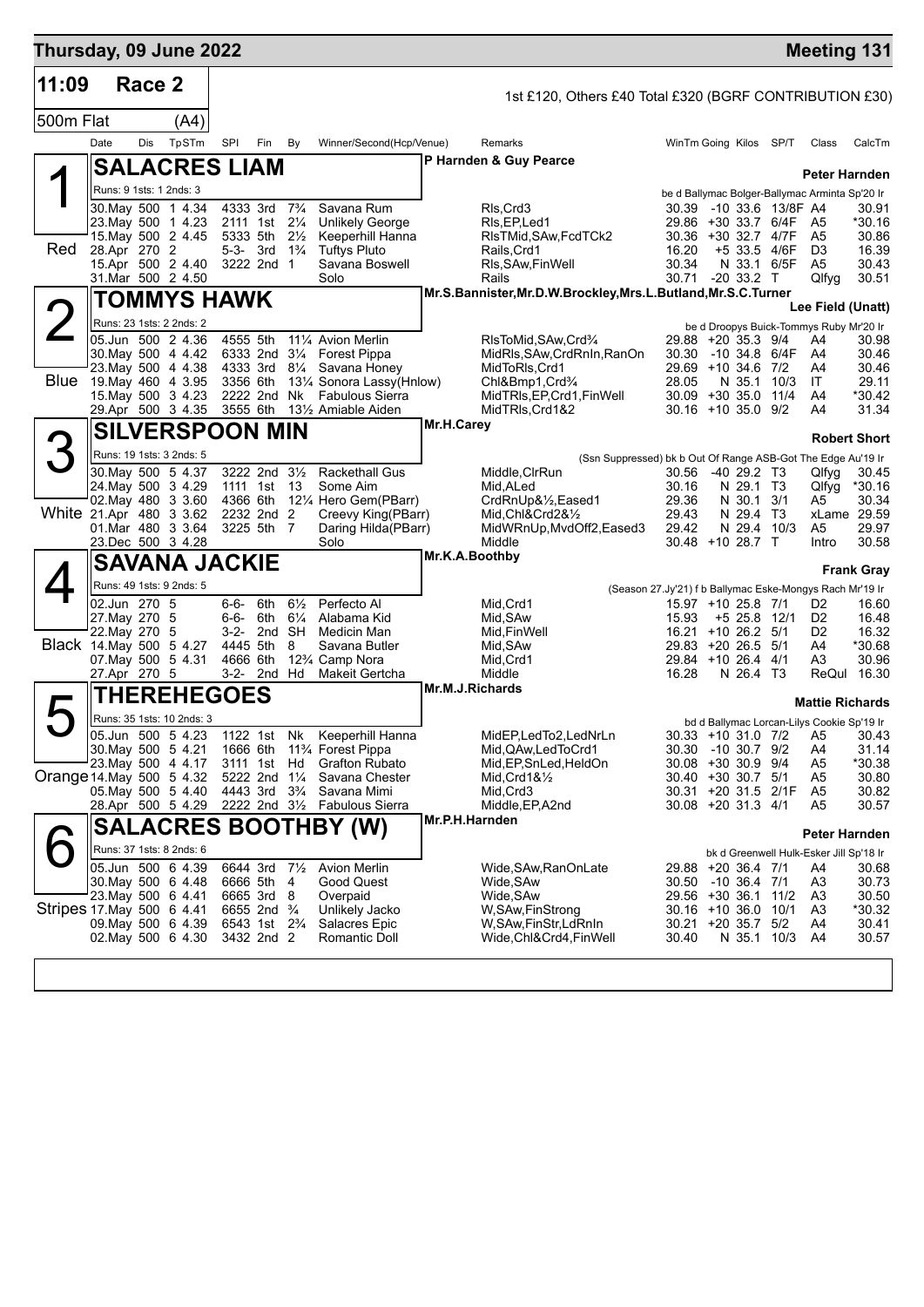| Thursday, 09 June 2022 |                                        |        |                           |                        |                                                     |                                  |                                                |                 |                                                                |                                            |                             |                  | <b>Meeting 131</b>                          |                       |
|------------------------|----------------------------------------|--------|---------------------------|------------------------|-----------------------------------------------------|----------------------------------|------------------------------------------------|-----------------|----------------------------------------------------------------|--------------------------------------------|-----------------------------|------------------|---------------------------------------------|-----------------------|
| 11:24                  |                                        | Race 3 |                           |                        |                                                     |                                  |                                                |                 | 1st £100, Others £40 Total £300 (BGRF CONTRIBUTION £30)        |                                            |                             |                  |                                             |                       |
| 270m Flat              |                                        |        | (D4)                      |                        |                                                     |                                  |                                                |                 |                                                                |                                            |                             |                  |                                             |                       |
|                        | Date                                   | Dis    | TpSTm                     | SPI                    | Fin                                                 | By                               | Winner/Second(Hcp/Venue)                       |                 | Remarks                                                        | WinTm Going Kilos SP/T                     |                             |                  | Class                                       | CalcTm                |
|                        |                                        |        | <b>SAVANA AIDAN</b>       |                        |                                                     |                                  |                                                | Mr.K.A.Boothby  |                                                                |                                            |                             |                  |                                             | <b>Paul Philpott</b>  |
|                        |                                        |        | Runs: 21 1sts: 2 2nds: 1  |                        |                                                     |                                  |                                                |                 |                                                                |                                            |                             |                  | bkw d Laughil Blake-Karlow Spirit Jy'20 Ir  |                       |
|                        | 02.Jun 270 1                           |        |                           | 5-3-                   | 3rd<br>4th                                          | $1\frac{1}{2}$<br>4              | Perfecto Willie                                |                 | Rls,SAw,RanOn                                                  | 16.56<br>16.50                             | $+5$ 30.5 7/1               |                  | D4<br>D4                                    | 16.72                 |
|                        | 26. May 270 1                          |        | 21. May 460 1 4.06        | 3-6-                   | 5222 1st                                            | $\frac{3}{4}$                    | Savana Pesoto<br>Gowarn Melody(Hnlow)          |                 | RIs, CIrRun<br>VSAw, Led RunIn, Waiting                        | 29.27                                      | +5 31.0 4/1<br>N 31.2 1/1F  |                  | IT                                          | 16.88<br>29.27        |
| Red                    | 14. May 270 1<br>29.Apr 270 1          |        |                           | 5-5-<br>$5 - 5 -$      | 5th<br>5th                                          | $6\frac{3}{4}$<br>$7\frac{1}{4}$ | Hang On Sha<br>Jolbergs Toby                   |                 | RIs, SAw, Crd1<br>Rails                                        | 16.31 +10 31.4<br>16.22                    | +5 31.2 9/2                 | 3/1              | D4<br>D <sub>4</sub>                        | 16.96<br>16.84        |
|                        | 08.Apr 270 1                           |        |                           | $5 - 3 -$              | 3rd                                                 | 1                                | Knockbann Elvis                                |                 | Rails                                                          | 16.37 +10 32.2 5/2F                        |                             |                  | D4                                          | *16.56                |
|                        |                                        |        | <b>IDE DYLAN</b>          |                        |                                                     |                                  |                                                | Mr.B.M.Phillips |                                                                |                                            |                             |                  | <b>Robert Liddington</b>                    |                       |
|                        |                                        |        | Runs: 44 1sts: 4 2nds: 10 |                        |                                                     |                                  |                                                |                 |                                                                |                                            |                             |                  | wbd d Matching Mac-Ide River Jn'18 Br       |                       |
|                        | 29. May 270 2                          |        |                           | $6 - 5 -$              | 5th                                                 |                                  | 10% Savana Ice                                 |                 | RIsToMid,FcdToCk1,Crd½                                         | 16.69                                      | N 33.2 7/1                  |                  | D4<br>D4                                    | 17.54<br>16.81        |
|                        | 14. May 270 2<br>25.Apr 270 3          |        |                           | 4-4-<br>$2 - 2 -$      | 4th<br>1st                                          | 5<br><b>SH</b>                   | Hang On Sha<br><b>Blistering Lily</b>          |                 | RIsTMid, SAw, Crd1<br>MidTRIs, LdNrLn                          | 16.31 +10 33.0 6/1<br>17.04                | N 32.9                      | T2               |                                             | ReQul 17.04           |
|                        | <b>Blue</b> 25.Mar 270 2<br>14.Mar 270 |        | $\mathbf 1$               | $4 - 3 -$<br>$2 - 2 -$ | 4th<br>2 <sub>nd</sub>                              | 3<br>$\frac{1}{2}$               | Savana Master<br><b>Tuftys Tiny</b>            |                 | RIsTMid<br>RIsTMid, FinWell                                    | 16.42<br>16.47                             | N 31.9<br>+5 32.6           | 9/1<br>- 7/1     | D4<br>D4                                    | $*16.66$<br>16.57     |
|                        | 05.Mar 270 1                           |        |                           | 6-4-                   | 4th                                                 | $3\frac{1}{2}$                   | Findo Gask                                     |                 | RIsTMid, SAw                                                   | 16.39                                      | N 32.2 5/1                  |                  | D <sub>4</sub>                              | 16.68                 |
|                        |                                        |        | <b>SAVANA TWIRL</b>       |                        |                                                     |                                  |                                                |                 | Mr.K.A.Boothby, Mr.F.J.Gray                                    |                                            |                             |                  |                                             | <b>Frank Gray</b>     |
| 3                      | Runs: 2 1sts: 0 2nds: 0                |        |                           |                        |                                                     |                                  |                                                |                 | (Season Unknown) bkw b Longrange Spy-Brilliant Chance Oc'20 Br |                                            |                             |                  |                                             |                       |
|                        | 02.Jun 270 3                           |        |                           | $5 - 5 -$              | 5th                                                 | $4\frac{3}{4}$                   | Farran Puma                                    |                 | MidToRIs, SAw                                                  | 16.69                                      | +5 23.2 7/1                 |                  | D4                                          | 17.13                 |
|                        | 25. May 270 2<br>16. May 270 2         |        |                           | 4-3-                   |                                                     |                                  | Solo<br>4th 3½ Farran Puma                     |                 | RIsToMid<br>MidTRIs, SAw                                       | 16.80 +10 23.3 T<br>16.89                  | N 24.1 11/4                 |                  | D4                                          | ReQul *16.90<br>17.17 |
| White 11. May 270 4    |                                        |        |                           |                        |                                                     |                                  | Solo                                           |                 | MidTRIs                                                        | 16.90                                      | N 24.3                      | $\top$           | Qlfyq                                       | 16.90                 |
|                        | 08.Apr 270 2                           |        | 27.Apr 500 2 6.51         |                        | 3333 3rd<br>$3-3-3rd$ 8 <sup>1</sup> / <sub>4</sub> | 42                               | <b>Myrtle Grove</b><br>Drumcrow Ember          |                 | TurnedInTrap<br>RIs, VSAw                                      | 30.62<br>16.35                             | N 24.6 T3<br>N 24.8 T3      |                  | Qlfyg<br>Qlfyg                              | 33.98<br>17.00        |
|                        |                                        |        | <b>MOANTEEN BREEZE</b>    |                        |                                                     |                                  |                                                | Mr.R.Short      |                                                                |                                            |                             |                  |                                             | <b>Robert Short</b>   |
|                        | Runs: 2 1sts: 0 2nds: 1                |        |                           |                        |                                                     |                                  |                                                |                 | (Season Unknown) bk b Droopys Buick-Emerald Breeze Sp'20 Ir    |                                            |                             |                  |                                             |                       |
|                        | 02.Jun 270 4                           |        |                           | 3-2-                   | 2nd Hd                                              |                                  | Farran Puma                                    |                 | Mid,LedToCrdNrLn                                               | 16.69                                      |                             | +5 29.1 13/8F D4 |                                             | 16.76                 |
|                        | 26. May 270 5<br>05. May 270 5         |        |                           | 5-4-<br>$3 - 3 -$      | 5th<br>3rd                                          | $6\frac{1}{4}$<br>$7\frac{3}{4}$ | Savana Pesoto<br><b>Westway Blake</b>          |                 | Mid, SAw, Crd2<br>Middle                                       | 16.50<br>15.98 +10 28.4 T3                 | $+5$ 29.4 8/1               |                  | D4<br>Qlfyg                                 | 17.05<br>*16.70       |
| Black 19.Apr 270 4     |                                        |        |                           | 3-3-                   | 3rd                                                 | 4                                | <b>Castell Mill</b>                            |                 | Middle                                                         | 16.52                                      | N 28.4 T3                   |                  | Qlfyg                                       | 16.85                 |
|                        | 14.Apr 270 4                           |        | 11.Apr 500 4 4.49         |                        | 3333 3rd                                            | 15                               | Solo<br>Savana Superdry                        |                 | Middle<br>Mid                                                  | 16.74<br>31.00                             | N 28.7 T<br>N 28.1 T3       |                  | Qlfyg<br>Qlfyg                              | 16.74<br>32.21        |
|                        | DO                                     | IT     | <b>RICKY</b>              |                        |                                                     |                                  |                                                | Mr.A.L.Steward  |                                                                |                                            |                             |                  |                                             |                       |
|                        | Runs: 6 1sts: 0 2nds: 0                |        |                           |                        |                                                     |                                  |                                                |                 |                                                                |                                            |                             |                  | bd d Newinn Wonder-Moveslikeamodel Au'20 Ir | <b>Abbie Steels</b>   |
|                        | 02.Jun 270 5                           |        |                           | 4-4-                   | 4th                                                 | $2\frac{1}{2}$                   | Farran Puma                                    |                 | Mid, CIrRun                                                    | 16.69                                      | $+533.05/1$                 |                  | D4                                          | 16.95                 |
|                        | 23. May 270 5<br>09. May 270 5         |        |                           | $6 - 5 -$<br>4-4-      | 5th<br>3rd                                          | $4\frac{3}{4}$<br>$5\frac{1}{4}$ | <b>Haile Selassie</b><br><b>Unlikely Rosie</b> |                 | Mid, VSAw<br>Mid, Crd1                                         | 16.48 +10 32.6 9/4F<br>16.38 +10 33.0 14/1 |                             |                  | D4<br>D4                                    | 16.97<br>16.90        |
| Orange 02. May 270 5   |                                        |        |                           | $5 - 3 -$              | 4th                                                 | 3                                | Romantic Mary                                  |                 | MidTW, Crd1                                                    | 17.05                                      | N 34.0 8/1                  |                  | D4                                          | 17.29                 |
|                        | 25.Apr 270 4<br>11.Apr 270 6           |        |                           | 3-4-<br>2-2-           | 5th<br>2nd $2\frac{1}{2}$                           | $3\frac{3}{4}$                   | Footfield Vixen<br>Klopps Wee Toots            |                 | MidTW,EP<br>Middle                                             | 16.71<br>16.49                             | N 33.2 9/2<br>N 33.6 T2     |                  | D4<br>Qlfyg                                 | 17.02<br>*16.69       |
|                        |                                        |        | <b>SAVANA KERRY (W)</b>   |                        |                                                     |                                  |                                                |                 | Mr.K.A.Boothby, Mr.F.J.Gray                                    |                                            |                             |                  |                                             |                       |
|                        |                                        |        | Runs: 12 1sts: 0 2nds: 3  |                        |                                                     |                                  |                                                |                 | (Season Unknown) bk b Eden The Kid-Savana Poppy Oc'20 Br       |                                            |                             |                  |                                             | <b>Frank Gray</b>     |
|                        | 02.Jun 270 6                           |        |                           | $4 - 5 -$              | 5th                                                 | $2\frac{3}{4}$                   | Perfecto Willie                                |                 | MidToWide,CIrRun                                               | 16.56                                      | +5 24.2 7/1                 |                  | D4                                          | 16.83                 |
|                        | 26.May 270 6                           |        | 21. May 460 5 4.04        | 6-2-<br>3334 5th       | 2nd SH                                              | $4\frac{1}{4}$                   | Footfield Magic<br>Savana Aidan(Hnlow)         |                 | MidToWide, ChlFr1<br>Bmp1                                      | 16.70<br>29.27                             | +5 24.3 16/1<br>N 24.3 11/4 |                  | D4<br>IT                                    | 16.76<br>29.60        |
| Stripes 14. May 270 6  |                                        |        |                           | $3 - 3 -$              | 3rd                                                 | 5                                | Savana Wise                                    |                 | MidTWide                                                       | 16.14 +15 24.7 5/2                         |                             |                  | D4                                          | *16.69                |
|                        | 05. May 270 6<br>27.Apr 270 4          |        |                           | $4 - 3 -$<br>$2 - 2 -$ | 3rd <sub>8</sub>                                    | 2nd $2\frac{1}{2}$               | <b>Headford Jasmine</b><br>Tiptronic           |                 | MidToWide,Crd1<br>MidToW                                       | 16.19<br>16.60                             | +5 24.7 12/1<br>N 24.5 T2   |                  | D4                                          | 16.88<br>ReQul 16.80  |
|                        |                                        |        |                           |                        |                                                     |                                  |                                                |                 |                                                                |                                            |                             |                  |                                             |                       |
|                        |                                        |        |                           |                        |                                                     |                                  |                                                |                 |                                                                |                                            |                             |                  |                                             |                       |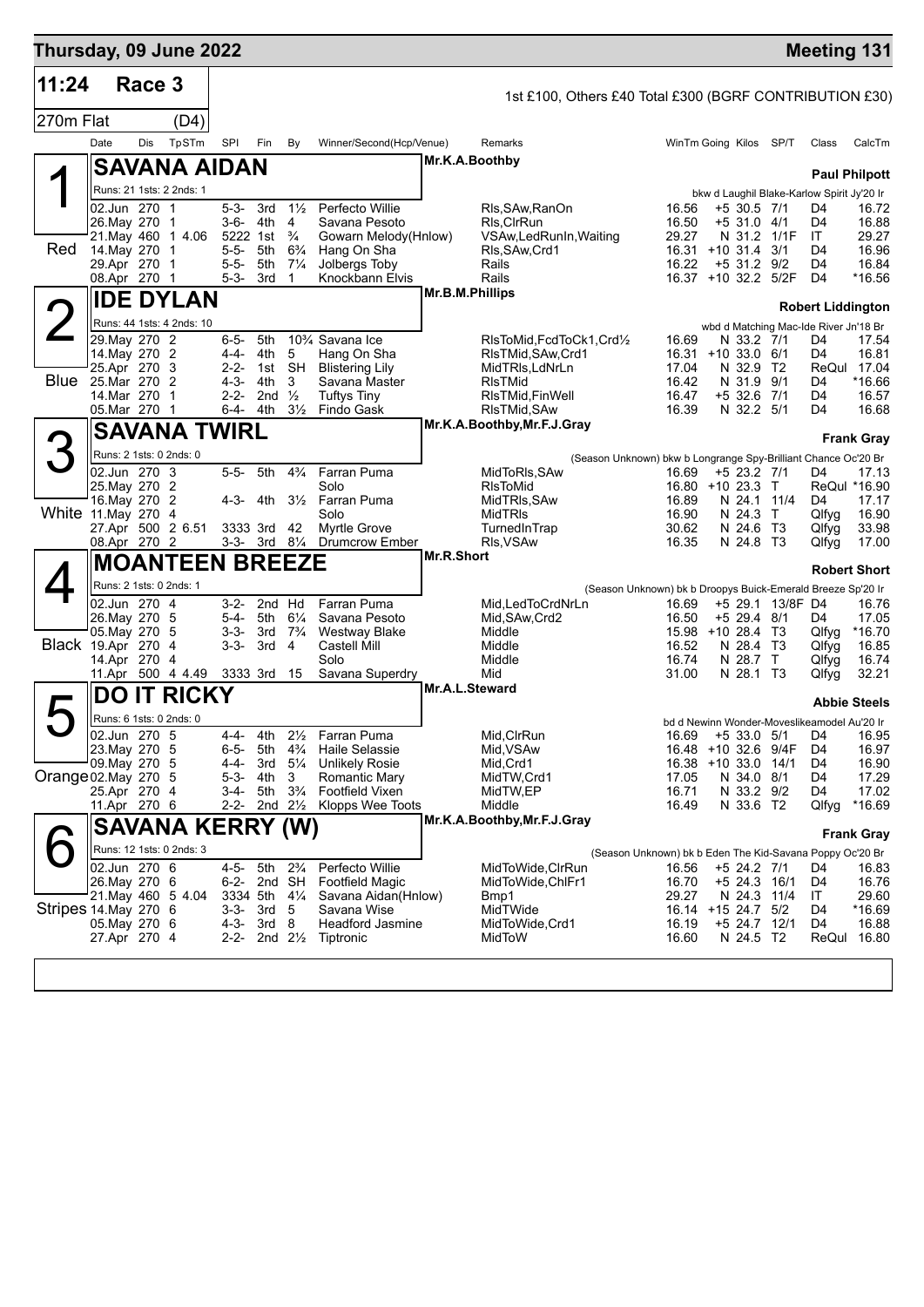| Thursday, 09 June 2022    |      |        |                                               |          |                                        |                                  |                                                              |                 |                                                         |                                                                                       |                             |                         |                      | <b>Meeting 131</b>                         |
|---------------------------|------|--------|-----------------------------------------------|----------|----------------------------------------|----------------------------------|--------------------------------------------------------------|-----------------|---------------------------------------------------------|---------------------------------------------------------------------------------------|-----------------------------|-------------------------|----------------------|--------------------------------------------|
| 11:39                     |      | Race 4 |                                               |          |                                        |                                  |                                                              |                 | 1st £120, Others £40 Total £320 (BGRF CONTRIBUTION £30) |                                                                                       |                             |                         |                      |                                            |
| 500m Flat                 |      |        | (A4)                                          |          |                                        |                                  |                                                              |                 |                                                         |                                                                                       |                             |                         |                      |                                            |
|                           | Date | Dis    | TpSTm                                         | SPI      | Fin                                    | – By                             | Winner/Second(Hcp/Venue)                                     |                 | Remarks                                                 | WinTm Going Kilos SP/T                                                                |                             |                         | Class                | CalcTm                                     |
|                           |      |        | <b>SALACRES MORE</b>                          |          |                                        |                                  |                                                              | Mr.P.H.Harnden  |                                                         |                                                                                       |                             |                         |                      |                                            |
|                           |      |        | Runs: 25 1sts: 5 2nds: 6                      |          |                                        |                                  |                                                              |                 |                                                         |                                                                                       |                             |                         |                      | Peter Harnden                              |
|                           |      |        | 05.Jun 500 1 4.31                             |          | 3332 2nd 5                             |                                  | <b>Avion Merlin</b>                                          |                 | RIs, EP, Crd3, RanOn                                    | (Season Unknown) bk b Ballymac Bolger-Pro Diva Mr'20 Ir<br>29.88 +20 29.6 4/1         |                             |                         | A4                   | 30.48                                      |
|                           |      |        | 29. May 500 2 4.39                            |          | 5444 5th 71/4                          |                                  | Razorback                                                    |                 | RIs,, SAw, SItCrd1                                      | 29.96 +20 29.9 5/1<br>$30.16 + 10.29.3$ 7/1                                           |                             |                         | A3                   | 30.75                                      |
| Red                       |      |        | 17. May 500 2 4.32<br>12. May 500 1 4.34      |          | 4564 4th<br>4444 5th                   | $2\frac{3}{4}$                   | Unlikely Jacko<br>10 <sup>1</sup> / <sub>2</sub> Romeo Recon |                 | Rls, RanOn<br>RIs.Crd1                                  | 29.92 +10 29.6 14/1                                                                   |                             |                         | A3<br>A <sub>3</sub> | 30.49<br>30.85                             |
|                           |      |        | 29.Apr 500 2 4.46                             |          | 3334 5th                               | $3\frac{1}{2}$                   | Savana Mustang                                               |                 | RIs, SAw                                                | $30.13 + 1029.0$                                                                      |                             | 6/1                     | A3                   | 30.51                                      |
|                           |      |        | 11.Apr 500 1 4.29                             |          | 4222 2nd $4\frac{1}{2}$                |                                  | <b>Footfield Falcon</b>                                      | Mr.D.P.Firmager | Rails, Crd1                                             | 29.83 +10 29.1 11/4                                                                   |                             |                         | A <sub>3</sub>       | *30.29                                     |
|                           |      |        | <b>FABULOUS WORLD</b>                         |          |                                        |                                  |                                                              |                 |                                                         |                                                                                       |                             |                         |                      | <b>Laurence Tuffin</b>                     |
|                           |      |        | Runs: 28 1sts: 5 2nds: 6<br>02.Jun 500 1 4.45 |          | 5444 2nd 3 <sup>3</sup> / <sub>4</sub> |                                  | <b>Grafton Whitepaw</b>                                      |                 |                                                         | (Season Unknown) bk b Kinloch Brae-Fabulous Pin My'19 Br<br>29.78 +30 27.0 5/1        |                             |                         | A4                   | 30.39                                      |
|                           |      |        | 26. May 500 1 4.34                            |          | 6655 5th                               | $7\frac{3}{4}$                   | <b>Brocks Snowflake</b>                                      |                 | Rls, SAw, RanOn<br>RIsToMid, Crd1/4                     | $30.15 + 1027.09/2$                                                                   |                             |                         | A4                   | 30.87                                      |
|                           |      |        | 17. May 500 1 4.51                            |          | 6666 5th                               | $4\frac{1}{2}$                   | Kayleigh                                                     |                 | RIs, SAw                                                | 29.99 +10 26.9 7/1                                                                    |                             |                         | A4                   | 30.44                                      |
| Blue                      |      |        | 09. May 500 1 4.42<br>02. May 500 1 4.37      |          | 6544 4th<br>5554 3rd                   | $6\frac{3}{4}$<br>$1\frac{1}{2}$ | <b>Ballymull Dinger</b><br>Snooty Kelsey                     |                 | RIs, SAw<br>Rls, RanOn                                  | 30.04 +20 26.7 7/1<br>30.31                                                           | N 26.7                      | 5/1                     | A4<br>A4             | 30.79<br>30.44                             |
|                           |      |        | 22.Apr 500 1 4.37                             |          | 3442 1st                               | $1\frac{1}{2}$                   | <b>Unlikely Friend</b>                                       |                 | RIsTMid, Crd1, LedRunIn                                 | 30.31                                                                                 | N 27.0 11/4                 |                         | A <sub>5</sub>       | *30.31                                     |
|                           |      |        | <b>ASK BLAKE</b>                              |          |                                        |                                  |                                                              |                 | <b>Makeit Syndicate</b>                                 |                                                                                       |                             |                         |                      | <b>Frank Gray</b>                          |
|                           |      |        | Runs: 28 1sts: 4 2nds: 2                      |          |                                        |                                  |                                                              |                 |                                                         |                                                                                       |                             |                         |                      | bk d Laughil Blake-Bright Ella Oc'19 Ir    |
|                           |      |        | 05.Jun 500 3 4.30                             |          | 5666 6th                               | 11                               | <b>Brocks Snowflake</b>                                      |                 | Mid.Crd1                                                | $30.08 + 10.31.6$ 7/1                                                                 |                             |                         | A3                   | 31.05                                      |
|                           |      |        | 24. May 500 5 4.43<br>19 May 460 4 3.99       |          | 5333 3rd<br>6555 5th                   | 5                                | Tromora Rain<br>101⁄4 Tromora Rain(Hnlow)                    |                 | MidToRIs, SAw, RanOn<br>VSAw,Crd1/2                     | 29.95 +10 31.5 6/1<br>28.08                                                           | -20 32.5 12/1               |                         | A3<br>IT             | 30.46<br>28.68                             |
| White 14 May 500 4 4.36   |      |        |                                               |          | 4444 4th                               | 4                                | <b>Pointless Priti</b>                                       |                 | Middle                                                  | 29.92 +20 32.3 7/2                                                                    |                             |                         | A2                   | 30.44                                      |
|                           |      |        | 05 May 500 5 4.38<br>31.Mar 500 4 4.25        |          | 4431 1st<br>1111 1st 41/ <sub>2</sub>  | $2\frac{1}{4}$                   | Never In Doubt<br>Sometime Soon                              |                 | Mid,Crd&Led <sup>3</sup> /4<br>Mid, ALed, Won Well      | 30.28 +10 32.7 9/2<br>30.29                                                           | -20 32.0 7/1                |                         | A4<br>A4             | 30.38<br>*30.09                            |
|                           |      |        | <b>FABULOUS SIERRA</b>                        |          |                                        |                                  |                                                              | Mr.D.P.Firmager |                                                         |                                                                                       |                             |                         |                      |                                            |
|                           |      |        | Runs: 61 1sts: 13 2nds: 4                     |          |                                        |                                  |                                                              |                 |                                                         |                                                                                       |                             |                         |                      | <b>Laurence Tuffin</b>                     |
|                           |      |        | 05.Jun 500 4 4.25                             |          | 3344 4th                               | $6\frac{1}{4}$                   | <b>Brocks Snowflake</b>                                      |                 | Mid, EP, Crd4                                           | (Season Unknown) bk b Confident Rankin-Fabulous Report De'18 Br<br>30.08 +10 28.5 9/2 |                             |                         | A3                   | 30.67                                      |
|                           |      |        | 24. May 500 4 4.20                            |          | 1111 2nd $1\frac{1}{4}$                |                                  | <b>Ranches Bandit</b>                                        |                 | Mid, QAw, Led To Rn In                                  | 29.90 +30 28.6 7/1                                                                    |                             |                         | A3                   | 30.30                                      |
| Black 15. May 500 4 4.19  |      |        | 19. May 460 4 3.93                            |          | 4555 5th<br>1111 1st                   | $8\frac{3}{4}$<br>Nk             | Savana Flower(Hnlow)<br><b>Tommys Hawk</b>                   |                 | Crd1<br>Mid, QAw, ALed                                  | 28.22<br>30.09                                                                        | N 28.4 4/1<br>+30 28.6 5/2F |                         | ΙT<br>A4             | 28.93<br>30.39                             |
|                           |      |        | 02. May 500 4 4.55                            |          | 6445 6th                               | $7\frac{1}{2}$                   | Mr Jones                                                     |                 | Mid, FcdToCkRnUp, Crd2                                  | 30.36                                                                                 |                             | N 28.3 9/4J             | A4                   | 30.95                                      |
|                           |      |        | 28.Apr 500 4 4.20                             |          | 1111 1st                               | $3\frac{1}{2}$                   | Therehegoes                                                  |                 | Middle, EP, ALd<br><b>Makeit Syndicate</b>              |                                                                                       |                             | 30.08 +20 28.3 13/8F A5 |                      | *30.28                                     |
|                           |      |        | <b>PUCKANE GIFT</b>                           |          |                                        |                                  |                                                              |                 |                                                         |                                                                                       |                             |                         |                      | <b>Frank Gray</b>                          |
|                           |      |        | Runs: 21 1sts: 2 2nds: 3                      |          |                                        |                                  |                                                              |                 |                                                         | (Season Unknown) bk b Sparta Maestro-Gifted Girl Au'19 Ir                             |                             |                         |                      |                                            |
|                           |      |        | 05.Jun 500 5 4.17<br>30. May 500 5 4.22       | 1222 3rd | 2555 5th                               | $6\frac{3}{4}$<br>$1\frac{1}{4}$ | <b>Brocks Snowflake</b><br><b>Good Quest</b>                 |                 | Mid, Crd1&4<br>Mid, QAw, Chl3ToRnIn                     | 30.50 -10 23.3 7/1                                                                    |                             | 30.08 +10 23.5 9/2      | A3<br>A <sub>3</sub> | 30.71<br>30.50                             |
|                           |      |        | 23. May 500 4 4.27                            |          | 3223 4th                               | $8\frac{3}{4}$                   | Overpaid                                                     |                 | Mid, EP, Crd <sup>1</sup> / <sub>4</sub>                | 29.56 +30 23.4 3/1                                                                    |                             |                         | A <sub>3</sub>       | 30.57                                      |
| Orange 19. May 460 4 3.92 |      |        | 14. May 500 3 4.22                            |          | 4566 6th<br>2111 3rd 2                 |                                  | 10¼ Rave Force(Hnlow)<br>Pointless Priti                     |                 | Crd <sub>3</sub><br>Mid, EP, SnLed                      | 28.04 -20 23.8<br>29.92 +20 23.7 4/1                                                  |                             | 12/1                    | IT<br>A <sub>2</sub> | 28.65<br>*30.28                            |
|                           |      |        | 07. May 500 3 4.31                            |          | 2222 2nd 7                             |                                  | Ladybear                                                     |                 | Mid, EP                                                 | 30.02 +10 23.3 6/1                                                                    |                             |                         | A3                   | 30.69                                      |
|                           |      |        | <b>BUDDY BOB (W)</b>                          |          |                                        |                                  |                                                              |                 | Mr.S.O.Dunn, Mr.B.Moloney                               |                                                                                       |                             |                         |                      | <b>Chris Hamblin</b>                       |
|                           |      |        | Runs: 16 1sts: 2 2nds: 3                      |          |                                        |                                  |                                                              |                 |                                                         |                                                                                       |                             |                         |                      | bk d Farloe Blitz-Coney Peninsula Jn'20 Ir |
|                           |      |        | 05.Jun 500 5 4.27                             |          | 5223 4th                               | $9\frac{3}{4}$                   | <b>Avion Merlin</b>                                          |                 | MidToWide, EP, 2nd Fr1ToCrd3                            |                                                                                       |                             | 29.88 +20 30.7 15/8F A4 |                      | 30.86                                      |
|                           |      |        | 26. May 500 5 4.24<br>22. May 460 5 3.96      |          | 3222 2nd 11/4<br>1211 1st              | $1\frac{1}{2}$                   | <b>Brocks Snowflake</b><br>Elks Girl(Hnlow)                  |                 | Wide,EP<br>LedTo1&From3                                 | 30.15 +10 30.6 11/4J A4<br>28.26                                                      | N 30.5 11/4                 |                         | IT                   | *30.35<br>28.26                            |
| Stripes 16 May 500 5 4.29 |      |        |                                               |          | 3222 3rd                               | $1\frac{1}{2}$                   | Savana Dotty                                                 |                 | Wide, EP                                                | 30.32                                                                                 | N 31.4 7/2                  |                         | A4                   | 30.42                                      |
|                           |      |        | 09. May 500 5 4.43<br>04. May 500 5 4.35      |          | 4444 6th                               | $2\frac{1}{2}$                   | <b>Hippy Chick</b>                                           |                 | Wide, EP, Crd4                                          | 30.76                                                                                 | N 31.4 7/2                  |                         | A3                   | 30.95                                      |
|                           |      |        |                                               |          | 2111 1st 1/2                           |                                  | Loggies Elf                                                  |                 | MidTW, Led <sub>2</sub>                                 | 30.37                                                                                 | N 31.4 T3                   |                         | Qlfyg                | 30.37                                      |
|                           |      |        |                                               |          |                                        |                                  |                                                              |                 |                                                         |                                                                                       |                             |                         |                      |                                            |
|                           |      |        |                                               |          |                                        |                                  |                                                              |                 |                                                         |                                                                                       |                             |                         |                      |                                            |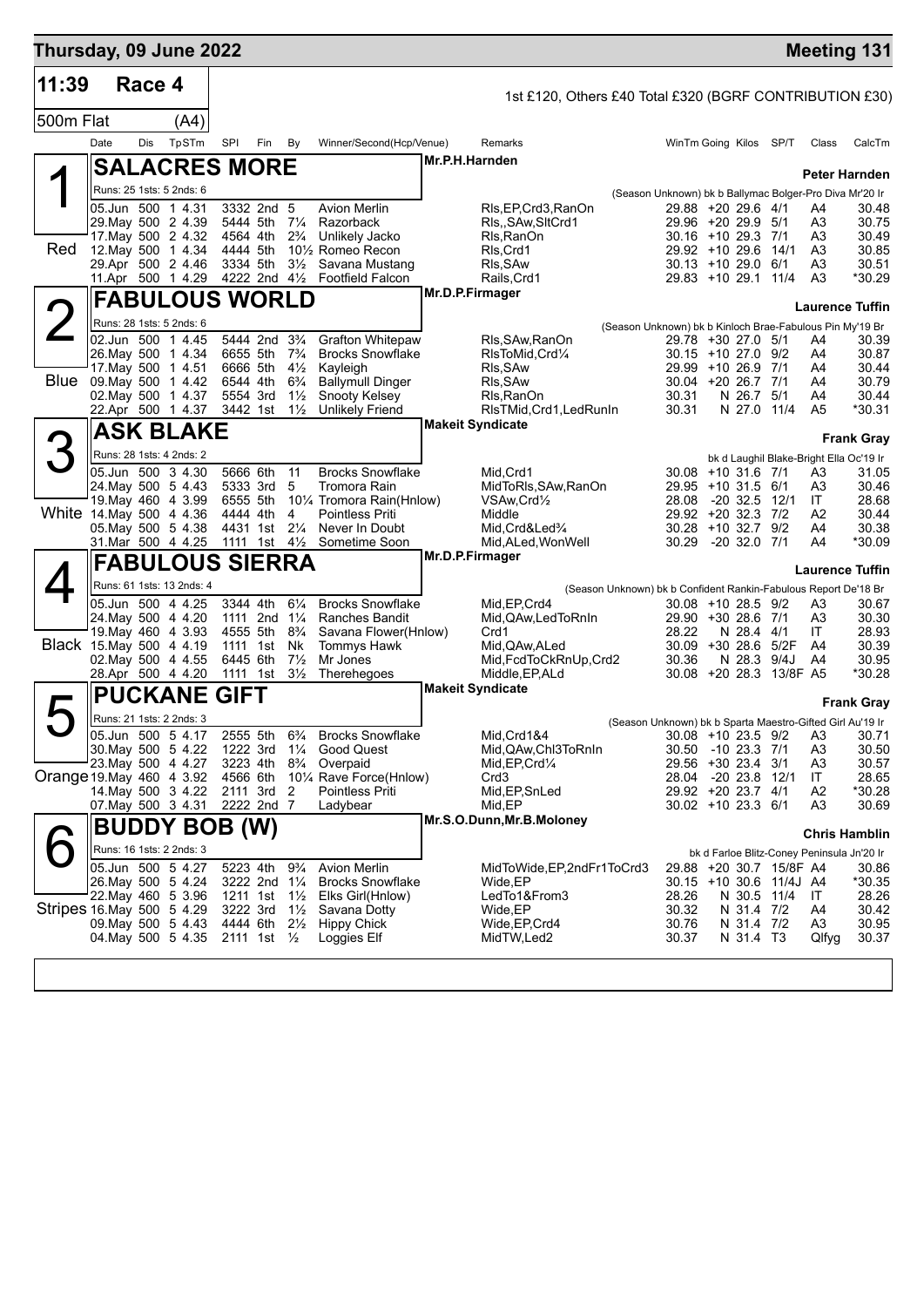| Thursday, 09 June 2022    |                         |        |                                                                                                                 |                                              |                                                |                                                         |                                                                                                                        |                |                                                                                                                                          |                                                                                                                                                                                      |                                                      |             | <b>Meeting 131</b>                                                                                                  |                                                     |
|---------------------------|-------------------------|--------|-----------------------------------------------------------------------------------------------------------------|----------------------------------------------|------------------------------------------------|---------------------------------------------------------|------------------------------------------------------------------------------------------------------------------------|----------------|------------------------------------------------------------------------------------------------------------------------------------------|--------------------------------------------------------------------------------------------------------------------------------------------------------------------------------------|------------------------------------------------------|-------------|---------------------------------------------------------------------------------------------------------------------|-----------------------------------------------------|
| 11:54                     |                         | Race 5 |                                                                                                                 |                                              |                                                |                                                         |                                                                                                                        |                | 1st £105, Others £40 Total £305 (BGRF CONTRIBUTION £30)                                                                                  |                                                                                                                                                                                      |                                                      |             |                                                                                                                     |                                                     |
| 500m Flat                 |                         |        | (A7)                                                                                                            |                                              |                                                |                                                         |                                                                                                                        |                |                                                                                                                                          |                                                                                                                                                                                      |                                                      |             |                                                                                                                     |                                                     |
|                           | Date                    | Dis    | TpSTm                                                                                                           | SPI                                          | Fin                                            | By                                                      | Winner/Second(Hcp/Venue)                                                                                               |                | Remarks                                                                                                                                  | WinTm Going Kilos SP/T                                                                                                                                                               |                                                      |             | Class                                                                                                               | CalcTm                                              |
|                           |                         |        | <b>SPEEDY DUKE</b>                                                                                              |                                              |                                                |                                                         |                                                                                                                        |                | <b>Makeit Syndicate</b>                                                                                                                  |                                                                                                                                                                                      |                                                      |             |                                                                                                                     |                                                     |
|                           |                         |        | Runs: 4 1sts: 0 2nds: 0                                                                                         |                                              |                                                |                                                         |                                                                                                                        |                |                                                                                                                                          |                                                                                                                                                                                      |                                                      |             | be d Droopys Jet-Ela Chloe Ja'21 Ir                                                                                 | <b>Frank Gray</b>                                   |
|                           | 22. May 500 2           |        | 02.Jun 500 1 4.81<br>26. May 500 1 4.53                                                                         | 6666 6th<br>5                                | 6th                                            | 13                                                      | Klopps Wee Toots<br>101/ <sub>2</sub> Never Enough                                                                     |                | RIsToMid.VSAw<br>RIsToMid, SAw, CrdRnUp<br>(NoRace)                                                                                      | $30.27 + 20.28.7$ 10/3<br>30.83                                                                                                                                                      | $+2029.4$                                            | N 29.2 2/1F | A7<br>A7<br>A7                                                                                                      | 31.52<br>31.67                                      |
| <b>Red</b>                |                         |        | 09. May 500 3 4.52<br>27.Apr 500 3 4.44                                                                         | 6556 6th<br>3333 1st                         |                                                | $\frac{1}{2}$                                           | 131/4 Salacres Escaped<br>Antigua Doc etc                                                                              |                | RIsTMid, StbStt, FcdToCk2<br>MvdOff&Crd1,LedRnIn                                                                                         | 30.15 +20 29.7 8/1<br>31.48                                                                                                                                                          | N 29.7 T3                                            |             | A6<br>Qlfyg                                                                                                         | 31.42<br>31.48                                      |
|                           |                         |        | 05.Apr 500 5 4.38                                                                                               |                                              |                                                |                                                         | 2333 3rd 131/2 Savana Dismount                                                                                         |                | RIs, Crd1To1/4<br>Mr.M.A.Boddice, Mr.M.Kirk                                                                                              | 29.87 -20 30.1 T3                                                                                                                                                                    |                                                      |             | Qlfyg                                                                                                               | *30.76                                              |
|                           |                         |        | <b>SNOOTY KATHLEEN</b>                                                                                          |                                              |                                                |                                                         |                                                                                                                        |                |                                                                                                                                          |                                                                                                                                                                                      |                                                      |             | Lee Field (Unatt)                                                                                                   |                                                     |
| <b>Blue</b>               |                         |        | Runs: 28 1sts: 3 2nds: 1<br>05.Jun 500 2 4.43<br>15. May 500 4 4.38<br>04. May 712 3 16.42<br>25.Apr 500 3 4.45 |                                              | 4666 4th 8<br>6666 5th 3<br>5553 2nd 11/4      |                                                         | Savana Kilara<br>Coom Bella<br>Solo<br><b>Essential Change</b>                                                         |                | MidToRIs,SAw<br>Mid, Crd1<br>Middle<br>MidTRIs, RanOn                                                                                    | (Season Unknown) bk b Dorotas Wildcat-Snooty Mary Ja'20 Br<br>30.30 +20 28.7 7/2<br>30.27 +30 28.4 6/1<br>44.24<br>30.84<br>30.04 +40 28.2 11/2                                      | N 29.0 T<br>N 28.2 10/3                              |             | A6<br>A6<br>Qlfyg<br>A6                                                                                             | 31.14<br>30.81<br>44.24<br>30.94<br>31.24           |
|                           |                         |        | 18.Apr 500 3 4.40<br>31.Mar 500 5 4.43                                                                          | 5654 4th                                     | 1333 2nd 6                                     | -10                                                     | Kayleigh<br>Milton Harbour                                                                                             |                | Mid, FcdToCk1<br>Mid, Led To 1, RanOn                                                                                                    | 30.28 -20 27.7 T3                                                                                                                                                                    |                                                      |             | A6<br>Qlfyg                                                                                                         | *30.56                                              |
|                           |                         |        | <b>SAVANA MASHITUP</b>                                                                                          |                                              |                                                |                                                         |                                                                                                                        | Mr.K.A.Boothby |                                                                                                                                          |                                                                                                                                                                                      |                                                      |             |                                                                                                                     | <b>Abbie Steels</b>                                 |
| 3                         |                         |        | Runs: 10 1sts: 1 2nds: 3                                                                                        |                                              |                                                |                                                         |                                                                                                                        |                |                                                                                                                                          | (Ssn Suppressed) bk b Laughil Blake-Amigan Rogue Ap'20 Ir                                                                                                                            |                                                      |             |                                                                                                                     |                                                     |
|                           |                         |        | 02.Jun 500 4 4.30<br>26. May 500 4 4.23                                                                         | 3555 6th                                     |                                                |                                                         | 141/ <sub>2</sub> Some Aim<br>Solo                                                                                     |                | MidToRIs, Crd1<br>MiddleToRails                                                                                                          | 30.56 +20 28.4 2/1<br>31.03 +10 28.7 T                                                                                                                                               |                                                      |             | A7                                                                                                                  | 31.91<br>ReQul *31.13                               |
| White 21.Apr 100 0        | 02. May 270 2           |        | 20.Jan 500 3 4.40<br>10.Jan 500 4 4.37                                                                          |                                              | 2222 2nd $\frac{3}{4}$<br>3333 3rd 4           |                                                         | 3rd DIS Dysert King<br>Solo<br>Northlink Man<br>Savana Mimi                                                            |                | TurnedInTrap<br>(Handslip)<br>MidToRIs, RanOn<br>MidTRIs, EP, FcdToCk2                                                                   | 16.42 -20 28.7 T3<br>30.85 +10 27.0 T2<br>30.78                                                                                                                                      | 29.0 T<br>N 27.0 7/4F                                |             | ReQul<br>xLame<br>A7                                                                                                | 0.00<br>ReQul 31.01<br>31.11                        |
|                           |                         |        | <b>ALARMING WINNIE</b>                                                                                          |                                              |                                                |                                                         |                                                                                                                        |                | Mrs.J.Harrop-Conway                                                                                                                      |                                                                                                                                                                                      |                                                      |             |                                                                                                                     |                                                     |
|                           |                         |        | Runs: 71 1sts: 13 2nds: 10                                                                                      |                                              |                                                |                                                         |                                                                                                                        |                |                                                                                                                                          |                                                                                                                                                                                      |                                                      |             |                                                                                                                     | David Jeans                                         |
| Black 05. May 500 3 4.37  | 18.Apr 270 5            |        | 05.Jun 500 34.46<br>23. May 500 4 4.40<br>14 May 500 3 4.35<br>14 Mar 500 5 4.48                                | 6444 6th<br>3334 4th<br>5455 6th             | 5556 6th<br>3332 3rd<br>3-3- 2nd $\frac{1}{2}$ | 10<br>8<br>$2\frac{1}{4}$<br>$4\frac{1}{4}$<br>16       | Savana Kilara<br>Mummy Roo<br>Handy Forward<br>Fighter Gun<br>Cactus Destroyer<br><b>Footfield Fern</b>                |                | Mid, SAw<br>Mid, SAw, Crd4<br>Mid, SAw, EP<br>Mid, Crd2<br>Mid, Crd1<br>Mid, SAw, Crd1&3                                                 | (Ssn Suppressed) bk b Alarming Alan-Alarming Jacks De'17 Br<br>30.30 +20 29.8 10/1<br>30.30 +30 29.8 8/1<br>30.38 +20 29.6 4/1<br>30.59 +20 29.8 8/1<br>16.56<br>30.25 +20 29.7 14/1 | N 29.8 T3                                            |             | A6<br>A6<br>A5<br>A5<br>ReQul<br>A5                                                                                 | 31.29<br>31.24<br>*30.77<br>31.12<br>16.61<br>31.73 |
|                           |                         |        | <b>CHOICES PRODUCT</b>                                                                                          |                                              |                                                |                                                         |                                                                                                                        |                | <b>First Choice Drainage Solutions</b>                                                                                                   |                                                                                                                                                                                      |                                                      |             | <b>Mattie Richards</b>                                                                                              |                                                     |
| Orange 18.Apr 500 4 4.51  | 22. May 270 5           |        | Runs: 15 1sts: 1 2nds: 1<br>05.Jun 500 4 4.46<br>30. May 500 5 4.50<br>11.Apr 500 5 4.54                        |                                              | $3-3$ - 3rd $3\frac{1}{2}$<br>3312 1st 11/4    |                                                         | 5555 5th 91/ <sub>2</sub> Savana Kilara<br>Solo<br>Confidentiality<br>2222 2nd 18% Coom Bella<br>Coom Bella            |                | Mid, SAw<br>Middle<br>Middle<br>Mid, Ck3<br>Mid, SAw, Crd3, LdRnIn                                                                       | 31.14<br>16.15<br>30.58<br>31.38                                                                                                                                                     | $-40$ 32.1 T<br>+5 31.7 T3<br>N 30.8 T2<br>N 30.5 T3 |             | be d Superior Product-Carlsbush Graine Nv'19 Ir<br>30.30 +20 32.1 25/1 A6 31.26<br>Qlfyg<br>Qlfyg<br>Qlfyg<br>Qlfyg | $*30.74$<br>16.46<br>32.09<br>31.38                 |
|                           |                         |        | 31.Mar 500 5 4.68                                                                                               |                                              | 3332 2nd 4                                     |                                                         | Salacres Slater                                                                                                        | Mr.L.G.Tuffin  | Middle                                                                                                                                   | 31.28                                                                                                                                                                                | $-20$ 31.4 T3                                        |             | Qlfyg                                                                                                               | 31.41                                               |
|                           | Runs: 6 1sts: 0 2nds: 1 |        | ONE FOR MOLL (W)                                                                                                |                                              |                                                |                                                         |                                                                                                                        |                |                                                                                                                                          |                                                                                                                                                                                      |                                                      |             | <b>Laurence Tuffin</b>                                                                                              |                                                     |
| Stripes 14 May 500 5 4.28 |                         |        | 02.Jun 500 6 4.38<br>28. May 500 5 4.42<br>22. May 500 6 4.46<br>25.Apr 500 5 4.46                              | 3545 5th<br>6655 3rd<br>4555 4th<br>3345 5th | 6654 2nd 1/2                                   | $4\frac{3}{4}$<br>$2\frac{1}{2}$<br>1<br>$7\frac{3}{4}$ | <b>Ballycowen Rox</b><br><b>Footfield Biddy</b><br><b>Essential Change</b><br>Savana Kilara<br><b>Essential Change</b> |                | (Season Unknown) bk b Skywalker Farloe-Cloncunny Lynda Au'20 Ir<br>Wide,RanOnLate<br>Mid-W,FinWell<br>Wide, SAw<br>MidTW, RanOn<br>MidTW | 30.47 +20 26.0 6/1<br>30.64<br>30.75 +30 26.1 4/1<br>30.52 +20 26.2 3/1<br>30.84                                                                                                     | N 26.0 9/2<br>N 26.4 9/1                             |             | A6<br>A6<br>A6<br>A6<br>A6                                                                                          | 31.04<br>30.82<br>31.10<br>30.80<br>31.47           |
|                           |                         |        | 08.Apr 500 6 4.38                                                                                               |                                              | 3333 1st <sup>3</sup> / <sub>4</sub>           |                                                         | Dark Paradise                                                                                                          |                | MidTW, LedRnIn                                                                                                                           | 30.53                                                                                                                                                                                | N 26.0 T3                                            |             | Qlfyg                                                                                                               | *30.53                                              |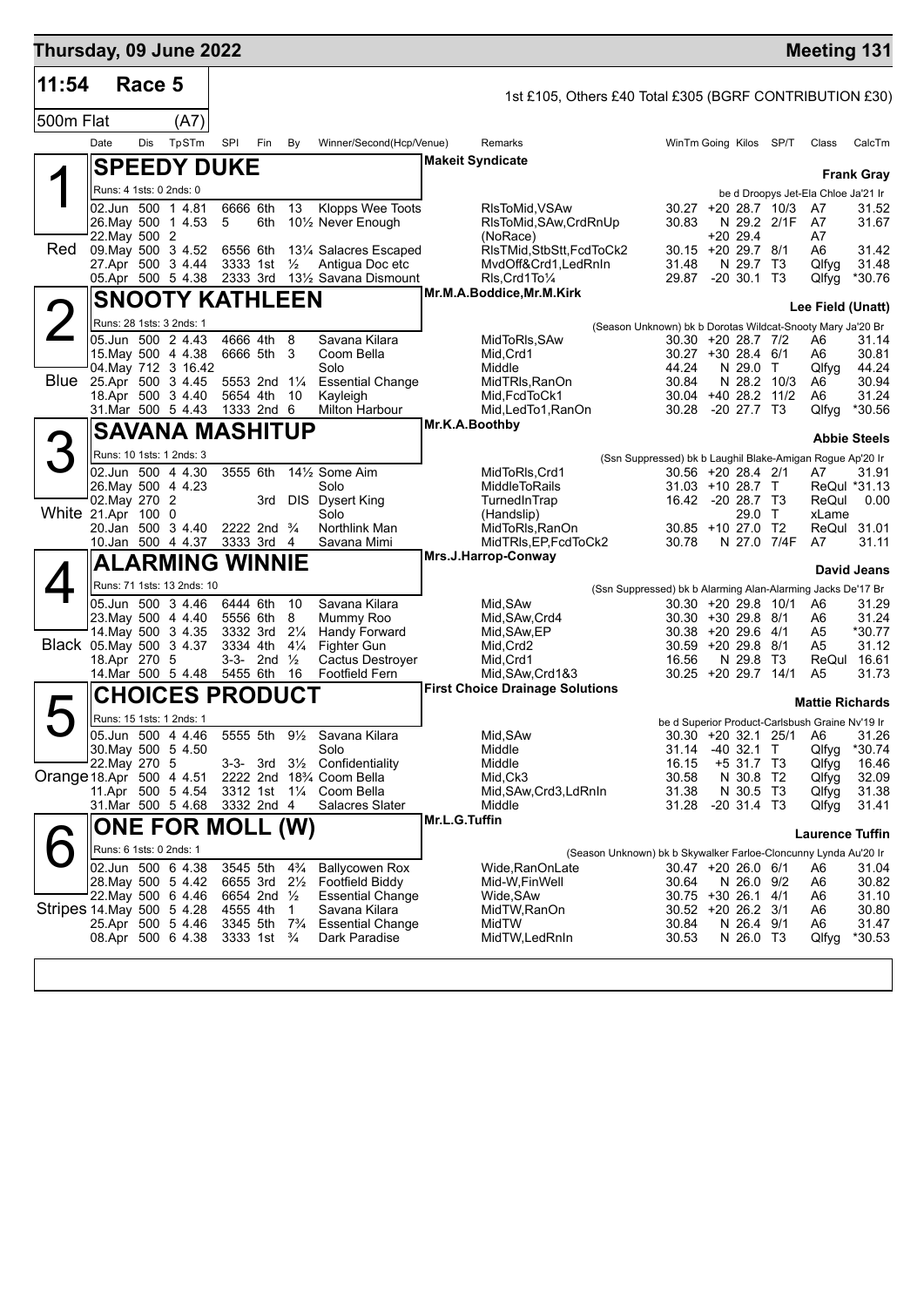| Thursday, 09 June 2022 |                                |        |                                               |                        |                                                                  |                                  |                                                                    |                |                                                         |                                                                      |                            |            |                                                | <b>Meeting 131</b>          |
|------------------------|--------------------------------|--------|-----------------------------------------------|------------------------|------------------------------------------------------------------|----------------------------------|--------------------------------------------------------------------|----------------|---------------------------------------------------------|----------------------------------------------------------------------|----------------------------|------------|------------------------------------------------|-----------------------------|
| 12:09                  |                                | Race 6 |                                               |                        |                                                                  |                                  |                                                                    |                | 1st £110, Others £40 Total £310 (BGRF CONTRIBUTION £30) |                                                                      |                            |            |                                                |                             |
| 270m Flat              |                                |        | (D3)                                          |                        |                                                                  |                                  |                                                                    |                |                                                         |                                                                      |                            |            |                                                |                             |
|                        | Date                           | Dis    | TpSTm                                         | <b>SPI</b>             | Fin By                                                           |                                  | Winner/Second(Hcp/Venue)                                           |                | Remarks                                                 | WinTm Going Kilos SP/T                                               |                            |            | Class                                          | CalcTm                      |
|                        |                                |        | <b>RUSHMOOR PEPPER</b>                        |                        |                                                                  |                                  |                                                                    | Mr.P.Slater    |                                                         |                                                                      |                            |            | <b>Mattie Richards</b>                         |                             |
|                        |                                |        | Runs: 65 1sts: 9 2nds: 12                     |                        |                                                                  |                                  |                                                                    |                |                                                         | (Ssn Suppressed) dkbd b Hondo Black-Rushmoor Dolly Au'18 Ir          |                            |            |                                                |                             |
|                        | 02.Jun 270 1                   |        |                                               | $5 - 3 -$              | 3rd                                                              | $\overline{1}$                   | Lockdown Julie                                                     |                | Rls, RanOn                                              | 16.41 +10 27.2 4/1                                                   |                            |            | D3                                             | 16.59                       |
|                        | 26. May 270 1<br>22. May 270 1 |        |                                               | 4-4-                   | 4th<br>2-1- 1st                                                  | $3\frac{1}{2}$<br>1              | <b>Lilys Pearl</b><br>Lilys Candy                                  |                | RIs, FcdToCk1<br>RIs,EP,Led2                            | 16.21<br>16.33 +10 26.9 3/1                                          | $+5$ 27.0 $5/1$            |            | D3<br>D3                                       | 16.55<br>*16.43             |
| Red.                   | 07. May 270 1                  |        |                                               | $2 - 5 -$              | 5th                                                              | $5\frac{3}{4}$                   | <b>Footfield Daisy</b>                                             |                | RIs, EP, Crd2                                           | 16.15                                                                | +5 27.0 8/1                |            | D3                                             | 16.65                       |
|                        | 02. May 270 1<br>25.Apr 270 1  |        |                                               | $6 - 5 -$<br>4-1-      | 4th<br>1st                                                       | $7\frac{1}{4}$<br>$1\frac{1}{4}$ | Cumbawn Jonnie<br>Shady Dan                                        |                | <b>RIsTMid</b><br>RIs, EP, Led1                         | 16.07<br>16.52                                                       | N 26.5<br>N 26.8 11/2      | 2/1        | D3<br>D <sub>3</sub>                           | 16.66<br>16.52              |
|                        |                                |        | TEL BOY                                       |                        |                                                                  |                                  |                                                                    | Mr.T.Lant      |                                                         |                                                                      |                            |            |                                                |                             |
|                        |                                |        | Runs: 47 1sts: 6 2nds: 5                      |                        |                                                                  |                                  |                                                                    |                |                                                         |                                                                      |                            |            | bk d Droopys Roddick-Dunquin Bound Jy'18 Ir    | <b>Paul Philpott</b>        |
|                        | 02.Jun 270 2                   |        |                                               | 1-5-                   | 5th                                                              | 5                                | <b>Tuftys Baloo</b>                                                |                | RIsToMid, QAw                                           | 16.20 +10 31.4 10/1                                                  |                            |            | D3                                             | 16.70                       |
|                        | 26. May 270 3<br>18. May 270 2 |        |                                               | $1 - 3 -$<br>$3 - 3 -$ | 3rd<br>3rd                                                       | $8\frac{1}{4}$<br>$5\frac{3}{4}$ | Mccool Lad<br>Keeperhill Vic                                       |                | MidToRIs, EP<br>RIsToMid, SAw                           | 15.92<br>15.95                                                       | $+531.4$ T3<br>N 31.6 T3   |            | Qlfyg<br>Qlfyg                                 | 16.63<br>16.41              |
| <b>Blue</b>            | 14.May 270 3                   |        |                                               |                        |                                                                  |                                  | Solo                                                               |                | <b>RIsTMid</b>                                          | $16.25 + 10.31.9$                                                    |                            | $\top$     | Qlfyg                                          | *16.35                      |
|                        | 29.Jan 277 3<br>10.Jan 277 3   |        |                                               | 6-6-                   | 6th<br>6-4- 4th                                                  | $7\frac{1}{4}$<br>$4\frac{3}{4}$ | So Mathew(Hnlow)<br>Savana Sebastian(Hnlow)                        |                | SAw,Crd1<br>SlowAway                                    | 16.97<br>16.93                                                       | -5 32.9 9/2<br>$-533.06/1$ |            | D2<br>D2                                       | 17.49<br>17.27              |
|                        |                                |        | <b>SALACRES OCEAN</b>                         |                        |                                                                  |                                  |                                                                    | Mr.P.H.Harnden |                                                         |                                                                      |                            |            |                                                |                             |
| 3                      |                                |        | Runs: 85 1sts: 13 2nds: 18                    |                        |                                                                  |                                  |                                                                    |                |                                                         |                                                                      |                            |            |                                                | <b>Peter Harnden</b>        |
|                        | 02.Jun 270 4                   |        |                                               | 2-4-                   | 4th                                                              | $1\frac{1}{2}$                   | Lockdown Julie                                                     |                | Mid, RanOn                                              | bk d Leamaneigh Turbo-Incredible Ruby Jn'18 Br<br>16.41 +10 35.9 7/1 |                            |            | D3                                             | 16.63                       |
|                        | 26. May 270 4                  |        |                                               | $1 - 5 -$              | 2nd $1\frac{1}{2}$                                               |                                  | Waikiki Alex                                                       |                | Mid, QAw, RanOn                                         | 16.46                                                                | $+535.97/1$                |            | D3                                             | 16.64                       |
| White 12. May 270 3    | 17. May 270 4                  |        |                                               | 3-6-                   | $1 - 1 - 1$ st<br>6th                                            |                                  | 201/4 Hang On Mia<br>DIS Salacres Sasha                            |                | Middle,ALed<br>MidToRIs, BCrd&&Fell1                    | 16.24 +15 36.0 T2<br>16.34                                           | N 35.6 7/1                 |            | D3                                             | *16.39<br>0.00              |
|                        | 28.Apr 270 3                   |        |                                               | 5-4-                   | 4th                                                              | 3                                | Sten Gun                                                           |                | MidToRIs, Crd1&2                                        | 16.44                                                                | N 35.2 4/1                 |            | D3                                             | 16.68                       |
|                        | 12.Apr 270 3                   |        | <b>IMNOTLIKEYOU (W)</b>                       |                        | 4-4- 4th                                                         | $3\frac{1}{2}$                   | Lockdown Julie                                                     |                | Middle<br><b>The Potty Optimists</b>                    | 16.34                                                                | $+5$ 34.6 6/1              |            | D3                                             | 16.66                       |
|                        |                                |        | Runs: 54 1sts: 8 2nds: 3                      |                        |                                                                  |                                  |                                                                    |                |                                                         |                                                                      |                            |            |                                                | <b>Paul Philpott</b>        |
|                        | 02.Jun 270 5                   |        |                                               | 6-6-                   | 6th                                                              | $3\frac{1}{2}$                   | Lockdown Julie                                                     |                | MidToWide, SAw                                          | 16.41 +10 33.6 7/1                                                   |                            |            | wbk d Good News-Milestone Pearl Nv'18 Ir<br>D3 | 16.80                       |
|                        | 26. May 270 5                  |        |                                               |                        | 3-2- 2nd 4                                                       |                                  | Mccool Lad                                                         |                | MidToWide, RanOn                                        | 15.92                                                                | $+5$ 34.1                  | T3         |                                                | xLame *16.29                |
|                        |                                |        | 05.Feb 500 6 4.37<br>Black 01. Feb 460 5 3.90 | 1111                   | 4444 4th<br>1st                                                  | 5                                | 10 <sup>1</sup> / <sub>2</sub> Doohoma Range<br>Concord One(Hnlow) |                | W,SAw,Ck1,(ReQul)<br>SnLed,StydOn                       | 30.21<br>28.30                                                       | N 34.1<br>-30 34.0         | 6/1<br>5/2 | A3<br>IT                                       | 31.06<br>28.00              |
|                        |                                |        | 29.Jan 500 6 4.39                             | 5544 4th               |                                                                  | $4\frac{1}{2}$                   | Savana Ivy                                                         |                | W,FcdToCk4,RanOn                                        | 30.42                                                                | N 33.6 6/1                 |            | A3                                             | 30.78                       |
|                        |                                |        | 17.Jan 500 6 4.39                             |                        | 5566 6th                                                         | $5\frac{3}{4}$                   | Mermaid                                                            | Mr.S.B.Walker  | MidTW, SAw, Crd2                                        | 30.12                                                                | N 33.3 20/1                |            | A2                                             | 30.60                       |
|                        |                                |        | <b>JOLBERGS PADDY (W)</b>                     |                        |                                                                  |                                  |                                                                    |                |                                                         |                                                                      |                            |            |                                                | <b>Robert Short</b>         |
|                        | 02.Jun 270 5                   |        | Runs: 14 1sts: 1 2nds: 1                      | $5 - 3 -$              | 3rd                                                              | 1                                | Wildcat Lilymay                                                    |                | Wide, SAw, RanOn                                        |                                                                      |                            |            | bk d Laughil Blake-Droopys Cara Mr'20 Br       | 16.40 +5 31.0 2/1F D3 16.52 |
|                        | 26.May 270 6                   |        |                                               | $2 - 1 -$              | 3rd                                                              | $1\frac{3}{4}$                   | Waikiki Alex                                                       |                | Wide, EP, Led 1 To 2                                    | 16.46                                                                | +5 30.2 7/2                |            | D3                                             | 16.65                       |
| Orange 12. May 270 5   | 19. May 270 6                  |        |                                               | 4-5-<br>4-4-           | 5th<br>6th                                                       | 4<br>6                           | Makeit A Dancer<br>Dreaming Jenny                                  |                | Wide<br>Wide, FcdToCkRnIn                               | 16.26<br>16.08 +10 29.5 11/1                                         | N 29.4 7/1                 |            | D3<br>D3                                       | 16.58<br>16.66              |
|                        | 07. May 270 5                  |        |                                               | 3-3-                   | 3rd                                                              | 6                                | Little Emir                                                        |                | Wide                                                    | 15.76                                                                | N 29.1 T3                  |            | Qlfyg                                          | $*16.24$                    |
|                        | 22.Apr 270 5                   |        |                                               |                        | 5-5- 4th 21/4                                                    |                                  | Knockbann Elvis                                                    | Mr.L.Pitman    | Wide, SAw                                               | 16.56                                                                | N 30.1 11/4                |            | D3                                             | 16.73                       |
|                        |                                |        | <b>HANG ON WOMBAT (W)</b>                     |                        |                                                                  |                                  |                                                                    |                |                                                         |                                                                      |                            |            |                                                | Peter Harnden               |
|                        | 05.Jun 270 6                   |        | Runs: 7 1sts: 2 2nds: 2                       |                        | 4-1- 1st 1                                                       |                                  | <b>Unlikely Dream</b>                                              |                | Wide,SAw,EP,Led1                                        | 16.33 +10 36.0 11/4                                                  |                            |            | bk d Magical Bale-Oasis Dream Oc'20 Br<br>D3   | *16.43                      |
|                        | 29. May 270 6                  |        |                                               | 6-6-                   | 6th 5                                                            |                                  | Headford Jasmine                                                   |                | Wide,SAw                                                | 16.12                                                                | +5 36.1 9/2                |            | D3                                             | 16.56                       |
| Stripes 09. May 270 6  | 22. May 270 6                  |        |                                               |                        | 5-5- 5th 2 <sup>3</sup> / <sub>4</sub><br>2-2- 2nd $\frac{1}{2}$ |                                  | Aboriginal Art                                                     |                | VeryWide, SAw<br>Wide,FinWell                           | 16.26 +10 37.0 11/4                                                  |                            |            | D3<br>D3                                       | 16.56                       |
|                        | 02.May 270 6                   |        |                                               | 5-4-                   |                                                                  | 3rd $4\frac{1}{2}$               | Knockbann Elvis<br>Cumbawn Jonnie                                  |                | W,MsdBrk,RanOn                                          | 16.40<br>16.07                                                       | +5 36.7 7/2<br>N 37.3 5/2  |            | D3                                             | 16.49<br>16.43              |
|                        | 25.Apr 270 6                   |        |                                               | 1-1-                   | 1st SH                                                           |                                  | <b>Surging Babe</b>                                                |                | Wide, EP, SnLd                                          | 16.52                                                                | N 37.0 3/1                 |            | D4                                             | 16.52                       |
|                        |                                |        |                                               |                        |                                                                  |                                  |                                                                    |                |                                                         |                                                                      |                            |            |                                                |                             |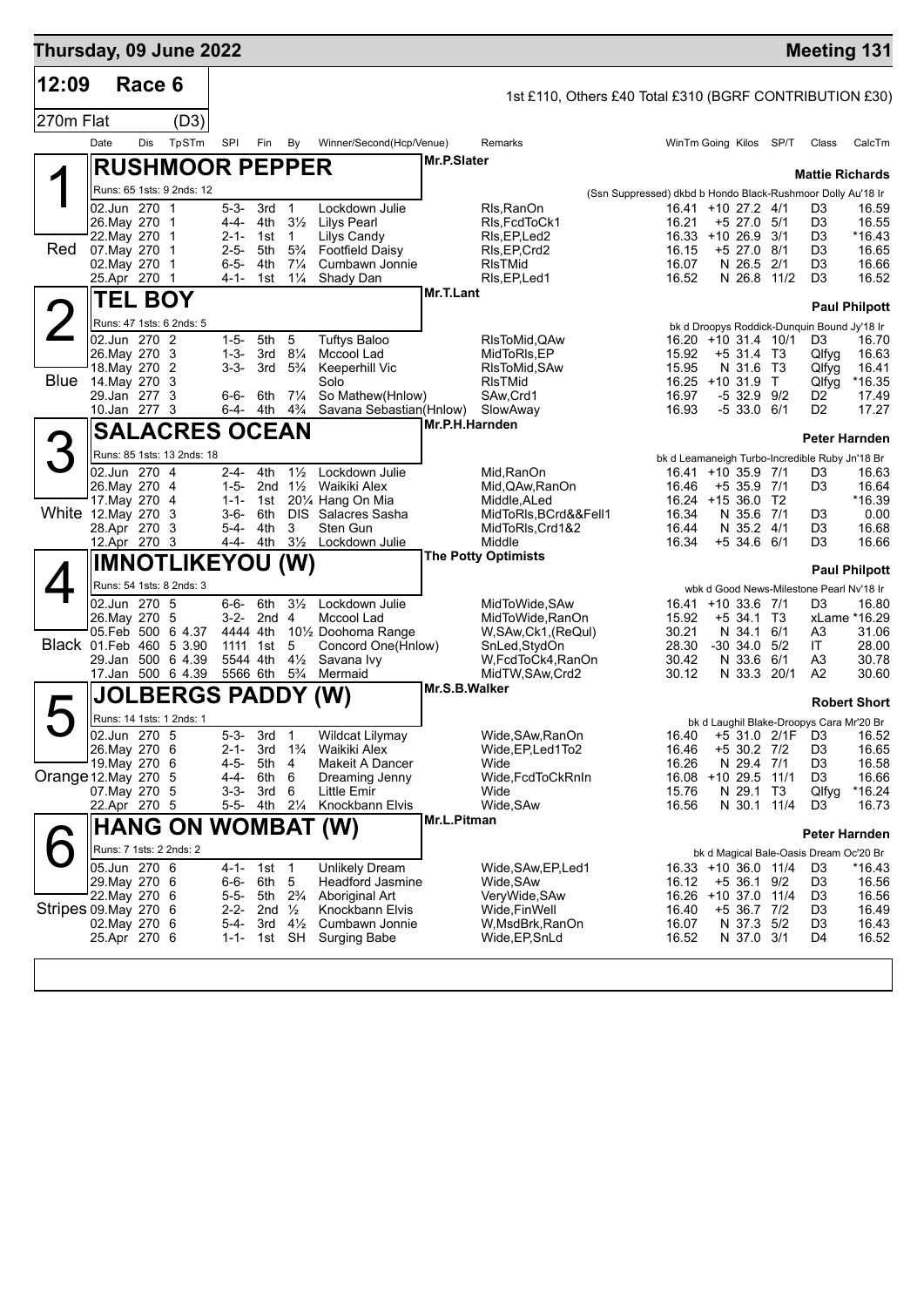| Thursday, 09 June 2022     |                         |        |                                          |          |                                        |                                  |                                                                                |                |                                                                                  |                                                            |                  |                         |                                              | <b>Meeting 131</b>  |
|----------------------------|-------------------------|--------|------------------------------------------|----------|----------------------------------------|----------------------------------|--------------------------------------------------------------------------------|----------------|----------------------------------------------------------------------------------|------------------------------------------------------------|------------------|-------------------------|----------------------------------------------|---------------------|
| 12:24                      |                         | Race 7 |                                          |          |                                        |                                  |                                                                                |                | 1st £115, Others £40 Total £315 (BGRF CONTRIBUTION £30)                          |                                                            |                  |                         |                                              |                     |
| 500m Flat                  |                         |        | (A5)                                     |          |                                        |                                  |                                                                                |                |                                                                                  |                                                            |                  |                         |                                              |                     |
|                            | Date                    | Dis    | TpSTm                                    | SPI      | Fin By                                 |                                  | Winner/Second(Hcp/Venue)                                                       |                | Remarks                                                                          | WinTm Going Kilos SP/T                                     |                  |                         | Class                                        | CalcTm              |
|                            |                         |        | <b>SALACRES SLATER</b>                   |          |                                        |                                  |                                                                                | Mr.P.H.Harnden |                                                                                  |                                                            |                  |                         |                                              |                     |
|                            | Runs: 4 1sts: 0 2nds: 1 |        |                                          |          |                                        |                                  |                                                                                |                |                                                                                  |                                                            |                  |                         | f d Ballymac Anton-Ballymac Cameo Sp'20 Ir   | Peter Harnden       |
|                            |                         |        | 30. May 500 1 4.29                       |          | 1111 2nd Nk                            |                                  | Salacres Mitchel                                                               |                | RIs, QAw, Led ToNrLn                                                             | 30.78 -10 39.3 7/2                                         |                  |                         | A5                                           | 30.71               |
|                            |                         |        | 22. May 500 1 4.25<br>25.Apr 500 1 4.45  |          | 2222 4th<br>4333 3rd                   |                                  | 101/ <sub>2</sub> My Jersey Boy<br>11 <sup>1</sup> / <sub>4</sub> Salacres Joe |                | <b>R</b> ls<br>Rails, SAw, Crd1                                                  | 29.58 +30 39.3 3/1<br>30.34                                | N 39.0 2/1J      |                         | A5<br>A <sub>5</sub>                         | 30.73<br>31.25      |
| <b>Red</b>                 |                         |        | 12.Apr 500 1 4.49                        |          | 5566 6th                               |                                  | 5 <sup>1/2</sup> Salacres Boothby                                              |                | RIs, VSAw, FcdTCk1                                                               | $30.50 + 10.38.9$ 9/1                                      |                  |                         | A4                                           | 31.03               |
|                            |                         |        | 08.Apr 500 1 4.40                        |          | 2111 1st                               | $\frac{3}{4}$                    | Salacres Palermo                                                               |                | RIsTMid, Led1                                                                    | 30.49                                                      | N 38.8 T3        |                         | Qlfyg                                        | *30.49              |
|                            |                         |        | 31.Mar 500 1 4.56                        |          | 2111 1st 4                             |                                  | <b>Choices Product</b>                                                         | Miss.M.Arnold  | Rails, Led1                                                                      | 31.28 -20 39.0 T3                                          |                  |                         | Qlfyg                                        | 31.08               |
|                            |                         |        | <b>UNLIKELY DREAM</b>                    |          |                                        |                                  |                                                                                |                |                                                                                  |                                                            |                  |                         | <b>Stephen Rayner</b>                        |                     |
|                            | 05.Jun 270 1            |        | Runs: 42 1sts: 8 2nds: 8                 |          | 3-2- 2nd 1                             |                                  | Hang On Wombat                                                                 |                | (Ssn Suppressed) f b Ballymac Eske-Droopys Rogue My'18 Ir<br>RIsToMid, RanOn     |                                                            |                  | 16.33 +10 27.7 2/1J D3  |                                              | 16.52               |
|                            |                         |        | 29. May 500 2 4.17                       |          | 1111 1st 3 <sup>3</sup> / <sub>4</sub> |                                  | Salacres Hilda                                                                 |                | RIsToMid, QAw, ALed                                                              | 30.33 +10 27.8 2/1                                         |                  |                         | A6                                           | *30.43              |
| Blue                       |                         |        | 23. May 500 2 4.24                       |          | 3344 4th                               | $1\frac{1}{2}$                   | <b>Tinks Gem</b>                                                               |                | MidToRIs, Bmp2                                                                   |                                                            |                  | 30.81 +10 28.1 13/8F A6 |                                              | 31.03               |
|                            |                         |        | 15. May 500 2 4.26<br>05. May 500 3 4.23 |          | 2222 2nd 21/4<br>1111 2nd              | <b>SH</b>                        | <b>Blazey Missdaisy</b><br>At A Canter                                         |                | MidTRIs, EP<br>MidToRIs, QAw, LedToNrLn                                          | $30.08 + 30.28.1$ 5/1<br>30.81 +10 27.8 3/1                |                  |                         | A6<br>A6                                     | 30.57<br>30.92      |
|                            |                         |        | 21.Apr 500 2 4.30                        |          | 1111 1st 8 <sup>3</sup> / <sub>4</sub> |                                  | Savana Joleen                                                                  |                | MidToRIs, ALed                                                                   | 30.96 +10 27.8 T2                                          |                  |                         |                                              | ReQul 31.06         |
|                            |                         |        | <b>SAVANA MIMI</b>                       |          |                                        |                                  |                                                                                | Mr.K.A.Boothby |                                                                                  |                                                            |                  |                         |                                              | Peter Harnden       |
|                            |                         |        | Runs: 27 1sts: 5 2nds: 4                 |          |                                        |                                  |                                                                                |                |                                                                                  | (Season Unknown) be b Jaytee Jet-Slaneyside Sofia Jy'20 Ir |                  |                         |                                              |                     |
|                            |                         |        | 05.Jun 500 4 4.35                        | 3555 6th |                                        |                                  | 111⁄4 Therehegoes                                                              |                | Mid, Crd1/4&3                                                                    | $30.33 + 10.31.2$ 11/2                                     |                  |                         | A5                                           | 31.32               |
|                            |                         |        | 26. May 500 4 4.28<br>22. May 500 4 4.33 |          | 3335 5th<br>4444 6th                   | $1\frac{3}{4}$<br>$9\frac{1}{4}$ | Salacres Wilfred<br><b>Knock Tilly</b>                                         |                | Mid,RanOn<br>Mid, Wide1                                                          | $30.44 + 10.31.2$ 10/3<br>30.00 +30 30.9 2/1F              |                  |                         | A4<br>A4                                     | 30.68<br>31.02      |
| White 15.May 500 3 4.22    |                         |        |                                          |          | 1112 2nd Hd                            |                                  | Keeperhill Hanna                                                               |                | MidTRIs, QAw, Led T-4                                                            | $30.36 + 30.30.9$ 5/1                                      |                  |                         | A5                                           | 30.68               |
|                            |                         |        | 05. May 500 3 4.24<br>26.Apr 500 4 4.27  |          | 1111 1st<br>2233 4th 31/2              | 2                                | Savana Chester<br>Cloneden Nut                                                 |                | Mid, QAw, ALed<br>Mid, EP                                                        | $30.31 + 20.30.7$ 3/1<br>$30.19 + 1030.3110/1$             |                  |                         | A5<br>A <sub>5</sub>                         | *30.51<br>30.57     |
|                            |                         |        |                                          |          |                                        |                                  | <b>FOOTFIELD COMET (W)</b>                                                     | Mr.M.P.Hagan   |                                                                                  |                                                            |                  |                         |                                              |                     |
|                            |                         |        | Runs: 45 1sts: 8 2nds: 10                |          |                                        |                                  |                                                                                |                |                                                                                  |                                                            |                  |                         |                                              | David Jeans         |
|                            |                         |        | 05.Jun 500 4 4.29                        |          | 3454 3rd                               | $3\frac{1}{4}$                   | Salacres Escaped                                                               |                | (Season Unknown) bk b Footfield Flash-Madabout Bella Jn'19 Ir<br>MidToWide,RanOn | 30.34 +10 29.5 11/2                                        |                  |                         | A5                                           | 30.71               |
|                            |                         |        | 30. May 500 4 4.34                       |          | 5555 4th                               | $1\frac{1}{2}$                   | <b>Salacres Mitchel</b>                                                        |                | MidToWide,FcdToCk3,RanOn                                                         | 30.78                                                      | -10 29.2 6/1     |                         | A <sub>5</sub>                               | 30.79               |
| Black 15. May 500 4 4.25   |                         |        | 21. May 460 4 3.93                       |          | 3555 5th<br>2244 4th                   | 7<br>$1\frac{3}{4}$              | Westmead Cory(Hnlow)<br>Keeperhill Hanna                                       |                | Crd1<br>Middle, EP                                                               | 28.81<br>$30.36 + 30.29.1$                                 | N 29.1 4/1       | 9/1                     | IT<br>A5                                     | 29.37<br>30.80      |
|                            |                         |        | 07 May 500 4 4.29                        |          | 2333 2nd 31/2                          |                                  | Salacres Harry                                                                 |                | Mid, QAw, ChITo1                                                                 | 30.22 +10 28.6 3/1C                                        |                  |                         | A <sub>5</sub>                               | 30.60               |
|                            |                         |        | 18.Apr 500 3 4.27                        |          | 1111 1st 2 <sup>3</sup> / <sub>4</sub> |                                  | Salacres Manny                                                                 |                | MidTWide, QAw, ALed                                                              | 30.10 +40 28.5 5/4F                                        |                  |                         | A6                                           | *30.50              |
|                            |                         |        | <b>FIGHTER GUN</b>                       |          | (W)                                    |                                  |                                                                                |                | Mr.P.Price, Mr.P.Smith                                                           |                                                            |                  |                         | <b>Kevin Crocker</b>                         |                     |
|                            |                         |        | Runs: 43 1sts: 8 2nds: 3                 |          |                                        |                                  |                                                                                |                |                                                                                  |                                                            |                  |                         | bk d Candlelight King-Rastafari Gem Au'19 Ir |                     |
|                            |                         |        | 05.Jun 500 5 4.41<br>30. May 500 5 4.38  |          |                                        |                                  | 6665 5th 51/4 Salacres Escaped<br>4432 1st 21/ <sub>2</sub> Ballybeg Satin     |                | MidToWide, SAw<br>MidToWide, Led4                                                | 30.70                                                      | $-10$ 31.3 6/1   |                         | 30.34 +10 31.0 7/1 A5<br>A <sub>6</sub>      | 30.87<br>*30.60     |
|                            |                         |        | 23. May 500 6 4.36                       |          | 4665 5th                               | $5\frac{3}{4}$                   | Mummy Roo                                                                      |                | Wide, Bmp4                                                                       | 30.30 +30 31.2 11/2                                        |                  |                         | A6                                           | 31.06               |
| Orange 14 May 500 6 4.40   |                         |        |                                          |          | 6555 3rd                               | $2\frac{1}{4}$                   | Savana Chester                                                                 |                | W,SAw,Crd1                                                                       | 30.40 +30 31.0 8/1                                         |                  |                         | A5                                           | 30.88               |
|                            |                         |        | 05. May 500 6 4.39                       |          | 4422 1st SH                            |                                  | <b>Millhouse Vick</b><br>08.Apr 712 5 16.78 6666 6th 141/2 Spud Gun            |                | Wide,LedRnIn<br>Wide, Crd1                                                       | 30.59 +20 31.4 8/1<br>44.38 +30 31.6 12/1                  |                  |                         | A5<br>S3                                     | 30.79<br>45.85      |
|                            |                         |        | <b>NEVER IN DOUBT (W)</b>                |          |                                        |                                  |                                                                                | Mr.K.Lake      |                                                                                  |                                                            |                  |                         |                                              |                     |
|                            |                         |        | Runs: 95 1sts: 13 2nds: 17               |          |                                        |                                  |                                                                                |                |                                                                                  |                                                            |                  |                         |                                              | <b>Robert Short</b> |
|                            |                         |        | 30. May 500 6 4.37                       |          | 6666 5th                               | $1\frac{3}{4}$                   | Salacres Mitchel                                                               |                | Wide, SAw, RanOn                                                                 | 30.78                                                      | $-10$ 35.0 $7/2$ |                         | wbk d Good News-Clever Lass Fb'18 Ir<br>A5   | 30.81               |
|                            |                         |        | 19 May 500 6 4.36                        |          | 5566 4th                               | $3\frac{1}{4}$                   | <b>Brocks Snowflake</b>                                                        |                | Wide, SAw                                                                        | 30.46                                                      | N 34.5 4/1       |                         | A5                                           | 30.73               |
| Stripes 05. May 500 6 4.47 |                         |        | 12. May 500 6 4.44                       |          | 6654 2nd<br>5665 2nd 21/4              | $\overline{1}$                   | Manx Kipper<br>Ask Blake                                                       |                | Wide, SAw, Bmp1, RanOn<br>Wide,RanOn                                             | 30.25 +20 34.7 5/2<br>$30.28 + 10.34.6$                    |                  | 6/1                     | A4<br>A4                                     | 30.53<br>30.56      |
|                            |                         |        | 29.Apr 500 6 4.46                        |          | 5222 2nd 31/4                          |                                  | Amiable Aiden                                                                  |                | Wide, SAw, Fin Well                                                              | 30.16 +10 34.5 7/1                                         |                  |                         | A4                                           | 30.52               |
|                            |                         |        | 04.Apr 500 6 4.36                        |          | 3334 4th 3                             |                                  | Tuftys Dora                                                                    |                | Wide, EP                                                                         | 30.17                                                      | N 35.4 11/1      |                         | A <sub>3</sub>                               | *30.40              |
|                            |                         |        |                                          |          |                                        |                                  |                                                                                |                |                                                                                  |                                                            |                  |                         |                                              |                     |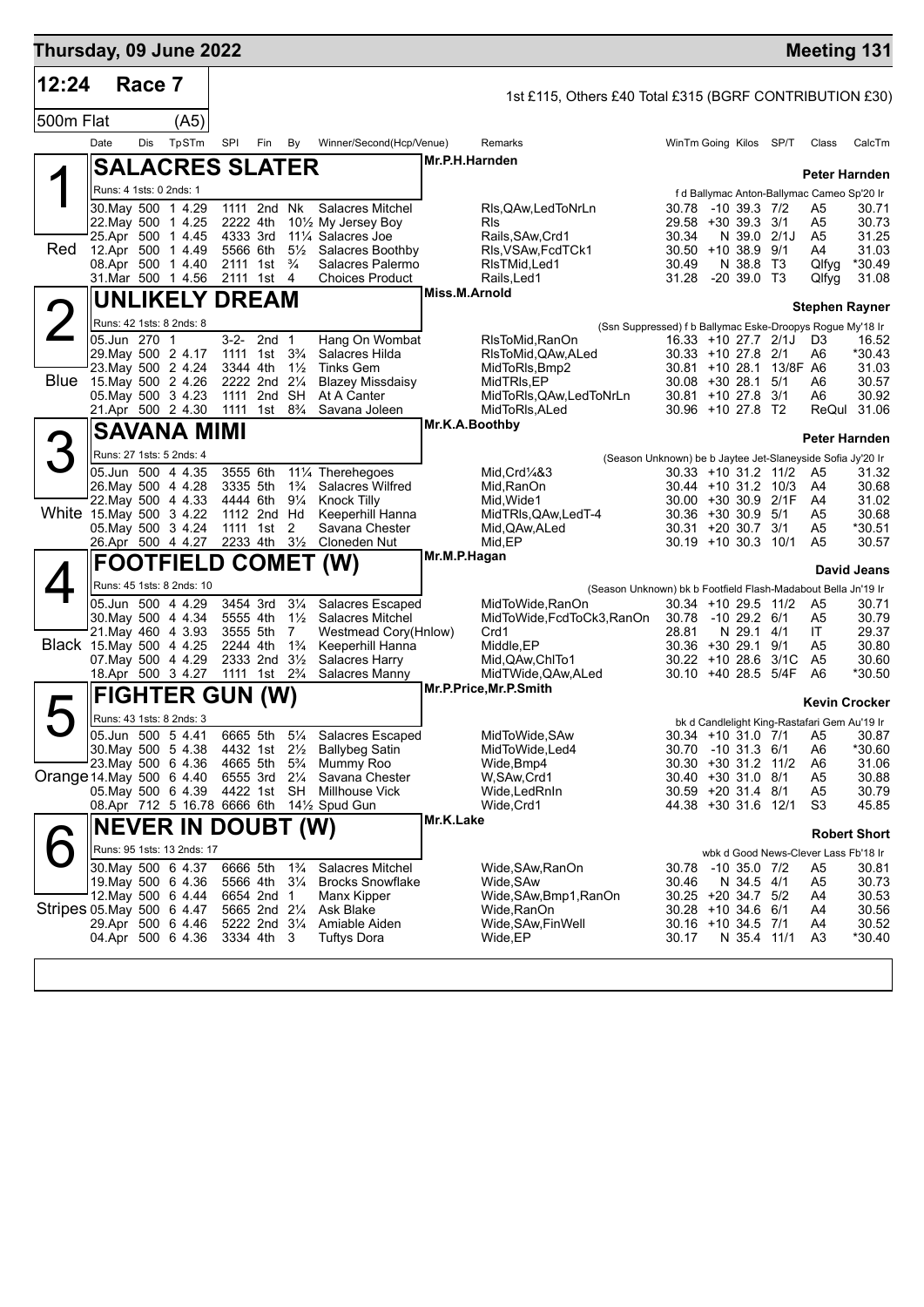| Thursday, 09 June 2022    |                                |        |                            |                        |                                        |                                  |                                                   |               |                                                                                  |                                                                                 |       |                              |                  | <b>Meeting 131</b>                       |                      |
|---------------------------|--------------------------------|--------|----------------------------|------------------------|----------------------------------------|----------------------------------|---------------------------------------------------|---------------|----------------------------------------------------------------------------------|---------------------------------------------------------------------------------|-------|------------------------------|------------------|------------------------------------------|----------------------|
| 12:39                     |                                | Race 8 |                            |                        |                                        |                                  |                                                   |               | 1st £120, Others £40 Total £320 (BGRF CONTRIBUTION £30)                          |                                                                                 |       |                              |                  |                                          |                      |
| 270m Flat                 |                                |        | (D2)                       |                        |                                        |                                  |                                                   |               |                                                                                  |                                                                                 |       |                              |                  |                                          |                      |
|                           | Date                           | Dis    | TpSTm                      | SPI                    | Fin                                    | By                               | Winner/Second(Hcp/Venue)                          |               | Remarks                                                                          | WinTm Going Kilos SP/T                                                          |       |                              |                  | Class                                    | CalcTm               |
|                           |                                |        | <b>SALACRES TINGLE</b>     |                        |                                        |                                  |                                                   |               | Mr.P.H.Harnden, Mr.M.Pierrepont, Mr.S.D.Tingle                                   |                                                                                 |       |                              |                  | Peter Harnden                            |                      |
|                           |                                |        | Runs: 73 1sts: 13 2nds: 17 |                        |                                        |                                  |                                                   |               |                                                                                  | (Season Unknown) bk b Laughil Blake-Forest Natalee Sp'18 Ir                     |       |                              |                  |                                          |                      |
|                           | 29. May 270 1                  |        |                            |                        | 2-1- 1st 1                             |                                  | Catwalk Queen                                     |               | RIs, EP, Led <sub>2</sub>                                                        | 16.18                                                                           |       |                              | $+5$ 25.5 11/4   | D <sub>2</sub>                           | *16.23               |
|                           | 15. May 270 1<br>26.Apr 270 1  |        |                            |                        | 1-1- 1st<br>3-2- 2nd $\frac{3}{4}$     | $\frac{3}{4}$                    | <b>Paint Rush</b><br>Ginandtonic                  |               | RIs, ALed<br>RIs, Fin Well                                                       | $16.13 + 1525.04/1$<br>16.18                                                    |       | N 24.9                       | 11/4             | D <sub>2</sub><br>D <sub>2</sub>         | 16.28<br>16.24       |
| Red                       | 14.Apr 270 2                   |        |                            |                        | 1-4- 4th                               | $4\frac{1}{4}$                   | <b>Hollyoak Cody</b>                              |               | Rls, QAw, Led To Crd1                                                            | 16.26                                                                           |       | -10 25.4 9/4                 |                  | D <sub>2</sub>                           | 16.50                |
|                           | 08.Apr 270 2<br>31.Mar 270 1   |        |                            | $5 - 3 -$<br>2-5-      | 3rd<br>5th 8                           | $4\frac{1}{2}$                   | Disco Fever<br>Perfecto String                    |               | Rails, SAw<br>RIs, QAw, Led To 1, Crd 1/2                                        | 15.84 +10 24.5 7/1<br>16.06 -10 24.6 9/1                                        |       |                              |                  | D <sub>2</sub><br>D <sub>2</sub>         | 16.31<br>16.60       |
|                           |                                |        | <b>HEADFORD JASMINE</b>    |                        |                                        |                                  |                                                   |               | <b>Wessex Greyhounds</b>                                                         |                                                                                 |       |                              |                  |                                          |                      |
|                           |                                |        | Runs: 5 1sts: 2 2nds: 2    |                        |                                        |                                  |                                                   |               |                                                                                  |                                                                                 |       |                              |                  | Kevin Crocker                            |                      |
|                           | 29. May 270 2                  |        |                            | $2 - 1 -$              | 1st                                    | $1\frac{1}{4}$                   | Oh Delhi                                          |               | (Season Unknown) bk b Ballymac Best-Headford Fantasy Au'20 Ir<br>RIsToMid, SnLed | 16.12                                                                           |       |                              | $+5$ 25.7 10/3   | D3                                       | *16.17               |
|                           | 16. May 270 2                  |        |                            | $2 - 3 -$              | 2nd Hd                                 |                                  | Fayes Boy                                         |               | MidTRIs, QAw, FinWell                                                            | 16.45                                                                           |       | N 25.4 3/1                   |                  | D <sub>3</sub>                           | 16.47                |
| Blue                      | 12. May 270 3<br>05. May 270 4 |        |                            | 3-2-<br>$1 - 1 -$      | 2nd $1\frac{1}{4}$<br>1st              | $5\frac{3}{4}$                   | Dreaming Jenny<br><b>Wide Receiver</b>            |               | MidToRIs, ChITo2<br>Mid, QAw, ALed, Won Well                                     | 16.08 +10 25.6 9/2<br>16.19                                                     |       |                              | $+5$ 25.4 15/8   | D <sub>3</sub><br>D4                     | 16.28<br>16.24       |
|                           | 29.Apr 270 4                   |        |                            | $3 - 3 -$              | 3rd                                    | 4                                | Jolbergs Toby                                     |               | Mid, SAw                                                                         | 16.22                                                                           |       | $+5$ 25.5                    | 8/1              | D4                                       | 16.59                |
|                           | 18.Apr 270 3                   |        |                            | $1 - 1 -$              | 3rd 4                                  |                                  | Cactus Destroyer                                  |               | MidTRIs, Crd1, LdTo2<br><b>Team Hamblin Racing</b>                               | 16.56                                                                           |       | N 25.5 T3                    |                  | Qlfyg                                    | 16.88                |
|                           |                                |        | <b>FAYES BOY</b>           |                        |                                        |                                  |                                                   |               |                                                                                  |                                                                                 |       |                              |                  | <b>Chris Hamblin</b>                     |                      |
| З                         |                                |        | Runs: 11 1sts: 3 2nds: 2   |                        |                                        |                                  |                                                   |               |                                                                                  |                                                                                 |       |                              |                  | bk d Dorotas Wildcat-Buckos Ava Au'20 Ir |                      |
|                           | 05.Jun 270 1<br>28. May 270 2  |        |                            |                        | 2-1- 1st<br>3-3- 4th                   | $\overline{1}$<br>$2\frac{3}{4}$ | <b>Makeit For Ella</b><br><b>Limekiln Warrior</b> |               | RIsToMid, EP, SnLed<br>RIs-Mid                                                   | 16.20<br>16.31                                                                  |       | N 32.5 3/1                   | +5 32.8 13/8F D3 | D3                                       | 16.25<br>16.53       |
|                           | 16. May 270 3                  |        |                            | 3-2-                   | 1st Hd                                 |                                  | <b>Headford Jasmine</b>                           |               | RIsTMid, LedNrLn                                                                 | 16.45                                                                           |       | N 32.7 9/2                   |                  | D3                                       | 16.45                |
| White 02. May 270 4       |                                |        | -1                         | $2 - 2 -$<br>$3 - 2 -$ | 2nd <sub>2</sub><br>3rd                | 2                                | Cumbawn Jonnie<br>Knockbann Elvis                 |               | Mid,LedTo1<br>MidTRIs, EP                                                        | 16.07<br>16.56                                                                  |       | N 31.7 7/1<br>N 32.7 5/1     |                  | D <sub>3</sub><br>D3                     | $*16.23$<br>16.72    |
|                           | 22.Apr 270                     |        | 04.Apr 500 3 4.33          |                        |                                        |                                  | 2222 3rd 20% Magical Camilla                      |               | <b>RIsTMid</b>                                                                   | 29.93                                                                           | $-20$ |                              | T3               | Qlfyg                                    | 31.39                |
|                           |                                |        | <b>BRICKHILL LULU</b>      |                        |                                        |                                  |                                                   | Mr.R.G.Batten |                                                                                  |                                                                                 |       |                              |                  | <b>Carol Grasso (Hnlow)</b>              |                      |
|                           |                                |        | Runs: 25 1sts: 3 2nds: 2   |                        |                                        |                                  |                                                   |               | (Ssn Suppressed) bk b Droopys Nidge-Rathmeehan Cragg Nv'18 Ir                    |                                                                                 |       |                              |                  |                                          |                      |
|                           | 29.May 270 3                   |        |                            | 4-4-                   | 5th                                    | $3\frac{1}{2}$                   | Here Comes Inky                                   |               | Mid, CIrRun                                                                      | 15.99 +10 28.9 3/1                                                              |       |                              |                  | D <sub>2</sub>                           | 16.38                |
|                           | 15. May 270 4<br>28.Apr 270 4  |        |                            | 2-4-                   | 3rd<br>6-6- 6th                        | $1\frac{1}{4}$<br>4              | <b>Salacres Tingle</b><br>Ay Up Buster            |               | Mid, RanOn<br>Middle, SAw                                                        | 16.13 +15 28.8 7/1<br>16.11                                                     |       |                              | $+5$ 28.9 10/1   | D <sub>2</sub><br>D <sub>2</sub>         | 16.38<br>16.48       |
| <b>Black 18.Apr 270 3</b> |                                |        |                            | 2-1-                   | 1st $5\frac{1}{4}$                     |                                  | Knock Tilly                                       |               | Mid,Led1                                                                         | 16.18                                                                           | N     |                              | T3               | Qlfyg                                    | *16.18               |
|                           | 08.Apr 270 5<br>25.Mar 270 3   |        |                            | $1 - 1 -$              | 1st $3\frac{3}{4}$                     |                                  | Savana Ice<br>Solo                                |               | Mid, SoonLed<br>Middle                                                           | 16.30<br>16.47                                                                  |       | N 28.7 T3<br>N 29.1 T        |                  | Qlfyg<br>Qlfyg                           | 16.30<br>16.47       |
|                           |                                |        | <b>FOOTFIELD DAISY</b>     |                        |                                        |                                  |                                                   | Mr.M.P.Hagan  |                                                                                  |                                                                                 |       |                              |                  |                                          |                      |
|                           |                                |        | Runs: 52 1sts: 13 2nds: 16 |                        |                                        |                                  |                                                   |               |                                                                                  |                                                                                 |       |                              |                  |                                          | David Jeans          |
|                           | 05.Jun 270 5                   |        |                            | $6 - 3 -$              |                                        | 2nd $4\frac{1}{2}$               | Ardera Hector                                     |               | Mid, SAw, CrdRnIn, RanOn                                                         | (Ssn Suppressed) bk b Droopys Jet-Footfield Vicky Mr'19 Ir<br>16.35 +5 29.3 6/1 |       |                              |                  | D <sub>2</sub>                           | 16.77                |
|                           | 29. May 270 5                  |        |                            | 3-3-                   |                                        |                                  | 3rd 3 <sup>1</sup> / <sub>2</sub> Night Time Hero |               | Mid, CIrRun                                                                      | 15.89 +10 29.3 10/1                                                             |       |                              |                  | D <sub>2</sub>                           | 16.27                |
| Orange 12. May 270 5      | 22. May 270 6                  |        |                            | 3-2-<br>$6 - 5 -$      |                                        | 2nd $2\frac{1}{4}$               | Roanna Storm<br>6th DIS Savana Glory              |               | Middle<br>Mid, SAw, Crd&Fell2, (ReQul)                                           | 15.94<br>16.24                                                                  |       | +5 29.3 T3<br>N 29.1 5/2     |                  | D <sub>2</sub>                           | ReQul *16.18<br>0.00 |
|                           | 07.May 270 4                   |        |                            | 4-2-                   | 1st 2                                  |                                  | Romeo Highball                                    |               | Mid, EP, Led 1                                                                   | 16.15                                                                           |       | +5 29.0 9/4                  |                  | D <sub>3</sub>                           | 16.20                |
|                           | 28.Apr 270 4                   |        |                            | $5 - 3 -$              |                                        | 2nd $2\frac{1}{4}$               | Millridge Diesel                                  |               | Mid, Crd2                                                                        | 16.23 +10 28.7 5/2                                                              |       |                              |                  | D3                                       | 16.52                |
|                           |                                |        | <b>ARDERA HECTOR (W)</b>   |                        |                                        |                                  |                                                   | Mr.K.Knowles  |                                                                                  |                                                                                 |       |                              |                  |                                          | <b>Frank Gray</b>    |
|                           |                                |        | Runs: 48 1sts: 10 2nds: 9  |                        |                                        |                                  |                                                   |               |                                                                                  | wbk d Skywalker Farloe-Annas Lucky Girl Au'19 Ir                                |       |                              |                  |                                          |                      |
|                           | 05.Jun 270 6<br>29. May 270 6  |        |                            | $1 - 1 -$              | 1st<br>5-5- 4th                        | $4\frac{1}{2}$<br>$2\frac{1}{2}$ | <b>Footfield Daisy</b><br>Salacres Tingle         |               | Wide,EP,ALed<br>Wide, SAw, RanOn                                                 | 16.35<br>16.18                                                                  |       | +5 31.3 7/1<br>$+5$ 31.4 7/1 |                  | D <sub>2</sub><br>D <sub>2</sub>         | 16.40<br>16.44       |
|                           | 20. May 270 6                  |        |                            |                        | 5-5- 4th 4 <sup>3</sup> / <sub>4</sub> |                                  | Romeo Capo                                        |               | Wide, SAw                                                                        | 15.96 +10 32.0 6/4F                                                             |       |                              |                  | D <sub>2</sub>                           | 16.44                |
| Stripes 12. May 270 6     | 05. May 270 6                  |        |                            | $1 - 1 -$<br>$6 - 6 -$ | 1st $\frac{1}{2}$<br>4th 7             |                                  | <b>Salacres Brewer</b>                            |               | Wide, QAw, ALed                                                                  | 16.17<br>15.79                                                                  |       | +5 32.7 7/2<br>$+5$ 33.1 8/1 |                  | D <sub>2</sub><br>D <sub>2</sub>         | $*16.22$<br>16.41    |
|                           | 27.Apr 270 6                   |        |                            | $3 - 3 -$              | 2nd <sub>3</sub>                       |                                  | Romeo Indy<br>Alien Bleu                          |               | $Wide,Crd\frac{1}{2}$<br>Wide                                                    | 16.18                                                                           |       | N 33.1 T3                    |                  |                                          | ReQul 16.43          |
|                           |                                |        |                            |                        |                                        |                                  |                                                   |               |                                                                                  |                                                                                 |       |                              |                  |                                          |                      |
|                           |                                |        |                            |                        |                                        |                                  |                                                   |               |                                                                                  |                                                                                 |       |                              |                  |                                          |                      |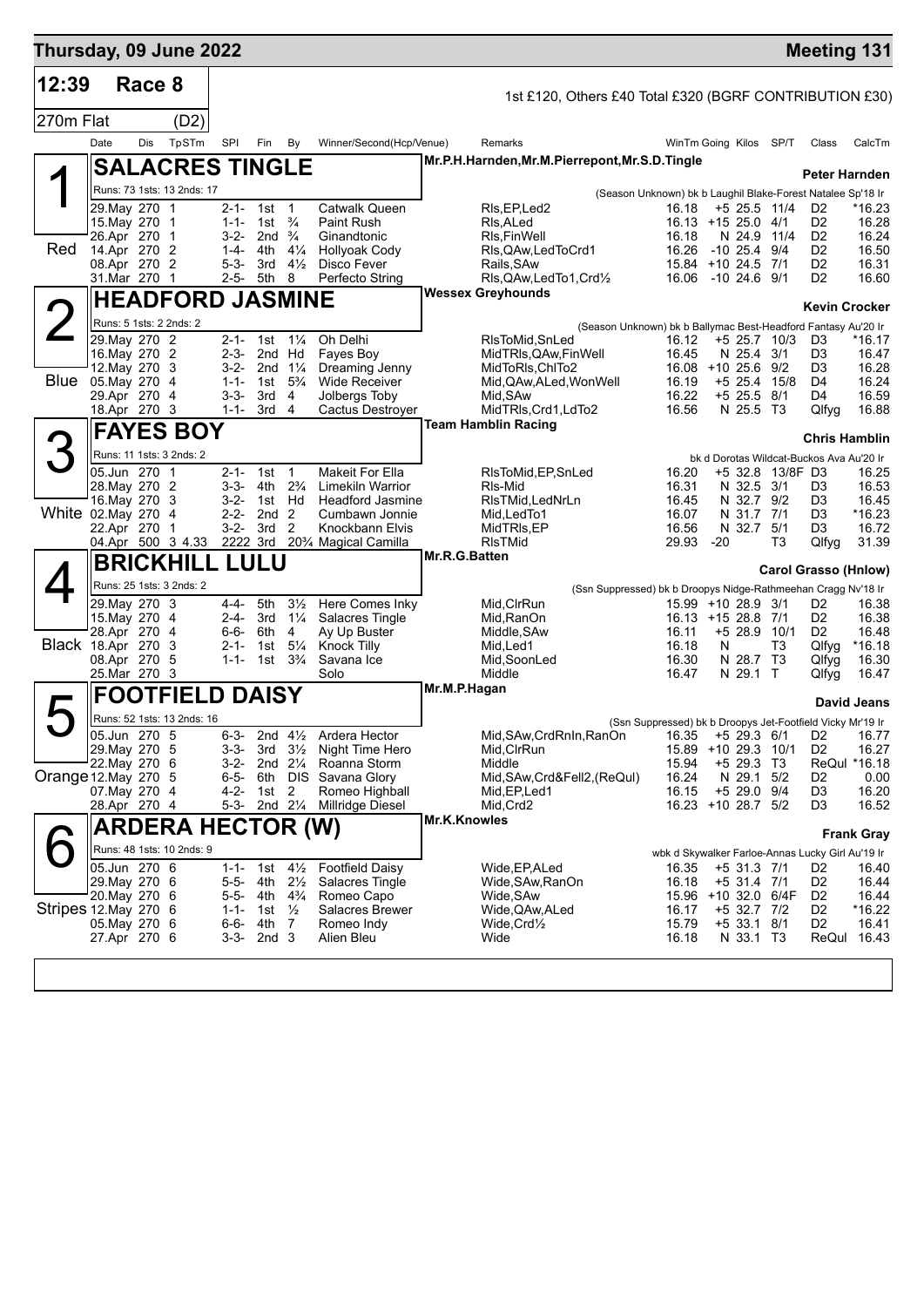| Thursday, 09 June 2022    |               |        |                                                      |             |                                                                  |                                  |                                           |                |                                                                                              |                                                                    |                                |                         |                                                 | <b>Meeting 131</b>   |
|---------------------------|---------------|--------|------------------------------------------------------|-------------|------------------------------------------------------------------|----------------------------------|-------------------------------------------|----------------|----------------------------------------------------------------------------------------------|--------------------------------------------------------------------|--------------------------------|-------------------------|-------------------------------------------------|----------------------|
| 12:54                     |               | Race 9 |                                                      |             |                                                                  |                                  |                                           |                | 1st £110, Others £40 Total £310 (BGRF CONTRIBUTION £30)                                      |                                                                    |                                |                         |                                                 |                      |
| 500m Flat                 |               |        | (A6)                                                 |             |                                                                  |                                  |                                           |                |                                                                                              |                                                                    |                                |                         |                                                 |                      |
|                           | Date          | Dis    | TpSTm                                                | SPI         | Fin By                                                           |                                  | Winner/Second(Hcp/Venue)                  |                | Remarks                                                                                      | WinTm Going Kilos SP/T                                             |                                |                         | Class                                           | CalcTm               |
|                           |               |        | <b>KLOPPS WEE TOOTS</b>                              |             |                                                                  |                                  |                                           | Mr.R.Steward   |                                                                                              |                                                                    |                                |                         |                                                 |                      |
|                           |               |        | Runs: 10 1sts: 2 2nds: 3                             |             |                                                                  |                                  |                                           |                | (Ssn Suppressed) wbk b Skywalker Farloe-Rafas Wee Toots My'19 Ir                             |                                                                    |                                |                         |                                                 | <b>Abbie Steels</b>  |
|                           |               |        | 02.Jun 500 3 4.24                                    |             |                                                                  |                                  | 2111 1st 11/4 Leferrari                   |                | MidToRIs, QAw, Led1                                                                          | 30.27 +20 30.3 15/8                                                |                                |                         | A7                                              | $*30.47$             |
|                           |               |        | 26. May 500 3 4.27<br>15. May 500 3 4.28             |             | 3333 3rd 21/2<br>1222 2nd 2                                      |                                  | Savana Superdry<br><b>Unlikely Breeze</b> |                | MidToRIs, RanOn<br>MidTRIs, LedTo2                                                           | $30.52 + 10.29.8$ 10/3                                             |                                | 30.41 +30 29.9 11/4C A7 | A7                                              | 30.83<br>30.88       |
| Red.                      |               |        | 02. May 500 3 4.37                                   |             | 3222 2nd 21/4                                                    |                                  | Salacres Hilda                            |                | MidTRIs, EP, Crd1                                                                            | $30.50 + 10.30.9$ 7/2                                              |                                |                         | A7                                              | 30.79                |
|                           |               |        | 25.Apr 500 2 4.40<br>19.Apr 500 2 4.34 2345 4th 61/4 |             | 2221 2nd Nk                                                      |                                  | Talk Of The Town<br>Plaza Lummox          |                | MidTRIs, EP, Ld3ToNrLn<br>MidTRIs, EP, ChIToFcdW2                                            | 30.93<br>$30.82 + 10.30.3$ 4/1                                     | N 30.4 6/1                     |                         | A7<br>A7                                        | 30.96<br>31.42       |
|                           |               |        | <b>BALLYCOWEN ROX</b>                                |             |                                                                  |                                  |                                           |                | <b>The Potty Optimists</b>                                                                   |                                                                    |                                |                         |                                                 |                      |
| $\overline{2}$            |               |        | Runs: 105 1sts: 18 2nds: 12                          |             |                                                                  |                                  |                                           |                |                                                                                              |                                                                    |                                |                         |                                                 | <b>Paul Philpott</b> |
|                           |               |        | 02.Jun 500 3 4.40                                    |             | 2454 1st SH                                                      |                                  | Never Enough                              |                | (Ssn Suppressed) bk b Tyrur Big Mike-Ballycowen Moll Oc'17 Ir<br>MidToRIs, FinStrong, LdNrLn | $30.47 + 20.29.1$ 3/1                                              |                                |                         | A6                                              | 30.67                |
|                           | 26. May 270 3 |        | 21. May 460 3 3.88                                   |             | 1-1- 2nd $\frac{1}{2}$<br>1222 2nd 1 <sup>3</sup> / <sub>4</sub> |                                  | Savana Pesoto<br>Romeo Highball(Hnlow)    |                | MidToRIs, QAw, ChIFr1/2<br>EPace, LedTo2                                                     | 16.50<br>28.45                                                     | +5 29.3 11/4<br>N 29.6         | 10/3                    | D4<br>IT                                        | 16.59<br>28.59       |
| Blue                      |               |        | 14. May 500 3 4.42                                   |             | 4444 2nd 1/2                                                     |                                  | Cactus Town                               |                | MidTRIs, Crd4, FinWell                                                                       | 30.39 +20 29.7 5/4                                                 |                                |                         | A6                                              | *30.63               |
|                           |               |        | 07 May 500 3 4.38<br>21.Apr 500 4 4.36               | 1334 1st Nk | 2432 1st 2 <sup>3</sup> / <sub>4</sub>                           |                                  | Limekiln Chic<br><b>Borstal Breakout</b>  |                | Mid, Led RnIn<br>MidToRIs, QAw, Crd1, LedNrLn                                                | 30.78<br>30.90                                                     | N 30.2 3/1<br>N 29.5 7/2       |                         | A7<br>A7                                        | 30.78<br>30.90       |
|                           |               |        | <b>DERRYTAGH BORIS</b>                               |             |                                                                  |                                  |                                           |                | <b>Wessex Greyhounds</b>                                                                     |                                                                    |                                |                         |                                                 |                      |
|                           |               |        | Runs: 54 1sts: 7 2nds: 8                             |             |                                                                  |                                  |                                           |                |                                                                                              |                                                                    |                                |                         | <b>Kevin Crocker</b>                            |                      |
|                           |               |        | 05.Jun 500 5 4.37                                    | 3333 3rd    |                                                                  | $3\frac{1}{4}$                   | Savana Kilara                             |                | Mid, RanOn                                                                                   | 30.30 +20 31.0 11/4                                                |                                |                         | bk d Skywalker Puma-Satin Bridie Jn'19 Ir<br>A6 | 30.77                |
|                           |               |        | 29. May 500 5 4.33                                   |             | 1455 5th 4 <sup>3</sup> / <sub>4</sub>                           |                                  | Snooty Katie                              |                | Mid, QAw                                                                                     | 30.72                                                              | -10 31.2 7/1                   |                         | A5                                              | 31.01                |
| White 09. May 500 4 4.30  |               |        | 22. May 500 5 4.27                                   | 3544 3rd    | 1112 2nd Hd                                                      | $3\frac{1}{2}$                   | <b>Ballinulty Zip</b><br>China Guy        |                | Mid, Led To Run In<br>MidTRIs                                                                | 30.45 +30 31.2 5/1<br>30.41                                        | N 31.0 5/2                     |                         | A5<br>A5                                        | 30.77<br>30.70       |
|                           |               |        | 29.Apr 500 5 4.42                                    | 5544 4th    |                                                                  | $9\frac{1}{2}$                   | Marcos Flash                              |                | Mid, Crd1                                                                                    | 29.92 +10 31.2 5/1                                                 |                                |                         | A5                                              | 30.77                |
|                           |               |        | 12.Apr 500 4 4.28                                    | 1222 2nd SH |                                                                  |                                  | <b>Limekiln Warrior</b>                   |                | Mid, QAw, Led T2<br>Mrs.W.M.Richards                                                         | $30.47 + 10.31.2$ 6/1                                              |                                |                         | A5                                              | *30.58               |
|                           |               |        | <b>RAVENS CLAW</b>                                   |             |                                                                  |                                  |                                           |                |                                                                                              |                                                                    |                                |                         | <b>Mattie Richards</b>                          |                      |
|                           |               |        | Runs: 52 1sts: 6 2nds: 7<br>02.Jun 500 4 4.43        | 6666 6th    |                                                                  | 10                               | <b>Ballycowen Rox</b>                     |                | Mid, SAw                                                                                     | bk d Droopys Sydney-Maggie Me Mammy My'19 Ir<br>30.47 +20 30.9 7/2 |                                |                         | A6                                              | 31.47                |
|                           |               |        | 22. May 500 4 4.31                                   |             | 3335 5th 91/4                                                    |                                  | Perfecto Al                               |                | Mid, Crd1&3                                                                                  | $30.13 + 30.30.8$ 8/1                                              |                                |                         | A6                                              | 31.16                |
| Black 04.Apr 500 3 4.35   | 11. May 270 4 |        |                                                      |             | 1-2- $2nd$ 2<br>4655 5th                                         | 5¼                               | Moanteen Linford<br><b>Prickly Bay</b>    |                | Mid, QAw, Led To 2<br>Mid, BCrd1                                                             | 16.15<br>31.15                                                     | N 30.3 T3<br>$-10$ 30.2 $5/2J$ |                         | ReQul<br>A6                                     | 16.31<br>31.46       |
|                           |               |        | 21.Mar 500 4 4.38                                    | 2223 3rd    |                                                                  | $1\frac{1}{2}$                   | Salacresmatthews                          |                | Mid.EP                                                                                       | 30.51                                                              | N 30.3 4/1                     |                         | A6                                              | *30.63               |
|                           |               |        | 14 Mar 500 3 4.33                                    | 4111 1st Nk |                                                                  |                                  | Lady Langford                             | Mr.K.A.Boothby | Mid, EP, Led2                                                                                | $30.74 + 10.30.4$ 3/1                                              |                                |                         | A6                                              | 30.84                |
| Д                         |               |        | <b>SAVANA SUPERDRY</b>                               |             |                                                                  |                                  | (W)                                       |                |                                                                                              |                                                                    |                                |                         |                                                 | <b>Abbie Steels</b>  |
|                           |               |        | Runs: 15 1sts: 3 2nds: 3<br>02.Jun 500 5 4.34        |             | 4222 3rd 3                                                       |                                  | <b>Ballycowen Rox</b>                     |                | (Ssn Suppressed) wbk b Ballymac Vic-Sunset Jessie Oc'19 Ir<br>MidToWide, EP, ChITo4          | 30.47 +20 30.7 5/2J A6                                             |                                |                         |                                                 | 30.90                |
|                           |               |        | 26. May 500 5 4.16 1111 1st 1/2                      |             |                                                                  |                                  | Talk Of The Town                          |                | MidToWide, QAw, ALed                                                                         |                                                                    |                                | 30.52 +10 30.4 15/8F A7 |                                                 | *30.62               |
| Orange 09. May 500 4 4.23 | 22. May 500 5 |        |                                                      |             | 1222 2nd Hd                                                      |                                  | <b>Borstal Breakout</b>                   |                | (NoRace)<br>MidTW,EP                                                                         |                                                                    | +20 29.8                       | 30.69 +20 29.9 15/8F A7 | A7                                              | 30.91                |
|                           |               |        | 02. May 500 5 4.34                                   |             | 1122 2nd $4\frac{1}{2}$                                          |                                  | <b>Sandling Prince</b>                    |                | Wide, Led To 3                                                                               | 30.72                                                              | $-40$ 30.2 T3                  |                         | Qlfyg                                           | 30.68                |
|                           |               |        | 18.Apr 500 5 4.29                                    |             |                                                                  |                                  | Solo                                      |                | Wide<br>Mrs.W.M.Richards                                                                     | 30.83                                                              | N 30.1 T                       |                         | Qlfyg                                           | 30.83                |
|                           |               |        | <b>BALLYBEG SATIN (W)</b>                            |             |                                                                  |                                  |                                           |                |                                                                                              |                                                                    |                                |                         | <b>Mattie Richards</b>                          |                      |
|                           |               |        | Runs: 58 1sts: 4 2nds: 17                            |             |                                                                  |                                  |                                           |                | (Ssn Suppressed) wbk b Skywalker Puma-Satin Bridie Jn'19 Ir                                  |                                                                    |                                |                         |                                                 |                      |
|                           |               |        | 05.Jun 500 6 4.32<br>30. May 500 6 4.37              |             | 1222 2nd 11/4<br>3554 2nd 21/2                                   |                                  | Savana Kilara<br>Fighter Gun              |                | Wide,EP,RanOn<br>Wide,RanOn                                                                  | 30.30 +20 27.4 7/1<br>30.70 -10 27.1 3/1                           |                                |                         | A6<br>A6                                        | *30.60<br>30.80      |
|                           |               |        | 23. May 500 6 4.35                                   |             | 4433 2nd SH                                                      |                                  | Tinks Gem                                 |                | Wide,Crd2,ChlFrom4                                                                           | 30.81 +10 27.1 8/1                                                 |                                |                         | A6                                              | 30.92                |
| Stripes 15 May 500 6 4.38 |               |        | 05 May 500 6 4.36                                    |             | 5544 3rd<br>5565 5th                                             | $4\frac{1}{2}$<br>$5\frac{1}{2}$ | <b>Blazey Missdaisy</b><br>Contingency    |                | W,SAw,RanOn<br>Wide                                                                          | 30.08 +30 27.4 6/1<br>30.43 +10 27.2 7/2                           |                                |                         | A6<br>A6                                        | 30.74<br>30.96       |
|                           |               |        | 21.Apr 500 6 4.42                                    |             | 2544 3rd                                                         | $\frac{3}{4}$                    | <b>Greencroft Hawk</b>                    |                | Wide, RanOn                                                                                  | 31.06 -10 27.0 10/3                                                |                                |                         | A6                                              | 31.02                |
|                           |               |        |                                                      |             |                                                                  |                                  |                                           |                |                                                                                              |                                                                    |                                |                         |                                                 |                      |
|                           |               |        |                                                      |             |                                                                  |                                  |                                           |                |                                                                                              |                                                                    |                                |                         |                                                 |                      |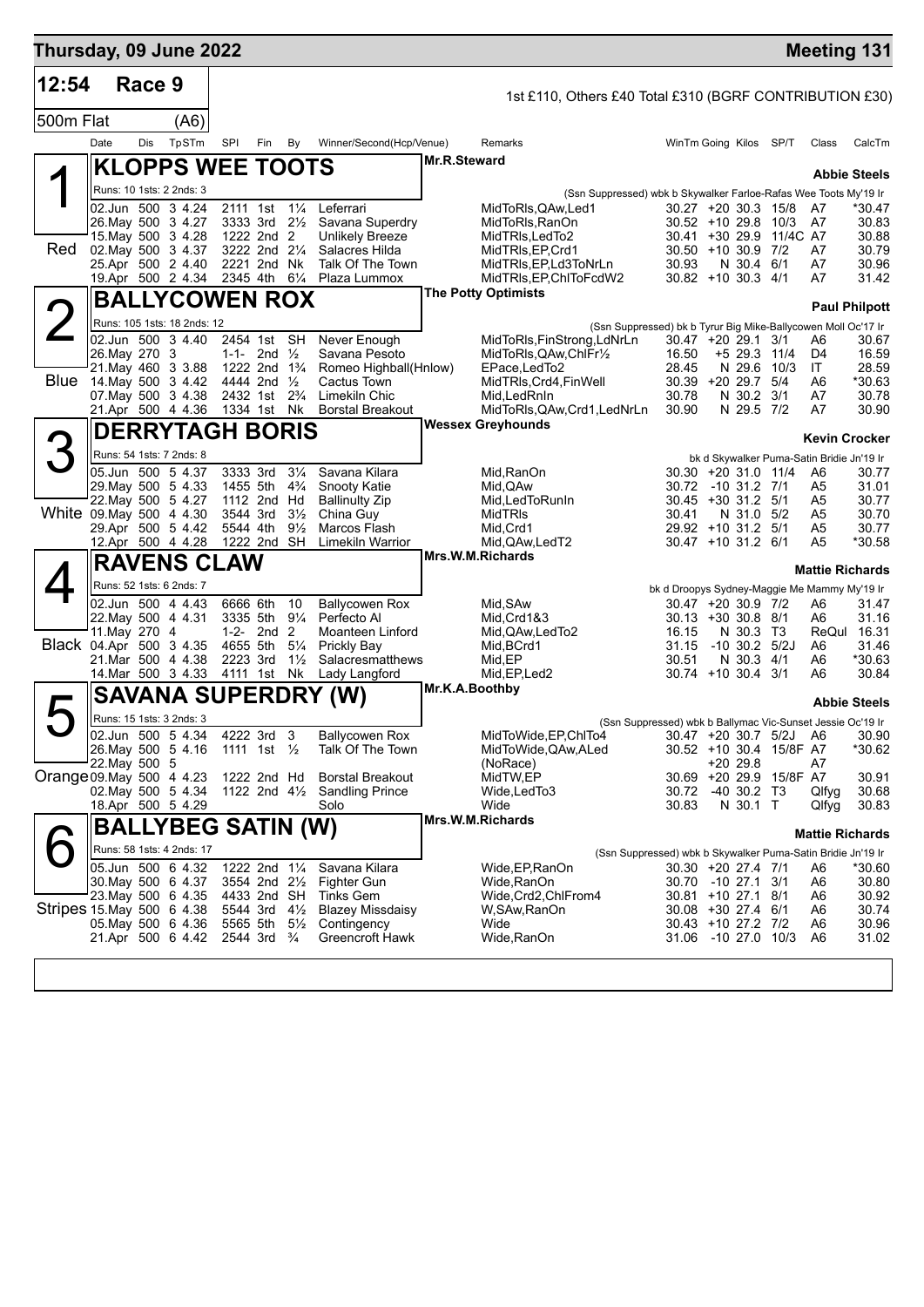| Thursday, 09 June 2022                       |                                                                                                              |     |                                                                          |                                                                  |                                                                                       |                                                                                           |                                                                                                                                     |                       |                                                                                                                                                          |                                                                                             |                                                                     |                                                     |                                                     | <b>Meeting 131</b>                                                      |                                                           |
|----------------------------------------------|--------------------------------------------------------------------------------------------------------------|-----|--------------------------------------------------------------------------|------------------------------------------------------------------|---------------------------------------------------------------------------------------|-------------------------------------------------------------------------------------------|-------------------------------------------------------------------------------------------------------------------------------------|-----------------------|----------------------------------------------------------------------------------------------------------------------------------------------------------|---------------------------------------------------------------------------------------------|---------------------------------------------------------------------|-----------------------------------------------------|-----------------------------------------------------|-------------------------------------------------------------------------|-----------------------------------------------------------|
| 13:09 Race 10                                |                                                                                                              |     |                                                                          |                                                                  |                                                                                       |                                                                                           |                                                                                                                                     |                       | 1st £100, Others £40 Total £300 (BGRF CONTRIBUTION £30)                                                                                                  |                                                                                             |                                                                     |                                                     |                                                     |                                                                         |                                                           |
| 270m Flat                                    |                                                                                                              |     | (D4)                                                                     |                                                                  |                                                                                       |                                                                                           |                                                                                                                                     |                       |                                                                                                                                                          |                                                                                             |                                                                     |                                                     |                                                     |                                                                         |                                                           |
|                                              | Date                                                                                                         | Dis | TpSTm                                                                    | SPI                                                              | Fin                                                                                   | By                                                                                        | Winner/Second(Hcp/Venue)                                                                                                            |                       | Remarks                                                                                                                                                  | WinTm Going Kilos SP/T                                                                      |                                                                     |                                                     |                                                     | Class                                                                   | CalcTm                                                    |
|                                              |                                                                                                              |     | <b>SAVANA STAN</b>                                                       |                                                                  |                                                                                       |                                                                                           |                                                                                                                                     |                       | Mr.K.A.Boothby, Mr.F.J.Gray                                                                                                                              |                                                                                             |                                                                     |                                                     |                                                     |                                                                         |                                                           |
|                                              | Runs: 5 1sts: 0 2nds: 2                                                                                      |     |                                                                          |                                                                  |                                                                                       |                                                                                           |                                                                                                                                     |                       |                                                                                                                                                          |                                                                                             |                                                                     |                                                     |                                                     | wbk d Longrange Spy-Brilliant Chance Oc'20 Br                           | <b>Frank Gray</b>                                         |
| Red                                          | 02.Jun 270 2<br>26. May 270 3<br>16. May 270 2<br>11. May 270 5<br>07. May 270 3                             |     | 21. May 460 3 3.89                                                       | 1-4- 6th<br>2114 4th 41/4                                        | 1-2- 2nd Nk<br>2-2- 2nd $1\frac{1}{4}$<br>5-5- 6th $2\frac{1}{2}$                     | $9\frac{3}{4}$                                                                            | Perfecto Willie<br>Footfield Magic<br>Slippy Ophelia(Hnlow)<br><b>Tuftys Micky</b><br>Solo<br><b>Ballymac Babes</b>                 |                       | RIsMid, QAw, FcdTCk1, RanOn<br>MidToRIs, EP, Crd1&2<br>EPace, Led 2To 3/4<br>RIsTMid, Crd2, RanOn<br>Middle<br>RIsTMid, FcdToCk1                         | 16.56<br>16.70<br>28.72<br>16.67 -10 30.8 5/2<br>16.43<br>16.58                             |                                                                     | N 30.8 9/2<br>N 31.5<br>N 31.0 8/1                  | $+5$ 30.3 2/1J<br>$+5$ 30.7 $5/2J$<br>$\top$        | D4<br>D4<br>ΙT<br>D4<br>D4                                              | 16.64<br>17.52<br>29.06<br>16.68<br>ReQul *16.43<br>16.78 |
|                                              |                                                                                                              |     | <b>FOOTFIELD MAGIC</b>                                                   |                                                                  |                                                                                       |                                                                                           |                                                                                                                                     | Mr.M.P.Hagan          |                                                                                                                                                          |                                                                                             |                                                                     |                                                     |                                                     |                                                                         | David Jeans                                               |
| <b>2</b>                                     |                                                                                                              |     | Runs: 16 1sts: 3 2nds: 2                                                 |                                                                  |                                                                                       |                                                                                           |                                                                                                                                     |                       |                                                                                                                                                          | (Ssn Suppressed) bk b Sparta Maestro-Woobles Oc'19 Ir                                       |                                                                     |                                                     |                                                     |                                                                         |                                                           |
|                                              | 26. May 270 4<br>22. May 270 3<br>15. May 270 4<br><b>Blue</b> 07. May 270 2<br>28.Apr 270 4<br>07.Apr 270 4 |     |                                                                          | 1-3- 4th<br>1-6- 6th<br>1-4-                                     | 3-1- 1st<br>2-2- 2nd 2 <sup>3</sup> / <sub>4</sub><br>4th<br>2-1- 1st                 | <b>SH</b><br>$2\frac{1}{4}$<br>6<br>$3\frac{3}{4}$<br>$2\frac{1}{2}$                      | Savana Kerry<br><b>Tuftys Donald</b><br><b>Tuftys Baloo</b><br>Footfield Daisy<br><b>Tuftys Pluto</b><br>Franco Izzy                |                       | MidToRIs, Led1<br>Mid-RIs, LedTo2, Crd<br>Mid, EP<br>MidTRIs, LedTo1, Crd2<br>Mid, QAw, Led To 2<br>Mid, EP, SnLed                                       | 16.70<br>16.39 +10 29.1 2/1F<br>16.11 +15 29.2 5/4F<br>16.15<br>16.20<br>16.36 +10 29.0 9/4 |                                                                     |                                                     | $+5$ 29.2 $5/2$ J<br>$+5$ 29.1 18/1<br>+5 29.2 10/1 | D4<br>D4<br>D4<br>D <sub>3</sub><br>D <sub>3</sub><br>D4                | 16.75<br>16.67<br>16.48<br>16.67<br>16.56<br>$*16.46$     |
|                                              |                                                                                                              |     | <b>PERFECTO WILLIE</b>                                                   |                                                                  |                                                                                       |                                                                                           |                                                                                                                                     | <b>Bucknall W.M.C</b> |                                                                                                                                                          |                                                                                             |                                                                     |                                                     |                                                     | <b>Stephen Rayner</b>                                                   |                                                           |
| З<br>White 16.May 270                        | Runs: 4 1sts: 1 2nds: 2<br>02.Jun 270 3<br>29. May 270 4<br>23. May 270 3<br>11.May 270 4<br>04. May 270 3   |     | -4                                                                       | $2 - 1 -$<br>4-4-<br>$2 - 3 -$<br>$2-1-3rd$                      | 1st<br>1-1- 2nd SH<br>$6-3$ - 2nd $1\frac{1}{4}$<br>4th<br>3rd                        | Nk<br>4<br>$5\frac{1}{4}$<br>Hd                                                           | Savana Stan<br>Savana Ice<br>Ghingis Khan<br><b>Tuftys Micky</b><br>Oh Delhi<br>Charlieslilthing                                    |                       | Mid, EP, Led1<br>Mid,QAw,LedToNrLn<br>Mid, SAw<br>Mid, BCrd2<br>MidTRIs, BCrd1<br>Mid, SnLedToVNrLn, BBmp2                                               | 16.56<br>16.69<br>16.67<br>16.45<br>16.65                                                   | $-10$ 34.3 $6/1$                                                    | +5 33.7 3/1<br>N 34.1 7/4<br>N 34.2 T3<br>N 34.5 T3 | 16.48 +15 34.3 15/8F D4                             | bk d Rising Brandy-El Nada Jy'20 Ir<br>D4<br>D4<br>D4<br>Qlfyg<br>Qlfyg | *16.61<br>16.70<br>16.73<br>16.89<br>16.87<br>16.67       |
|                                              |                                                                                                              |     | <b>IRREPLACEABLE</b>                                                     |                                                                  |                                                                                       |                                                                                           |                                                                                                                                     |                       | Mr.P.J.E.Short, Mr.R.Short                                                                                                                               |                                                                                             |                                                                     |                                                     |                                                     |                                                                         | <b>Robert Short</b>                                       |
|                                              | Runs: 0 1sts: 0 2nds: 0<br>30. May 270 3<br>24. May 270 5<br>22.Feb 270                                      |     | 3<br>Black 23.Jan 476 6 4.08<br>18.Dec 550 3 18.57<br>04.Dec 525 3 16.96 | $1 - 3 -$<br>$3 - 3 -$                                           | 3rd 91⁄4<br>3rd<br>2122 2nd 5 <sup>3</sup> / <sub>4</sub><br>3rd<br>1st $\frac{1}{2}$ | 6<br>8                                                                                    | Solo<br><b>Castell Thriller</b><br>Madabout Kacey<br>Baggios Turbo(Swndn)<br>Abigails Sam(Drum)<br>Tell Boy(Drum)                   |                       | (Season Unknown) bk b Droopys Buick-Got The Edge Ja'19 Ir<br><b>MiddleToRails</b><br>Middle<br>Middle<br>MidWide, Led- $\frac{1}{2}$<br>Bmp1<br>StydWell | 16.86<br>15.97<br>16.33<br>28.73<br>30.38<br>29.06                                          | $-2031.3$ T<br>$-10,30.9$ T <sub>3</sub><br>$-2029.3$<br>N<br>$+20$ | N 31.3 T3                                           | - ТЗ<br>2/1<br>5/2                                  | Qlfyg<br>Qlfyg<br>Qlfyg<br>Qlfyg<br>A4                                  | *16.66<br>16.71<br>16.72<br>28.99<br>30.95<br>29.26       |
|                                              |                                                                                                              |     | <b>SAVANA FLIGHT</b>                                                     |                                                                  |                                                                                       |                                                                                           |                                                                                                                                     | Mr.K.A.Boothby        |                                                                                                                                                          |                                                                                             |                                                                     |                                                     |                                                     |                                                                         | <b>Paul Philpott</b>                                      |
| $\blacktriangleright$<br>Orange 29.Apr 270 5 | 02.Jun 270 4<br>26. May 270 5<br>14. May 270 5<br>21.Apr 270 4<br>15.Apr 270 4                               |     | Runs: 22 1sts: 1 2nds: 7                                                 | $3-4-$<br>4-3-<br>$3 - 3 -$<br>6-6-<br>$3 - 3 -$<br>$2 - 2 -$    | 4th<br>3rd<br>3rd<br>4th<br>3rd $4\frac{1}{2}$                                        | $1\frac{3}{4}$<br>$1\frac{1}{4}$<br>$6\frac{3}{4}$<br>2nd SH                              | Perfecto Willie<br>41/ <sub>2</sub> Footfield Magic<br>Hang On Sha<br>Jolbergs Toby<br>Gerrys Pet<br>Lilys Twirl                    |                       | Mid, RanOn<br>Mid, Crd1&2<br>Mid, RanOn<br>Mid, SAw<br>Mid, Crd 1&2<br>Mid, Fin Well                                                                     | wbd d Droopys Sydney-Moneygall Amira Mr'20 Ir<br>16.70<br>16.31<br>16.22<br>16.57<br>16.54  | +5 33.1 7/2<br>$+10$ 32.6 6/4J                                      | $+5$ 32.0                                           | 5/2<br>-5 31.9 11/10FD4<br>N 32.5 11/4              | 16.56 +5 32.8 2/1J D4<br>D <sub>4</sub><br>D4<br>D4<br>D4               | 16.75<br>17.10<br>*16.52<br>16.81<br>16.89<br>16.55       |
|                                              |                                                                                                              |     | <b>SAVANA PESOTO (W)</b>                                                 |                                                                  |                                                                                       |                                                                                           |                                                                                                                                     |                       | Mr.K.A.Boothby, Mr.F.J.Gray                                                                                                                              |                                                                                             |                                                                     |                                                     |                                                     |                                                                         |                                                           |
|                                              |                                                                                                              |     | Runs: 14 1sts: 2 2nds: 1                                                 |                                                                  |                                                                                       |                                                                                           |                                                                                                                                     |                       |                                                                                                                                                          |                                                                                             |                                                                     |                                                     |                                                     | wbk d Eden The Kid-Savana Poppy Oc'20 Br                                | <b>Frank Gray</b>                                         |
| Stripes 15.May 270 6                         | 02.Jun 270 6<br>26. May 270 6<br>22. May 270 6<br>07. May 270 6<br>27.Apr 270 6                              |     |                                                                          | 4-4-<br>$4 - 2 -$<br>4-2-<br>$4 - 5 -$<br>$6 - 6 -$<br>$1 - 2 -$ | 4th<br>1st<br>2nd $1\frac{1}{2}$<br>5th<br>5th                                        | $2\frac{3}{4}$<br>$\frac{1}{2}$<br>$5\frac{3}{4}$<br>$1\frac{1}{2}$<br>2nd $1\frac{3}{4}$ | Wildcat Lilymay<br><b>Ballycowen Rox</b><br><b>Tuftys Donald</b><br><b>Tuftys Baloo</b><br><b>Ballymac Babes</b><br>Savana Me Daddy |                       | Wide, SAw, RanOn<br>Wide,Led2<br><b>VW,FinWell</b><br>Wide, SAw<br>VeryWide,SAw<br>Wide, Led To 1                                                        | 16.40<br>16.50<br>16.39 +10 31.9 7/1<br>16.11 +15 32.0 9/2<br>16.58<br>16.40                |                                                                     | $+5$ 31.1 7/1<br>N 31.7 9/2<br>N 31.3 T3            | +5 31.6 9/4F                                        | D3<br>D4<br>D4<br>D4<br>D4                                              | 16.66<br>16.55<br>16.61<br>16.72<br>16.70<br>ReQul *16.54 |
|                                              |                                                                                                              |     |                                                                          |                                                                  |                                                                                       |                                                                                           |                                                                                                                                     |                       |                                                                                                                                                          |                                                                                             |                                                                     |                                                     |                                                     |                                                                         |                                                           |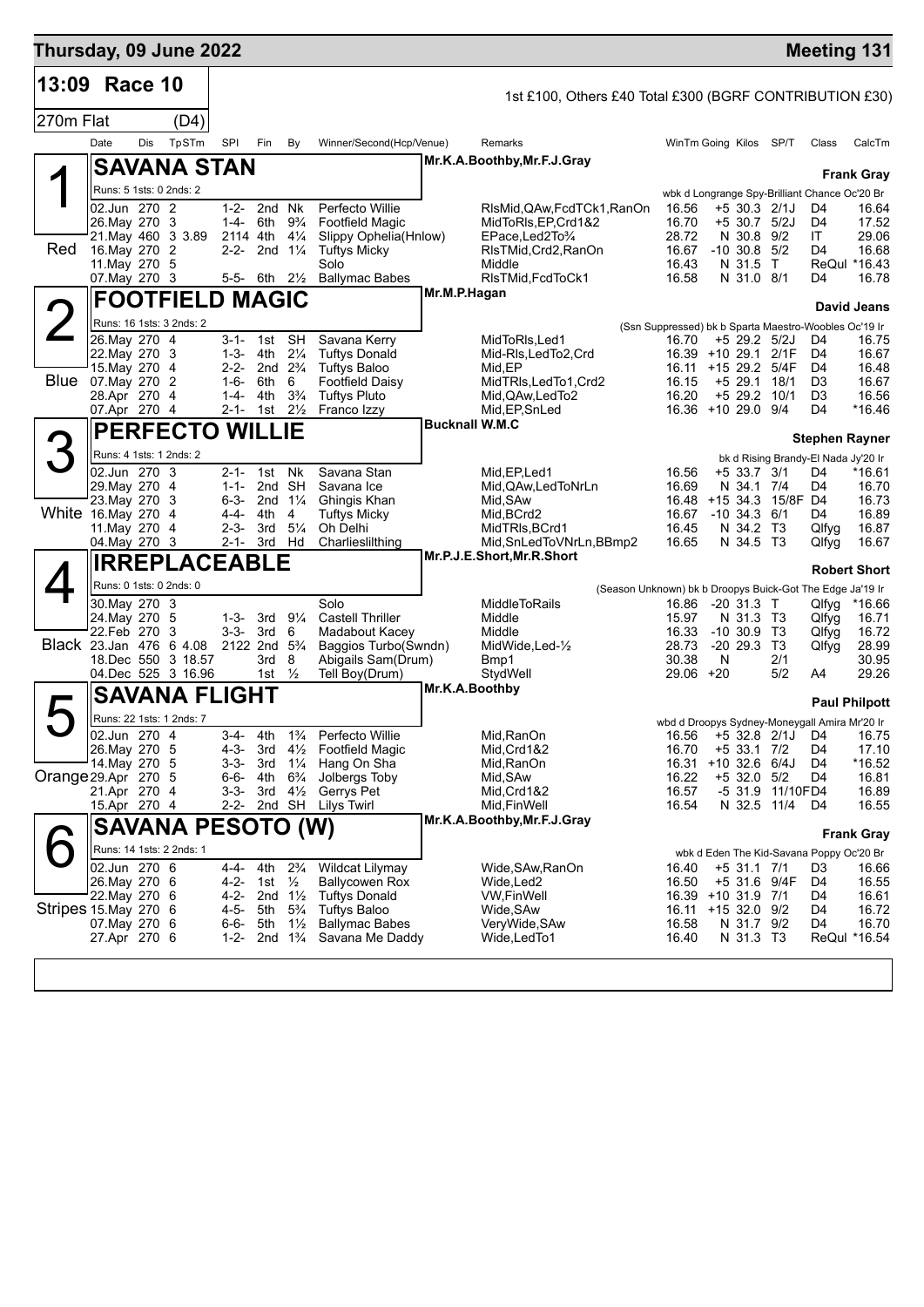| Thursday, 09 June 2022    |                                         |     |                             |           |                                        |                                  |                                                                             |                |                                                         |                                                                                      |                              |                         | <b>Meeting 131</b>                                 |                      |
|---------------------------|-----------------------------------------|-----|-----------------------------|-----------|----------------------------------------|----------------------------------|-----------------------------------------------------------------------------|----------------|---------------------------------------------------------|--------------------------------------------------------------------------------------|------------------------------|-------------------------|----------------------------------------------------|----------------------|
| 13:24 Race 11             |                                         |     |                             |           |                                        |                                  |                                                                             |                | 1st £105, Others £40 Total £305 (BGRF CONTRIBUTION £30) |                                                                                      |                              |                         |                                                    |                      |
| 500m Flat                 |                                         |     | (A7)                        |           |                                        |                                  |                                                                             |                |                                                         |                                                                                      |                              |                         |                                                    |                      |
|                           | Date                                    | Dis | TpSTm                       | SPI       | Fin                                    | By                               | Winner/Second(Hcp/Venue)                                                    |                | Remarks                                                 |                                                                                      |                              | WinTm Going Kilos SP/T  | Class                                              | CalcTm               |
|                           |                                         |     | <b>PHONE LIZ NOW</b>        |           |                                        |                                  |                                                                             |                | Mrs.W.M.Richards                                        |                                                                                      |                              |                         |                                                    |                      |
|                           | Runs: 7 1sts: 0 2nds: 1                 |     |                             |           |                                        |                                  |                                                                             |                |                                                         | (Season Unknown) bk b Keeperhill Ben-Kathleens Patch Oc'19 Ir                        |                              |                         | <b>Mattie Richards</b>                             |                      |
|                           | 02.Jun 500 1 4.33                       |     |                             |           | 5433 2nd 9                             |                                  | Some Aim                                                                    |                | RIsToMid.Crd1                                           | 30.56 +20 27.1 7/1                                                                   |                              |                         | A7                                                 | 31.48                |
|                           | 22. May 500 3<br>14 May 500 1 4.33      |     |                             |           |                                        |                                  | Solo                                                                        |                | (NoRace)<br><b>MidTRIs</b>                              | $31.10 + 2026.6$ T                                                                   | $+2026.7$                    |                         | A7                                                 | ReQul *31.30         |
| Red                       | 04. May 270 2                           |     |                             |           | 1-2- 2nd $\frac{3}{4}$                 |                                  | Carnalea                                                                    |                | RIsToMid, LedTo1                                        | 16.30                                                                                | N 26.7 T2                    |                         |                                                    | ReQul 16.37          |
|                           | 25.Apr 500 1 4.58                       |     |                             |           | 4454 4th                               | 9                                | Salacres Lord                                                               |                | Rls, Crd1&3, (ReQul)                                    | 31.50                                                                                | N 26.9 5/2                   |                         | A7                                                 | 32.22                |
|                           | 18.Apr 500 1 4.34                       |     |                             |           | 3333 4th 8 <sup>3</sup> / <sub>4</sub> |                                  | <b>Blazey Missdaisy</b>                                                     |                | RIs, EP<br>Mr.K.A.Boothby, Mr.F.J.Gray                  | $30.24 + 40.26.6$ 9/2                                                                |                              |                         | A7                                                 | 31.34                |
|                           |                                         |     | <b>SAVANA MIRANDA</b>       |           |                                        |                                  |                                                                             |                |                                                         |                                                                                      |                              |                         |                                                    | <b>Frank Gray</b>    |
|                           | Runs: 9 1sts: 1 2nds: 3                 |     |                             |           |                                        |                                  |                                                                             |                |                                                         | (Season Unknown) bk b Eden The Kid-Savana Poppy Oc'20 Br                             |                              |                         |                                                    |                      |
|                           | 02.Jun 500 2 4.31<br>22. May 500 3 4.26 |     |                             |           | 1111 2nd 1                             |                                  | 4222 3rd 11 <sup>3</sup> / <sub>4</sub> Some Aim<br><b>Crossfield Blake</b> |                | RIsToMid,2ndFr1ToRnIn<br>RIs-Mid, Led ToNrLine          | 30.75 +30 25.8 7/2                                                                   |                              | 30.56 +20 25.2 11/8F A7 | A7                                                 | 31.71<br>*31.14      |
|                           | 07 May 500 3 4.36                       |     |                             |           | 3111 4th                               | $5\frac{1}{4}$                   | Salacres Lord                                                               |                | RIsTMid, Ld1-4, ImpRnIn                                 | 30.90 +10 26.3 7/2                                                                   |                              |                         | A7                                                 | 31.42                |
|                           | Blue 27.Apr 500 1 4.35<br>08.Apr 270 1  |     |                             |           | 1133 3rd 81/4<br>3-2- 3rd              |                                  | Makeit A Dream                                                              |                | RIsTMid, Led To 1/2                                     | 30.98<br>16.33 +10 26.8 7/2                                                          | N 26.5 T3                    |                         |                                                    | ReQul 31.65<br>16.59 |
|                           | 05.Apr 500 3 4.35                       |     |                             |           | 3233 3rd 22                            | 2                                | Alien Mirage<br>Dunedain Ranger                                             |                | RIsTMid, EP<br>Mid, Green                               | 30.12 -20 25.8 T3                                                                    |                              |                         | D4<br>Qlfyg                                        | 31.69                |
|                           |                                         |     | <b>HEDGE RUNNER</b>         |           |                                        |                                  |                                                                             | Mr.R.Short     |                                                         |                                                                                      |                              |                         |                                                    |                      |
| 3                         | Runs: 2 1sts: 0 2nds: 0                 |     |                             |           |                                        |                                  |                                                                             |                |                                                         |                                                                                      |                              |                         |                                                    | <b>Robert Short</b>  |
|                           | 02.Jun 500 3 4.28                       |     |                             | 2344 5th  |                                        |                                  | 121/4 Some Aim                                                              |                | MidToRIs, EP, Crd1                                      | (Season Unknown) be b Ballymac Bolger-Ferndale Rolymo Au'20 Ir<br>30.56 +20 25.7 4/1 |                              |                         | A7                                                 | 31.74                |
|                           | 24.May 270                              |     | $\mathbf{1}$                |           | 3-2- 2nd $7\frac{1}{2}$                |                                  | <b>Castell Thriller</b>                                                     |                | MidToRIs                                                | 15.97                                                                                | N 24.8 T3                    |                         |                                                    | ReQul 16.57          |
| White 22.Apr 500 3 4.44   | 07 May 500 4 4.34                       |     |                             |           | 2334 3rd<br>3333 3rd 81/2              | $4\frac{3}{4}$                   | Salacres Lord<br>Loggies Elf                                                |                | Crd2, AwkRnIn, (ReQul)<br><b>MidTRIs</b>                | $30.90 + 1023.851$<br>30.58                                                          | N 24.1 T3                    |                         | A7<br>Qlfyg                                        | 31.39<br>*31.27      |
|                           | 14.Apr 500 3 4.36                       |     |                             |           |                                        |                                  | Solo                                                                        |                | Middle                                                  | 31.52                                                                                | N 24.4 T                     |                         | Qlfyg                                              | 31.52                |
|                           |                                         |     |                             |           |                                        |                                  | 11.Apr 500 2 4.41 2222 2nd 43/4 Savana Superdry                             |                | Mid                                                     | 31.00                                                                                | N 23.4 T3                    |                         | Qlfyg                                              | 31.39                |
|                           |                                         |     | <b>SALACRES LORD (W)</b>    |           |                                        |                                  |                                                                             | Mr.P.H.Harnden |                                                         |                                                                                      |                              |                         | Peter Harnden                                      |                      |
|                           |                                         |     | Runs: 81 1sts: 13 2nds: 9   |           |                                        |                                  |                                                                             |                |                                                         |                                                                                      |                              |                         | bkw d Droopys Jet-Pleasant Moments Au'18 Ir        |                      |
|                           | 02.Jun 500 5 4.33                       |     |                             |           | 3555 4th                               | $8\frac{3}{4}$                   | Klopps Wee Toots                                                            |                | MidToWide, Crd4                                         | 30.27 +20 31.8 16/1                                                                  |                              |                         | A7                                                 | 31.18                |
|                           | 23. May 270 6<br>15. May 500 5 4.43     |     |                             |           | 5-3- 2nd 2<br>6336 4th 91/4            |                                  | Haile Selassie<br><b>Unlikely Breeze</b>                                    |                | MidToWide, SAw<br>W, SAw, Crd3                          | 16.48 +10 32.0 10/3<br>30.41 +30 32.2 16/1                                           |                              |                         | D4<br>A7                                           | 16.75<br>31.46       |
| Black 07 May 500 6 4.42   |                                         |     |                             |           | 4443 1st 2 <sup>3</sup> / <sub>4</sub> |                                  | <b>Wessex Triptych</b>                                                      |                | Wide, Led4                                              | $30.90 + 10.31.8$ 7/2                                                                |                              |                         | A7                                                 | *31.00               |
|                           | 25.Apr 500 6 4.54<br>18.Apr 500 5 4.43  |     |                             |           | 2222 1st<br>5444 3rd 81/4              | $\mathbf 1$                      | Salacresfranklin<br><b>Blazey Missdaisy</b>                                 |                | MidTW, LedNrLn<br>MidTWide, Crd1, RanOn                 | 31.50<br>$30.24 + 4030.86/1$                                                         | N 31.1 9/4                   |                         | A7<br>A7                                           | 31.50<br>31.30       |
|                           |                                         |     |                             |           |                                        |                                  |                                                                             |                | <b>Faversham Flyers</b>                                 |                                                                                      |                              |                         |                                                    |                      |
|                           |                                         |     | <b>HOFFMANS LASS (W)</b>    |           |                                        |                                  |                                                                             |                |                                                         |                                                                                      |                              |                         |                                                    | <b>David Jeans</b>   |
|                           | 02.Jun 270 6                            |     | Runs: 100 1sts: 13 2nds: 15 | $1 - 3 -$ |                                        |                                  | 3rd 1 <sup>1</sup> / <sub>4</sub> Farran Puma                               |                | Wide, QAw, Crd&StbNrLn                                  | (Ssn Suppressed) bk b Swift Hoffman-Tauriel Mr'18 Ir<br>16.69 +5 30.2 3/1            |                              |                         | D4                                                 | 16.84                |
|                           | 29. May 270 6                           |     |                             | 3-3-      | 3rd                                    | $1\frac{1}{4}$                   | Savana Ice                                                                  |                | Wide, RanOn                                             | 16.69                                                                                | N 30.6 9/1                   |                         | D4                                                 | 16.79                |
|                           | 21. May 460 6 4.03                      |     |                             |           | 2455 4th                               | $2\frac{1}{2}$                   | Savana Aidan(Hnlow)                                                         |                | Bmp1                                                    | 29.27                                                                                | N 30.5 3/1                   |                         | IT                                                 | 29.46                |
| Orange 15. May 500 5 4.45 | 07. May 270 6                           |     |                             |           | 5544 4th<br>4-6- 5th                   | $8\frac{1}{4}$<br>$5\frac{1}{2}$ | Plaza Lummox<br>Romantic Mary                                               |                | Wide,RanOn<br>Wide, RanOn                               | 30.36<br>16.53                                                                       | $+30.30.7$<br>$+5$ 30.4 11/2 | 14/1                    | A7<br>D4                                           | 31.32<br>17.03       |
|                           | 05.Apr 500 5 4.39                       |     |                             |           | 4222 2nd 11/4                          |                                  | Kingswood Gilly                                                             |                | Wide, RanOn                                             | 30.63                                                                                | N 30.5 5/1                   |                         | A7                                                 | *30.74               |
|                           |                                         |     |                             |           |                                        |                                  | <b>CROSSFIELD BLAKE (W)</b>                                                 | Mr.S.J.Rayner  |                                                         |                                                                                      |                              |                         |                                                    |                      |
|                           | Runs: 60 1sts: 9 2nds: 7                |     |                             |           |                                        |                                  |                                                                             |                |                                                         |                                                                                      |                              |                         | <b>Stephen Rayner</b>                              |                      |
|                           | 02.Jun 500 6 4.37                       |     |                             |           | 6555 4th                               | 3                                | <b>Bangers And Mash</b>                                                     |                | Wide, SAw, RanOn                                        | 30.74 +20 34.0 10/1                                                                  |                              |                         | bk d Romeo Recruit-Crossfield Molly Ap'18 Ir<br>A7 | 31.18                |
|                           | 26. May 500 6 4.39                      |     |                             |           | 5566 6th                               | $9\frac{1}{4}$                   | Savana Superdry                                                             |                | Wide, SAw                                               | 30.52 +10 34.2 9/1                                                                   |                              |                         | A7                                                 | 31.36                |
| Stripes 07 May 500 6 4.53 | 22. May 500 6 4.37                      |     |                             |           | 3333 1st<br>6665 5th                   | $\overline{1}$<br>6              | Savana Miranda<br><b>Ballycowen Rox</b>                                     |                | Wide, Fin Well, LedNrLine<br>Wide,VSAw                  | 30.75 +30 34.4 11/4<br>30.78                                                         | N 34.6 4/1                   |                         | A7<br>A7                                           | *31.05<br>31.26      |
|                           | 25.Apr 270 6                            |     |                             | 1-2-      | 2nd                                    | $\overline{1}$                   | Footfield Vixen                                                             |                | W, QAw, Led To 1                                        | 16.71                                                                                | N 34.6 5/1                   |                         | D4                                                 | 16.79                |
|                           | 18.Apr 500 6 4.39                       |     |                             |           | 6555 5th                               |                                  | 11½ Blazey Missdaisy                                                        |                | Wide, Crd1                                              | 30.24 +40 34.4 5/2                                                                   |                              |                         | A7                                                 | 31.57                |
|                           |                                         |     |                             |           |                                        |                                  |                                                                             |                |                                                         |                                                                                      |                              |                         |                                                    |                      |
|                           |                                         |     |                             |           |                                        |                                  |                                                                             |                |                                                         |                                                                                      |                              |                         |                                                    |                      |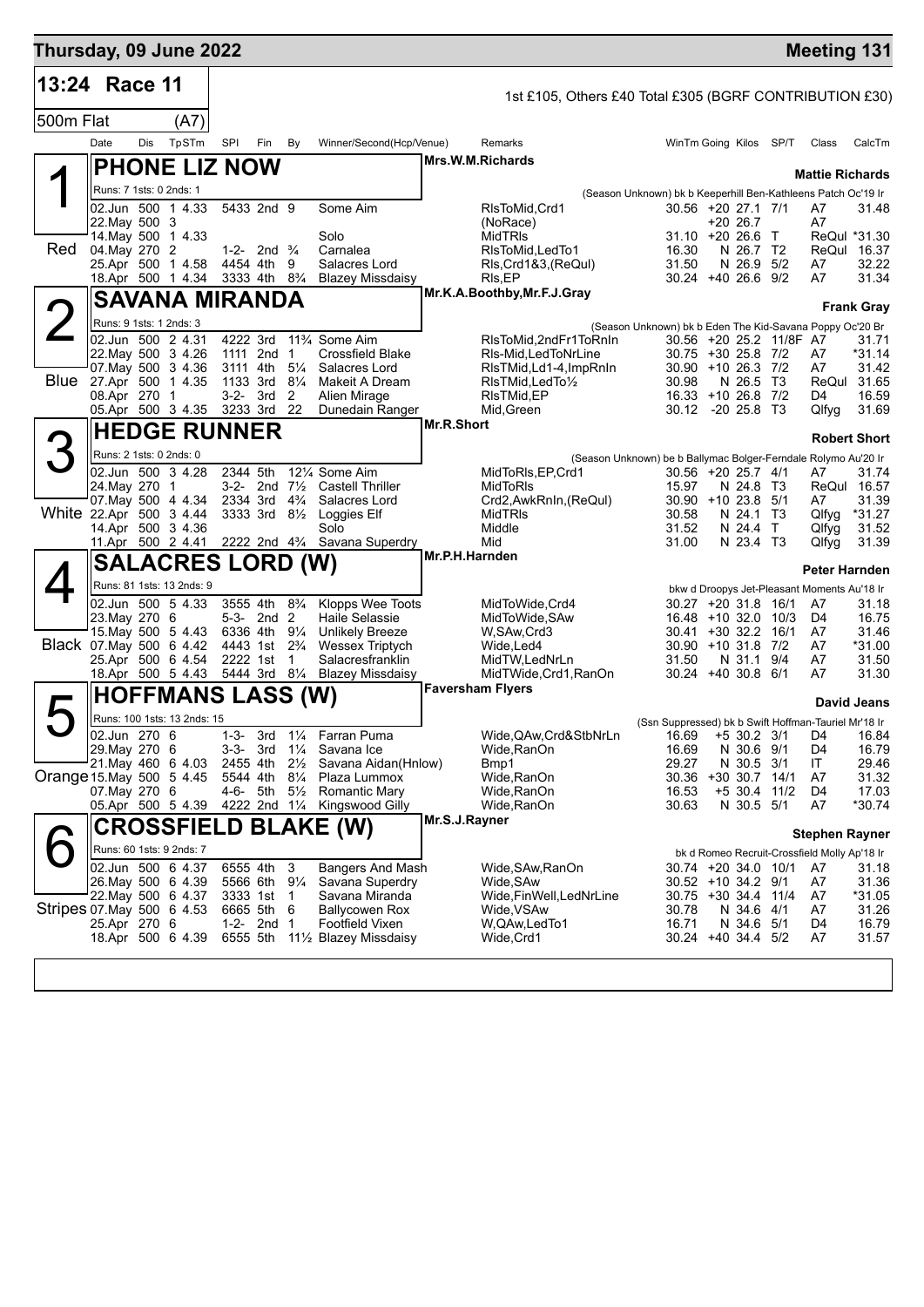| Thursday, 09 June 2022  |                                                                                                             |     |                            |                                                               |                                                                                           |                                                               |                                                                                                                           |                |                                                                                                                              |                                                                                             |                                                                                                  |                                                            |                                                                                  | <b>Meeting 131</b>                                                                              |
|-------------------------|-------------------------------------------------------------------------------------------------------------|-----|----------------------------|---------------------------------------------------------------|-------------------------------------------------------------------------------------------|---------------------------------------------------------------|---------------------------------------------------------------------------------------------------------------------------|----------------|------------------------------------------------------------------------------------------------------------------------------|---------------------------------------------------------------------------------------------|--------------------------------------------------------------------------------------------------|------------------------------------------------------------|----------------------------------------------------------------------------------|-------------------------------------------------------------------------------------------------|
| 13:39 Race 12           |                                                                                                             |     |                            |                                                               |                                                                                           |                                                               |                                                                                                                           |                | 1st £110, Others £40 Total £310 (BGRF CONTRIBUTION £30)                                                                      |                                                                                             |                                                                                                  |                                                            |                                                                                  |                                                                                                 |
| 270m Flat               |                                                                                                             |     | (D3)                       |                                                               |                                                                                           |                                                               |                                                                                                                           |                |                                                                                                                              |                                                                                             |                                                                                                  |                                                            |                                                                                  |                                                                                                 |
|                         | Date                                                                                                        | Dis | TpSTm                      | SPI                                                           | Fin                                                                                       | By                                                            | Winner/Second(Hcp/Venue)                                                                                                  |                | Remarks                                                                                                                      |                                                                                             |                                                                                                  | WinTm Going Kilos SP/T                                     | Class                                                                            | CalcTm                                                                                          |
|                         |                                                                                                             |     | <b>MUSTANG BIRDIE</b>      |                                                               |                                                                                           |                                                               |                                                                                                                           | Mr.C.Creighton |                                                                                                                              |                                                                                             |                                                                                                  |                                                            |                                                                                  |                                                                                                 |
|                         |                                                                                                             |     | Runs: 85 1sts: 11 2nds: 11 |                                                               |                                                                                           |                                                               |                                                                                                                           |                | (Ssn Suppressed) bebd b Taylors Sky-Mustang Express My'18 Ir                                                                 |                                                                                             |                                                                                                  |                                                            |                                                                                  | <b>Mattie Richards</b>                                                                          |
| Red                     | 02.Jun 500 2 4.23<br>26. May 500 2 4.22<br>22. May 500 2 4.34<br>07 May 500 1 4.34<br>02. May 500 2 4.45    |     |                            | 2222 3rd<br>2211 3rd<br>3222 3rd<br>5224 5th<br>3333 4th      |                                                                                           | $5\frac{1}{2}$<br>Nk<br>5<br>$7\frac{3}{4}$<br>$4\frac{1}{4}$ | <b>Grafton Whitepaw</b><br>Salacres Wilfred<br><b>Knock Tilly</b><br>Savana Patrick<br>Mr Jones                           |                | RIs, EP, ChI2To 3<br>RIsToMid, EP, Led 2ToNrLn<br>RIs, EP<br>RIs, EP, ChITo Fcd TCk3<br>RIsTMid,EP                           | 29.78 +30 29.2 5/1<br>$30.44 + 1029.06/1$<br>$30.00 + 30.29.0$ 9/2<br>30.13<br>30.36        | N 29.1 16/1<br>N 29.1                                                                            | 12/1                                                       | A4<br>A4<br>A4<br>A4<br>A4                                                       | 30.52<br>30.57<br>30.71<br>30.75<br>30.69                                                       |
|                         | 25.Apr 270 2                                                                                                |     |                            |                                                               | 1-2- 1st                                                                                  | $\frac{3}{4}$                                                 | Keeperhill Hanna                                                                                                          |                | RIsTMid, EP, Led2                                                                                                            | 16.44                                                                                       | N 29.0 T3                                                                                        |                                                            | Qlfyg                                                                            | *16.44                                                                                          |
|                         |                                                                                                             |     | <b>UNLIKELY BONTY</b>      |                                                               |                                                                                           |                                                               |                                                                                                                           | Mr.M.Power     |                                                                                                                              |                                                                                             |                                                                                                  |                                                            |                                                                                  | <b>Stephen Rayner</b>                                                                           |
| $\angle$                | Runs: 17 1sts: 2 2nds: 4                                                                                    |     |                            |                                                               |                                                                                           |                                                               |                                                                                                                           |                |                                                                                                                              |                                                                                             |                                                                                                  |                                                            |                                                                                  | wbk d Skywalker Farloe-Unlikely Faye Oc'19 Ir                                                   |
|                         | 02.Jun 270 2<br>26. May 270 1<br>22. May 270 1<br><b>Blue</b> 12. May 270 2<br>22.Apr 270 3<br>07.Apr 270 3 |     |                            | $2 - 2 -$<br>4-5-<br>6-6-<br>4-5-<br>$1 - 3 -$<br>4-3-        | 2nd Nk<br>3rd<br>3rd<br>6th<br>5th<br>2nd $\frac{1}{2}$                                   | $\overline{1}$<br>- 6<br>$6\frac{1}{2}$<br>$2\frac{3}{4}$     | Wildcat Lilymay<br>Night Time Jet<br><b>Ballymac Babes</b><br>Aero Lennie<br>Knockbann Elvis<br>Franco Domino             |                | RIsToMid, EP, RanOn<br>RIsToMid, EP, FcdTCk1, RanOn<br>Rls-Mid, RanOn<br>MidToRIs<br>MidTRIs, QAw, Led To Crd1<br>Mid, RanOn | 16.40<br>16.41<br>$16.08 + 30.35.8$<br>$16.08 + 10.36.0$<br>16.56<br>16.59                  | +5 35.7 4/1<br>$+5$ 35.7 10/3<br>N 36.1                                                          | 11/2<br>11/1<br>5/1<br>N 36.1 2/1F                         | D3<br>D <sub>3</sub><br>D <sub>3</sub><br>D <sub>3</sub><br>D3<br>D <sub>3</sub> | *16.48<br>16.53<br>16.87<br>16.70<br>16.77<br>16.64                                             |
|                         |                                                                                                             |     | <b>SALACRES MAYBACH</b>    |                                                               |                                                                                           |                                                               |                                                                                                                           |                | Mr.P.H.Harnden, Mr.M.Pierrepont                                                                                              |                                                                                             |                                                                                                  |                                                            |                                                                                  | Peter Harnden                                                                                   |
| З                       | Runs: 10 1sts: 0 2nds: 4                                                                                    |     |                            |                                                               |                                                                                           |                                                               |                                                                                                                           |                |                                                                                                                              |                                                                                             |                                                                                                  |                                                            |                                                                                  | bk d Droopys Sydney-Tromora Floss Jy'20 Ir                                                      |
| White 09. May 270 4     | 02.Jun 270 4<br>26. May 270 5<br>22. May 270 4<br>25.Apr 270 4<br>28.Mar 270 4                              |     |                            | 5-3-<br>$2 - 2 -$<br>$5 - 4 -$<br>$2 - 3 -$                   | 2nd <sub>2</sub><br>6-3- 4th 21/4<br>2nd $2\frac{1}{2}$<br>5th<br>3rd<br>$3-3-3rd$        | $3\frac{1}{4}$<br>$2\frac{1}{2}$<br>$1\frac{1}{2}$            | <b>Tuftys Baloo</b><br>Waikiki Alex<br><b>Ballymac Babes</b><br>Knockbann Elvis<br><b>Rushmoor Pepper</b><br>Master Blake |                | Mid, SAw, RanOn<br>Mid, SAw, RanOn<br>Mid, Fin Well<br>Mid, SAw<br>Mid, BCrd1<br>Middle                                      | 16.20<br>16.46<br>16.40<br>16.52<br>16.21                                                   | +10 36.7 5/2J<br>N 35.7 3/1<br>$+5$ 36.1 $5/1$                                                   | +5 36.7 2/1F D3<br>16.08 +30 36.5 11/10FD3<br>+5 36.7 5/2F | D3<br>D <sub>3</sub><br>D <sub>3</sub><br>D <sub>3</sub>                         | 16.46<br>16.68<br>16.58<br>16.71<br>16.73<br>$*16.38$                                           |
|                         |                                                                                                             |     | <b>TUFTYS DONALD</b>       |                                                               |                                                                                           |                                                               |                                                                                                                           | Mr.A.P.Tuffin  |                                                                                                                              |                                                                                             |                                                                                                  |                                                            |                                                                                  | <b>Laurence Tuffin</b>                                                                          |
|                         | Runs: 38 1sts: 4 2nds: 5                                                                                    |     |                            |                                                               |                                                                                           |                                                               |                                                                                                                           |                |                                                                                                                              |                                                                                             |                                                                                                  |                                                            |                                                                                  | bd d Swift Hoffman-Linden Twiggy Jn'19 Br                                                       |
| <b>Black 14.May 270</b> | 02.Jun 270 3<br>28. May 270 3<br>22. May 270 4<br>07. May 270 4<br>25.Apr 270 4                             |     | 4                          | 3-2-<br>$1 - 1 -$<br>$2 - 2 -$<br>$3-2-$<br>$1 - 1 -$         | 3rd $2\frac{1}{4}$<br>2nd <sub>1</sub><br>2-1- 1st $1\frac{1}{2}$<br>2nd Hd<br>4th<br>1st | $\frac{3}{4}$<br>$\frac{3}{4}$                                | <b>Tuftys Baloo</b><br>Unlikely Kojak<br>Savana Pesoto<br>Hang On Sha<br><b>Ballymac Babes</b><br>Kingswood Costa         | Mr.S.B.Walker  | Mid, EP<br>Mid, QAw, Led To Run In<br>Mid, Led <sub>2</sub><br>Mid, Fin WII<br>Mid,EP<br>Mid, EP, SnLed                      | 16.20 +10 30.1 7/1<br>16.22<br>16.39 +10 30.6 10/3<br>16.31 +10 31.0 6/4J<br>16.58<br>16.61 | N 30.3 4/1<br>N 31.1 7/2<br>N 30.1 9/1                                                           |                                                            | D3<br>D <sub>3</sub><br>D4<br>D4<br>D4<br>D4                                     | 16.48<br>*16.30<br>16.49<br>16.43<br>16.64<br>16.61                                             |
| $\blacktriangleright$   |                                                                                                             |     | <b>JOLBERGS TOBY (W)</b>   |                                                               |                                                                                           |                                                               |                                                                                                                           |                |                                                                                                                              |                                                                                             |                                                                                                  |                                                            |                                                                                  | <b>Robert Short</b>                                                                             |
| Orange 12. May 270 5    | Runs: 12 1sts: 1 2nds: 4<br>02.Jun 270 6<br>26. May 270 6<br>19. May 270 5<br>05. May 270 5<br>29.Apr 270 6 |     |                            | 4-4-<br>$5 - 5 -$<br>1-2-<br>3-4-<br>$6 - 3 -$<br>$1 - 1 -$   | 4th<br>5th 4<br>2nd Hd<br>4th<br>2nd $5\frac{1}{2}$<br>1st Hd                             | $2\frac{1}{4}$                                                | 31/ <sub>2</sub> Tuftys Baloo<br>Lilys Pearl<br>Makeit A Dancer<br>Findo Gask<br>Drumcrow Ember<br><b>Whizzing Garcia</b> |                | Wide, RanOn<br>Wide, SAw<br>Mid-W, EP, Led 1To 2<br>Wide<br>$W$ ide, $C$ rd $\frac{1}{2}$<br>Wide, EP, Led1                  | 16.21<br>16.26<br>16.27 +10 30.5 9/2<br>16.08<br>16.22                                      | +5 31.2 5/2F<br>N 30.6 9/1<br>$+5$ 30.4 8/1                                                      | 16.20 +10 31.5 5/2J D3<br>+5 30.9 2/1F                     | D <sub>3</sub><br>D3<br>D <sub>3</sub><br>D <sub>3</sub><br>D4                   | bk d Laughil Blake-Droopys Cara Mr'20 Br<br>16.59<br>16.58<br>16.28<br>16.54<br>16.58<br>*16.27 |
|                         |                                                                                                             |     | LILYS CANDY (W)            |                                                               |                                                                                           |                                                               |                                                                                                                           |                | Mrs.W.M.Richards                                                                                                             |                                                                                             |                                                                                                  |                                                            |                                                                                  | Mattie Richards                                                                                 |
|                         | Runs: 37 1sts: 4 2nds: 7                                                                                    |     |                            |                                                               |                                                                                           |                                                               |                                                                                                                           |                | (Ssn Suppressed) bk b Ballymac Lorcan-Lilys Cookie Sp'19 Ir                                                                  |                                                                                             |                                                                                                  |                                                            |                                                                                  |                                                                                                 |
| Stripes 16 May 270 5    | 05.Jun 270 6<br>29. May 270 6<br>22. May 270 5<br>07. May 270 6<br>21.Mar 270 6                             |     |                            | $3 - 3 -$<br>$1 - 1 -$<br>$1 - 2 -$<br>$6 - 6 -$<br>$1 - 1 -$ | 3rd<br>1st $\frac{3}{4}$<br>2nd 1<br>5-5- 4th<br>6th $4\frac{1}{2}$<br>2nd $\frac{3}{4}$  | $1\frac{1}{2}$<br>$2\frac{1}{4}$                              | Fayes Boy<br>Oh El Nido<br><b>Rushmoor Pepper</b><br><b>Lilys Twirl</b><br>Leeview Jack<br>Droopys Sunset                 |                | Wide, RanOn<br>Wide, ALed<br>Wide, QAw, Led To 2<br>Wide,RanOn<br>Wide<br>W, QAw, Led To VW2                                 | 16.20<br>16.37<br>16.33<br>16.44<br>16.17<br>16.27                                          | $+5$ 27.0 4/1<br>+5 27.1 11/2<br>+10 26.8 9/2<br>$-5$ 27.0 7/2<br>$+5$ 27.1 $5/1$<br>N 26.4 15/8 |                                                            | D3<br>D <sub>3</sub><br>D3<br>D3<br>D <sub>3</sub><br>D <sub>3</sub>             | 16.38<br>16.42<br>16.51<br>16.56<br>16.57<br>$*16.34$                                           |
|                         |                                                                                                             |     |                            |                                                               |                                                                                           |                                                               |                                                                                                                           |                |                                                                                                                              |                                                                                             |                                                                                                  |                                                            |                                                                                  |                                                                                                 |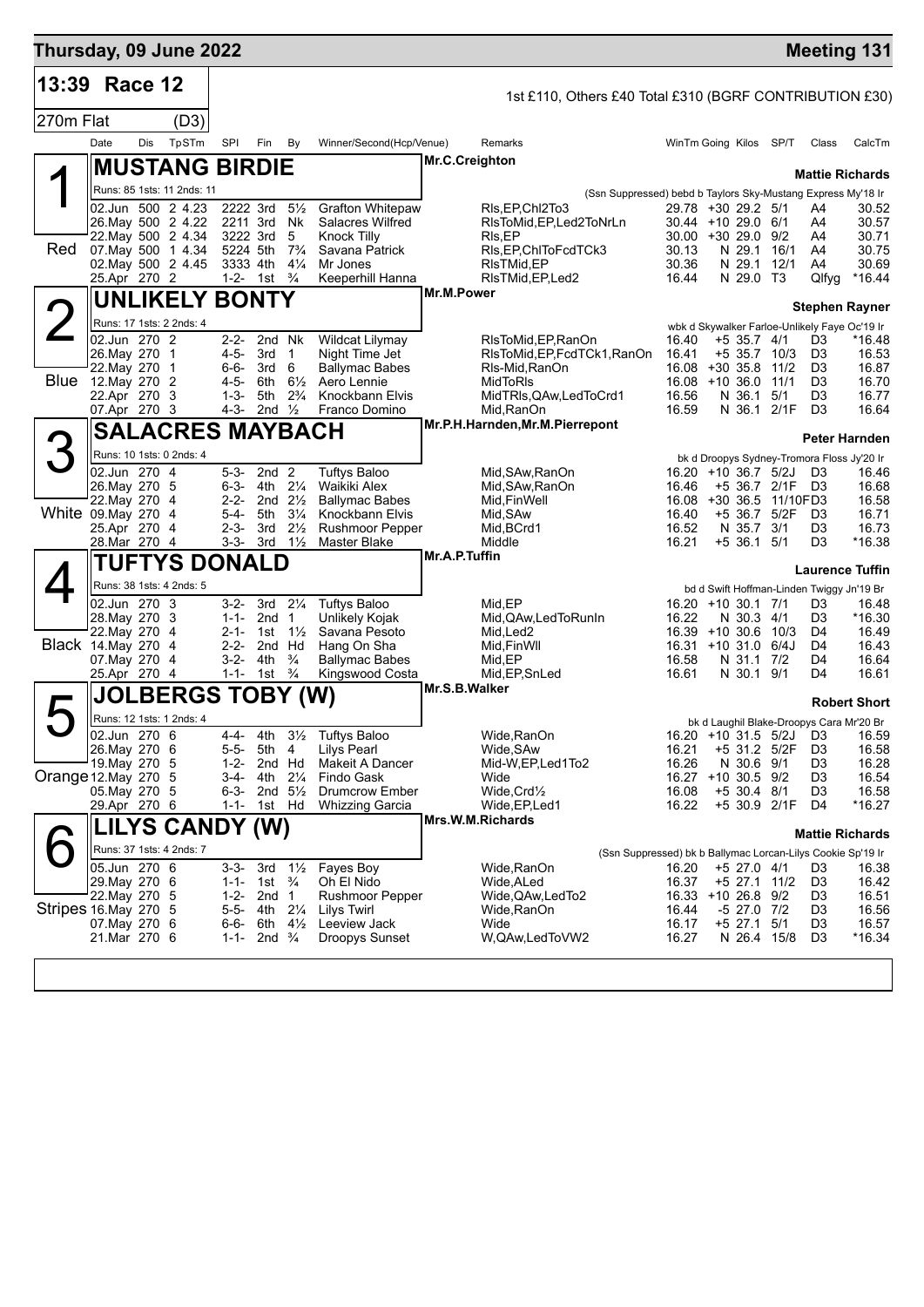## **Thursday, 09 June 2022 Meeting 131**

| <b>Reserves</b> |                                                        |                                        |                                   |                                                                              |                 |                                                 |                                                                  |                                              |                         |                      |
|-----------------|--------------------------------------------------------|----------------------------------------|-----------------------------------|------------------------------------------------------------------------------|-----------------|-------------------------------------------------|------------------------------------------------------------------|----------------------------------------------|-------------------------|----------------------|
|                 | Dis TpSTm SPI<br>Date                                  | Fin                                    | By                                | Winner/Second                                                                |                 | Remarks                                         |                                                                  | WinTm Going Kilos SP/T                       | Class                   | CalcTm               |
|                 | <b>ANTIGUA DOC</b>                                     |                                        |                                   |                                                                              | Mr.K.A.Boothby  |                                                 |                                                                  |                                              |                         | <b>Frank Gray</b>    |
|                 | Runs: 4 1sts: 0 2nds: 1                                |                                        |                                   |                                                                              |                 |                                                 |                                                                  | bk d Pat C Sabbath-Cabra Smokey Sp'20 Ir     |                         |                      |
|                 | 05.Jun 500 1 4.21                                      | 1111 2nd $\frac{1}{2}$                 |                                   | Salacres Escaped                                                             |                 | RIsToMid, EP, LedToNrLn                         |                                                                  | 30.34 +10 29.0 6/1                           | A5                      | 30.48                |
|                 | 30. May 500 1 4.34<br>22. May 500 1 4.42 5544 5th 31/2 |                                        |                                   | 3456 6th 8 <sup>3</sup> / <sub>4</sub> Avion Merlin<br><b>Ballinulty Zip</b> |                 | RIsToMid, CIrRun<br>RIs, VSAw, FcdTCk1&2        |                                                                  | 30.46 -10 28.7 7/1<br>30.45 +30 29.2 9/4F A5 | A5                      | 31.05<br>31.04       |
|                 |                                                        |                                        |                                   |                                                                              | Mr.S.J.Rayner   |                                                 |                                                                  |                                              |                         |                      |
|                 | <b>BLING BLING CORA</b>                                |                                        |                                   |                                                                              |                 |                                                 |                                                                  |                                              | Stephen Rayner          |                      |
|                 | Runs: 32 1sts: 5 2nds: 2                               |                                        |                                   |                                                                              |                 |                                                 | (Ssn Suppressed) bd b Pat C Sabbath-Coolavanny Rona Oc'19 Ir     |                                              |                         |                      |
|                 | 05.Jun 270 3<br>29. May 270 4                          | 5-4- 5th 81/2<br>5th<br>1-3-           | 4                                 | Hang On Wombat<br><b>Headford Jasmine</b>                                    |                 | Mid, FcdToCk1/2<br>Mid, QAw                     |                                                                  | 16.33 +10 29.4 2/1J<br>$16.12 + 529.371$     | D <sub>3</sub><br>D3    | 17.12<br>16.48       |
|                 | 22. May 270 4                                          | 1-4- 4th 2                             |                                   | Aboriginal Art                                                               |                 | Mid, Led To 1                                   |                                                                  | 16.26 +10 29.5 8/1                           | D3                      | 16.50                |
|                 |                                                        |                                        |                                   |                                                                              | Mr.C.Condon     |                                                 |                                                                  |                                              |                         |                      |
|                 | DROMANA ZIPPY (W)                                      |                                        |                                   |                                                                              |                 |                                                 |                                                                  |                                              | <b>Cornelius Condon</b> |                      |
|                 | Runs: 5 1sts: 0 2nds: 2                                |                                        |                                   |                                                                              |                 |                                                 | (Season Unknown) bk b Droopys Sydney-Madabout Her Au'19 Ir       |                                              |                         |                      |
|                 | 29. May 270 5                                          |                                        |                                   | 6-6- 6th 61/ <sub>2</sub> Here Comes Inky<br>Solo                            |                 | MidToWide, CIrRun<br>SwyStart.MidToWide         |                                                                  | 15.99 +10 28.6 10/1                          | D <sub>2</sub>          | 16.61                |
|                 | 25. May 500 4 4.25<br>18. May 270 5                    |                                        |                                   | 3-3- 3rd 2 <sup>3</sup> / <sub>4</sub> Resurrected                           |                 | MidToWide, SAw                                  | 16.17                                                            | $30.66 + 20.28.7$ T<br>+5 28.7 T3            | Qlfyg                   | 30.86<br>ReQul 16.45 |
|                 |                                                        |                                        |                                   |                                                                              | Mr.D.P.Firmager |                                                 |                                                                  |                                              |                         |                      |
|                 | <b>FABULOUS ROSSA</b>                                  |                                        |                                   |                                                                              |                 |                                                 |                                                                  |                                              | <b>Laurence Tuffin</b>  |                      |
|                 | Runs: 19 1sts: 2 2nds: 4                               |                                        |                                   |                                                                              |                 |                                                 | (Season Unknown) wbk b Premier Fantasy-Fabulous Holiday Nv'19 Br |                                              |                         |                      |
|                 | 05.Jun 500 2 4.28                                      | 2236 6th 81/2                          |                                   | Salacres Escaped                                                             |                 | RIsToMid, EP                                    |                                                                  | 30.34 +10 27.5 9/4                           | A5                      | 31.13                |
|                 | 29. May 270 1<br>21. May 460 2 3.89 1111 3rd 1         | 2-2- 2nd SH                            |                                   | Carnalea<br>Westmead Cory(Hnlow)                                             |                 | RIsToMid, EP, Led2ToNrLn<br>EPace, Led To RunIn | 16.29<br>28.81                                                   | $+5$ 27.4 6/1<br>N 27.0 11/2                 | D <sub>2</sub><br>IT.   | 16.35<br>28.88       |
|                 |                                                        |                                        |                                   |                                                                              | Miss.A.K.Harris |                                                 |                                                                  |                                              |                         |                      |
|                 | <b>FARRAN REEBOK</b>                                   |                                        |                                   |                                                                              |                 |                                                 |                                                                  |                                              |                         | David Jeans          |
|                 | Runs: 10 1sts: 2 2nds: 0                               |                                        |                                   |                                                                              |                 |                                                 | (Ssn Suppressed) bew b Ballymac Bolger-Farran Marble Au'19 Ir    |                                              |                         |                      |
|                 | 05.Jun 270 2                                           | 1-3-<br>3rd                            | $5\frac{1}{4}$                    | Hang On Wombat                                                               |                 | RIsToMid, QAw, Crd1                             |                                                                  | 16.33 +10 29.1 7/1                           | D3                      | 16.85                |
|                 | 30. May 270 2<br>22. May 270 3                         | 4-6-<br>6-6- 6th $5\frac{3}{4}$        | 6th 8 <sup>3</sup> / <sub>4</sub> | Do It Sheena<br><b>Bobcat</b>                                                |                 | RIsToMid, FcdToCk1/2<br>RIs-Mid, SAw            | 16.33                                                            | -5 29.0 5/1<br>16.20 +10 29.1 9/4F           | D3<br>D <sub>3</sub>    | 16.98<br>16.77       |
|                 |                                                        |                                        |                                   |                                                                              | Mr.M.P.Hagan    |                                                 |                                                                  |                                              |                         |                      |
|                 | <b>FOOTFIELD PAUL</b>                                  |                                        |                                   |                                                                              |                 |                                                 |                                                                  |                                              |                         | David Jeans          |
|                 | Runs: 28 1sts: 7 2nds: 7                               |                                        |                                   |                                                                              |                 |                                                 |                                                                  | bk d Droopys Cain-Madabout Bella Ap'20 Ir    |                         |                      |
|                 | 05.Jun 500 4 4.28                                      | 2244 5th                               | $4\frac{3}{4}$                    | <b>Hippy Chick</b>                                                           |                 | Mid,EP                                          | 30.11                                                            | N 34.8 6/1                                   | A3                      | 30.48                |
|                 | 23. May 500 5 4.31<br>15. May 500 5 4.32 5444 4th 9    |                                        |                                   | 2333 3rd 7 <sup>1</sup> / <sub>2</sub> Skipalong Hugo<br>Westmead Mel        |                 | Mid, Crd1<br>Mid, FcdToCk1                      |                                                                  | $30.13 + 10.35.1$ 7/1<br>29.77 +30 34.7 8/1  | A2<br>A2                | 30.84<br>30.79       |
|                 |                                                        |                                        |                                   |                                                                              |                 | <b>Makeit Syndicate</b>                         |                                                                  |                                              |                         |                      |
|                 | <b>GARNACANTY DIVA</b>                                 |                                        |                                   |                                                                              |                 |                                                 |                                                                  |                                              |                         | <b>Frank Gray</b>    |
|                 | Runs: 14 1sts: 5 2nds: 0                               |                                        |                                   |                                                                              |                 |                                                 | (Season 07.Mr'22) bd b Candlelight King-Swift Hazel Nv'19 Ir     |                                              |                         |                      |
|                 | 29. May 270 1                                          | 5-4- 1st Nk                            |                                   | Master Blake                                                                 |                 | RIs.SAw.LedNrLn                                 | 16.40                                                            | -5 26.6 15/8F D2                             |                         | 16.35                |
|                 | 17. May 270 1                                          | 5-5- 5th $4\frac{1}{4}$                |                                   | Makeit An Alien                                                              |                 | RIs, SAw, FcdTCk1                               | 16.02                                                            | $+5$ 26.9 6/1                                | D <sub>2</sub>          | 16.41                |
|                 | 04. May 270 1                                          |                                        |                                   | 1-1- 2nd $1\frac{3}{4}$ The Bruce                                            |                 | RIs, Led To RnIn<br>Mrs.W.M.Richards            | 16.15                                                            | N 26.9 T3                                    |                         | ReQul 16.29          |
|                 | <b>GLENCROFT PAT</b>                                   |                                        |                                   |                                                                              |                 |                                                 |                                                                  |                                              | <b>Mattie Richards</b>  |                      |
|                 | Runs: 33 1sts: 6 2nds: 7                               |                                        |                                   |                                                                              |                 |                                                 |                                                                  | bk d Bull Run Bolt-Coolavanny Roxy Nv'18 Ir  |                         |                      |
|                 | 29. May 270 1                                          | 4-5- 4th                               | $6\frac{1}{2}$                    | Night Time Hero                                                              |                 | RIsToMid, SAw                                   |                                                                  | 15.89 +10 30.3 2/1                           | D <sub>2</sub>          | 16.51                |
|                 | 11. May 270 1<br>07.Mar 270 1                          | $1 - 1 - 1$ st 1                       |                                   | Solo<br><b>Towstar Les</b>                                                   |                 | <b>RIsToMid</b><br>Rails                        | 16.02                                                            | N 30.2 T<br>16.19 -15 29.5 T2                | Qlfyg                   | 16.02<br>16.04       |
|                 |                                                        |                                        |                                   |                                                                              | Mr.L.Pitman     |                                                 |                                                                  |                                              | Qlfyg                   |                      |
|                 | <b>HANG ON SHA</b>                                     |                                        |                                   |                                                                              |                 |                                                 |                                                                  |                                              | Peter Harnden           |                      |
|                 | Runs: 3 1sts: 1 2nds: 0                                |                                        |                                   |                                                                              |                 |                                                 | (Season Unknown) bk b Magical Bale-Oasis Dream Oc'20 Br          |                                              |                         |                      |
|                 | 02.Jun 270 3                                           | 6-5- 5th                               | $3\frac{3}{4}$                    | <b>Wildcat Lilymay</b>                                                       |                 | MidToRIs, SAw                                   | 16.40                                                            | $+5$ 31.0 3/1                                | D3                      | 16.73                |
|                 | 26. May 270 3                                          | 5-4-<br>5th                            | $2\frac{1}{2}$                    | Waikiki Alex<br><b>Tuftys Donald</b>                                         |                 | MidToRIs, SAw                                   | 16.46                                                            | $+5$ 31.2 4/1                                | D3                      | 16.71                |
|                 | 14. May 270 3                                          | 1-1- 1st Hd                            |                                   |                                                                              |                 | Mid, SAw, EP, Led1<br>Mrs.W.M.Richards          |                                                                  | 16.31 +10 30.3 3/1                           | D4                      | 16.41                |
|                 | <b>LILYS BOSCO</b>                                     |                                        |                                   |                                                                              |                 |                                                 |                                                                  |                                              | <b>Mattie Richards</b>  |                      |
|                 | Runs: 25 1sts: 6 2nds: 8                               |                                        |                                   |                                                                              |                 |                                                 |                                                                  | bd d Ballymac Lorcan-Lilys Cookie Sp'19 Ir   |                         |                      |
|                 | 05.Jun 270 2                                           | $4 - 2 -$<br>3rd                       | $5\frac{1}{4}$                    | Ardera Hector                                                                |                 | RIs, SItCrd1&RnIn                               | 16.35                                                            | +5 30.7 5/1                                  | D <sub>2</sub>          | 16.82                |
|                 | 22. May 270 1                                          | 1-1- 2nd Nk                            |                                   | Confidentiality                                                              |                 | Mid-RIs, Led ToNrLine                           | 16.15                                                            | $+5$ 30.7 T3                                 |                         | ReQul 16.23          |
|                 | 14.Apr 270 3                                           | 5-5- 6th $7\frac{1}{2}$                |                                   | Makeit A Bluey                                                               |                 | RIsToMid, Crd1/2<br><b>Makeit Syndicate</b>     | 16.21                                                            | $-10$ 31.0 $4/1$                             | D <sub>2</sub>          | 16.70                |
|                 | <b>MANX KIPPER (W)</b>                                 |                                        |                                   |                                                                              |                 |                                                 |                                                                  |                                              |                         | <b>Frank Gray</b>    |
|                 | Runs: 58 1sts: 6 2nds: 12                              |                                        |                                   |                                                                              |                 |                                                 | (Season Unknown) bk b Romeo Recruit-Jaytee China Au'19 Ir        |                                              |                         |                      |
|                 | 30. May 500 6 4.30                                     | 3442 2nd 3 <sup>3</sup> / <sub>4</sub> |                                   | Savana Rum                                                                   |                 | MidToWide,RanOn                                 |                                                                  | 30.39 -10 28.2 6/1                           | A4                      | 30.59                |
|                 | 23. May 500 5 4.28                                     | 1112 2nd 6                             |                                   | Savana Honey                                                                 |                 | MidToWide, QAw, LedTo3/4                        |                                                                  | 29.69 +10 28.7 11/2                          | A4                      | 30.27                |
|                 | 17 May 500 5 4.24                                      |                                        |                                   | 1112 2nd 21/ <sub>2</sub> Kayleigh                                           |                 | MidTWide, QAw, LedT4                            |                                                                  | 29.99 +10 28.8 3/1                           | A4                      | 30.29                |